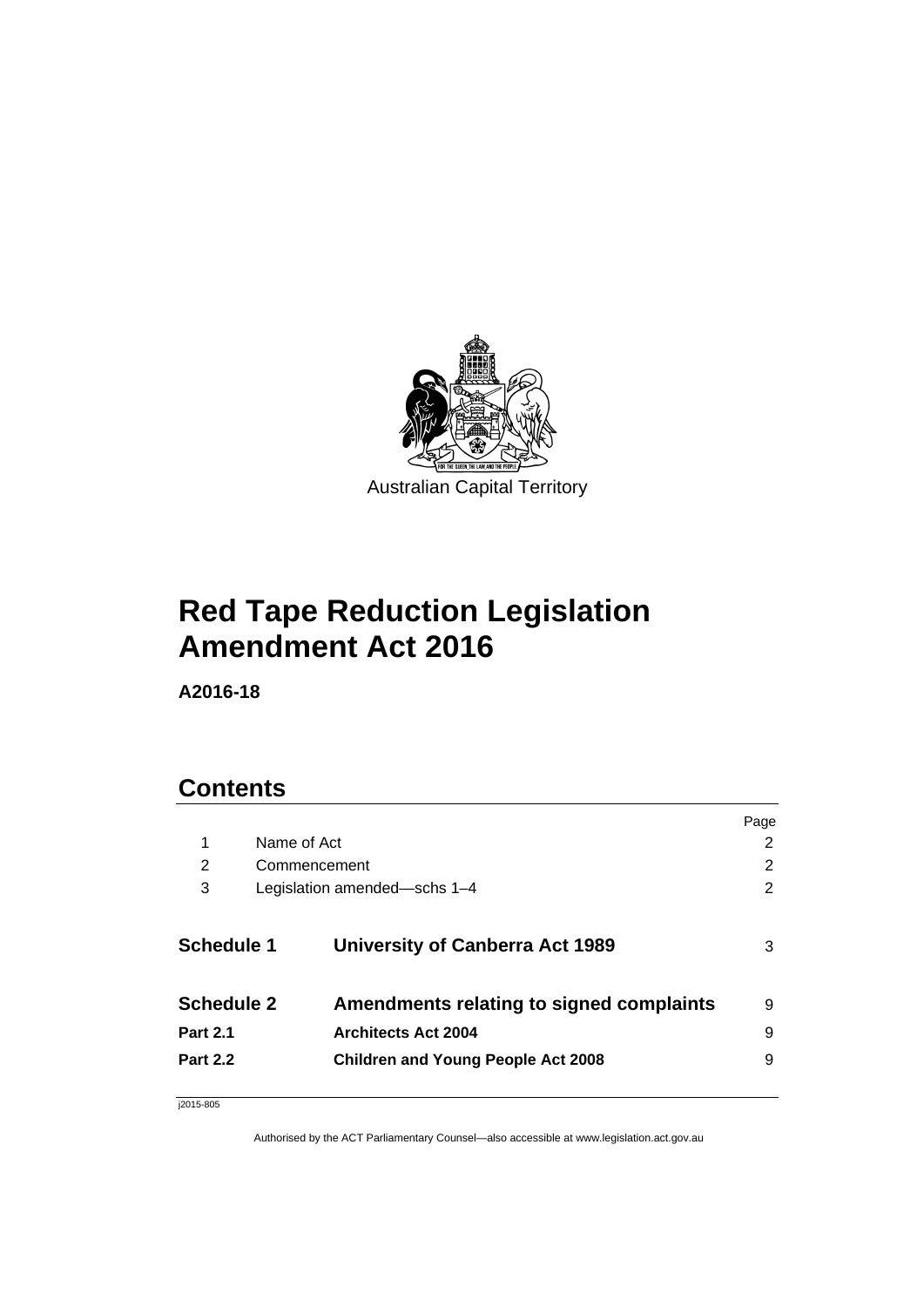| . .<br>× | ı<br>۰.<br>× |
|----------|--------------|

| <b>Part 2.3</b>   | <b>Construction Occupations (Licensing) Act 2004</b>      | 9               |
|-------------------|-----------------------------------------------------------|-----------------|
| <b>Part 2.4</b>   | <b>Firearms Act 1996</b>                                  | 10              |
| <b>Part 2.5</b>   | Liquor Act 2010                                           | 10              |
| <b>Part 2.6</b>   | <b>Planning and Development Act 2007</b>                  | 10              |
| <b>Part 2.7</b>   | <b>Veterinary Surgeons Act 2015</b>                       | 11              |
|                   |                                                           |                 |
| <b>Schedule 3</b> | Amendments relating to statutory<br>declarations          | 12              |
| <b>Part 3.1</b>   | <b>ACT Teacher Quality Institute Act 2010</b>             | 12 <sup>2</sup> |
| <b>Part 3.2</b>   | <b>Adoption Regulation 1993</b>                           | 13              |
| <b>Part 3.3</b>   | <b>Agents Act 2003</b>                                    | 14              |
| <b>Part 3.4</b>   | <b>Architects Act 2004</b>                                | 15              |
| <b>Part 3.5</b>   | <b>Associations Incorporation Act 1991</b>                | 15              |
| <b>Part 3.6</b>   | <b>Births, Deaths and Marriages Registration Act 1997</b> | 16              |
| <b>Part 3.7</b>   | <b>Building Act 2004</b>                                  | 17              |
| <b>Part 3.8</b>   | <b>Casino Control Act 2006</b>                            | 18              |
| <b>Part 3.9</b>   | <b>Cemeteries and Crematoria Regulation 2003</b>          | 19              |
| <b>Part 3.10</b>  | <b>Charitable Collections Act 2003</b>                    | 19              |
| Part 3.11         | <b>Children and Young People Act 2008</b>                 | 21              |
| <b>Part 3.12</b>  | Civil Law (Wrongs) Act 2002                               | 21              |
| Part 3.13         | <b>Civil Unions Act 2012</b>                              | 22              |
| Part 3.14         | <b>Community Title Act 2001</b>                           | 25              |
| Part 3.15         | <b>Construction Occupations (Licensing) Act 2004</b>      | 26              |
| Part 3.16         | <b>Cooperatives Act 2002</b>                              | 26              |
| Part 3.17         | <b>Cooperatives Regulation 2003</b>                       | 27              |
| Part 3.18         | Dangerous Substances Act 2004                             | 28              |
| Part 3.19         | <b>Domestic Relationships Act 1994</b>                    | 29              |
| <b>Part 3.20</b>  | <b>Duties Act 1999</b>                                    | 32              |
|                   |                                                           |                 |

contents 2 Red Tape Reduction Legislation Amendment Act 2016

A2016-18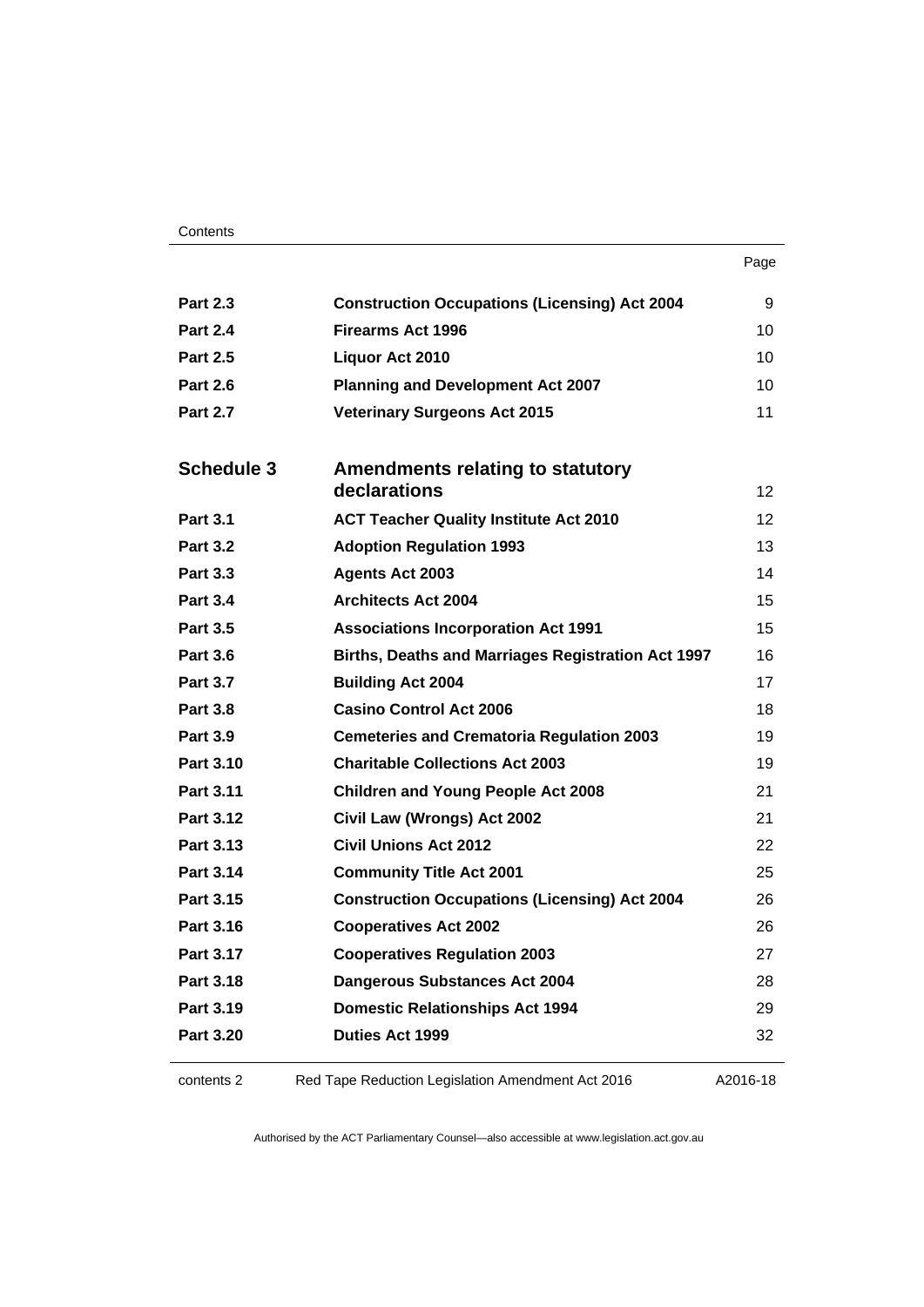| <b>Part 3.21</b> | <b>Electoral Act 1992</b>                                                   | 34 |
|------------------|-----------------------------------------------------------------------------|----|
| <b>Part 3.22</b> | <b>Environment Protection Act 1997</b>                                      | 34 |
| Part 3.23        | Fair Trading (Motor Vehicle Repair Industry) Act 2010                       | 35 |
| <b>Part 3.24</b> | <b>Gambling and Racing Control Act 1999</b>                                 | 36 |
| Part 3.25        | <b>Gaming Machine Act 2004</b>                                              | 36 |
| <b>Part 3.26</b> | <b>Land Titles Act 1925</b>                                                 | 37 |
| <b>Part 3.27</b> | <b>Legal Profession Act 2006</b>                                            | 38 |
| <b>Part 3.28</b> | Liquor Act 2010                                                             | 41 |
| Part 3.29        | <b>Magistrates Court Act 1930</b>                                           | 42 |
| <b>Part 3.30</b> | <b>Medicines, Poisons and Therapeutic Goods Act 2008</b>                    | 44 |
| Part 3.31        | <b>Nature Conservation Act 2014</b>                                         | 45 |
| <b>Part 3.32</b> | Pawnbrokers Act 1902                                                        | 46 |
| Part 3.33        | <b>Payroll Tax Act 2011</b>                                                 | 47 |
| Part 3.34        | <b>Planning and Development Act 2007</b>                                    | 49 |
| Part 3.35        | <b>Public Health Regulation 2000</b>                                        | 49 |
| Part 3.36        | <b>Public Trustee and Guardian Act 1985</b>                                 | 50 |
| Part 3.37        | <b>Public Unleased Land Act 2013</b>                                        | 51 |
| <b>Part 3.38</b> | Racing Act 1999                                                             | 52 |
| Part 3.39        | <b>Registration of Deeds Act 1957</b>                                       | 52 |
| <b>Part 3.40</b> | <b>Road Transport (Public Passenger Services)</b><br><b>Regulation 2002</b> | 53 |
| Part 3.41        | Road Transport (Third-Party Insurance) Act 2008                             | 57 |
| <b>Part 3.42</b> | Sale of Motor Vehicles Act 1977                                             | 58 |
| <b>Part 3.43</b> | <b>Totalisator Act 2014</b>                                                 | 58 |
| <b>Part 3.44</b> | <b>Trustee Act 1925</b>                                                     | 59 |
| Part 3.45        | <b>Unclaimed Money Act 1950</b>                                             | 59 |
| <b>Part 3.46</b> | Unit Titles Act 2001                                                        | 60 |
| Part 3.47        | <b>Veterinary Surgeons Act 2015</b>                                         | 60 |
|                  |                                                                             |    |

A2016-18

Red Tape Reduction Legislation Amendment Act 2016

contents 3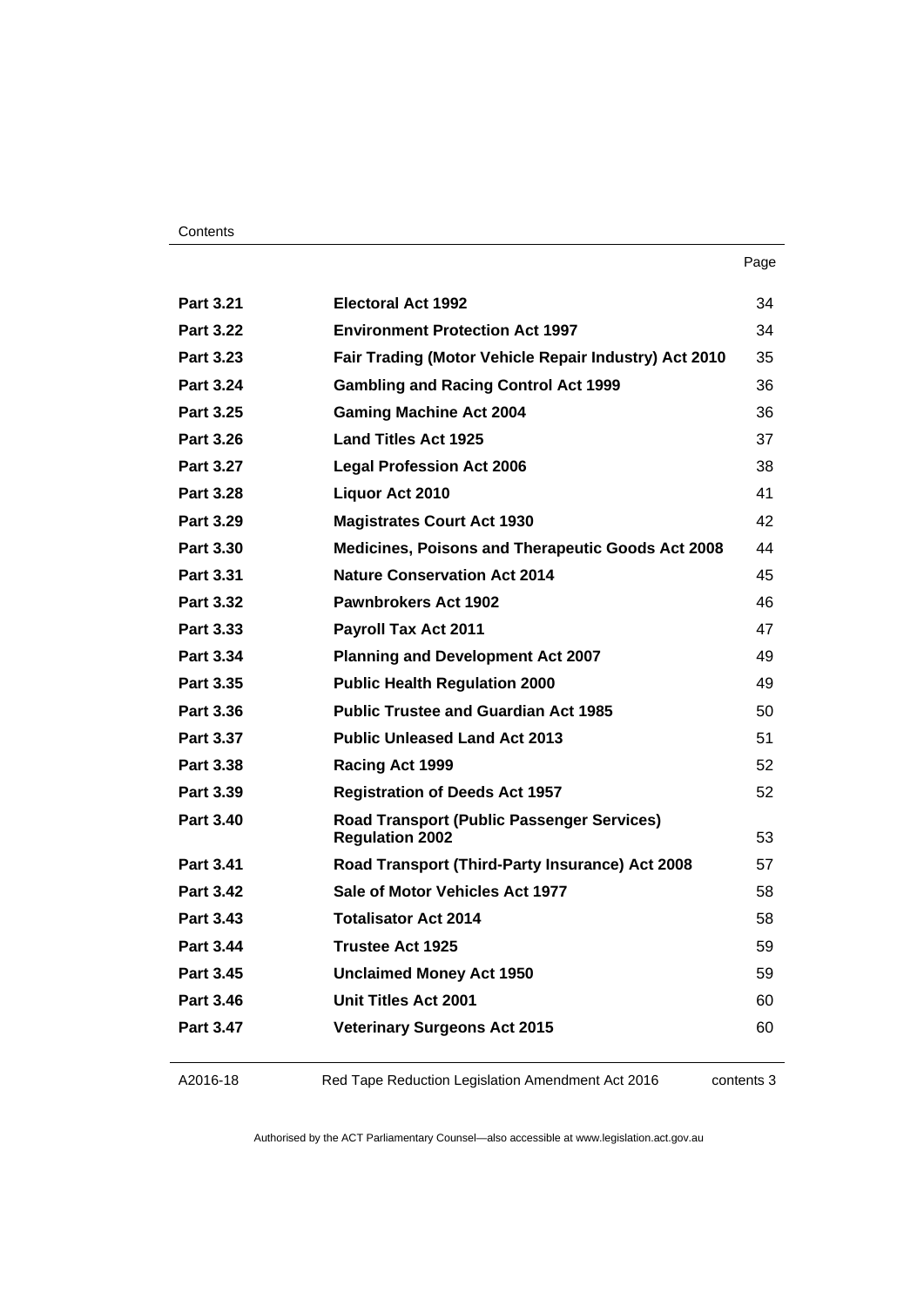| <b>Part 3.48</b>  | <b>Veterinary Surgeons Regulation 2015</b>                     | 61 |
|-------------------|----------------------------------------------------------------|----|
| <b>Part 3.49</b>  | <b>Workers Compensation Act 1951</b>                           | 62 |
| <b>Part 3.50</b>  | <b>Work Health and Safety Act 2011</b>                         | 62 |
|                   |                                                                |    |
| <b>Schedule 4</b> | <b>Other amendments</b>                                        | 63 |
| <b>Part 4.1</b>   | Aboriginal and Torres Strait Islander Elected Body Act<br>2008 | 63 |
| <b>Part 4.2</b>   | <b>Agents Act 2003</b>                                         | 63 |
| <b>Part 4.3</b>   | <b>Charitable Collections Act 2003</b>                         | 64 |
| <b>Part 4.4</b>   | Fair Trading (Motor Vehicle Repair Industry) Act 2010          | 64 |
| <b>Part 4.5</b>   | <b>Gaming Machine Act 2004</b>                                 | 65 |
| <b>Part 4.6</b>   | Liquor Act 2010                                                | 65 |
| <b>Part 4.7</b>   | <b>Public Unleased Land Act 2013</b>                           | 66 |
| <b>Part 4.8</b>   | Sale of Motor Vehicles Act 1977                                | 66 |
| <b>Part 4.9</b>   | <b>Security Industry Act 2003</b>                              | 68 |
| <b>Part 4.10</b>  | <b>Security Industry Regulation 2003</b>                       | 69 |

contents 4 Red Tape Reduction Legislation Amendment Act 2016

A2016-18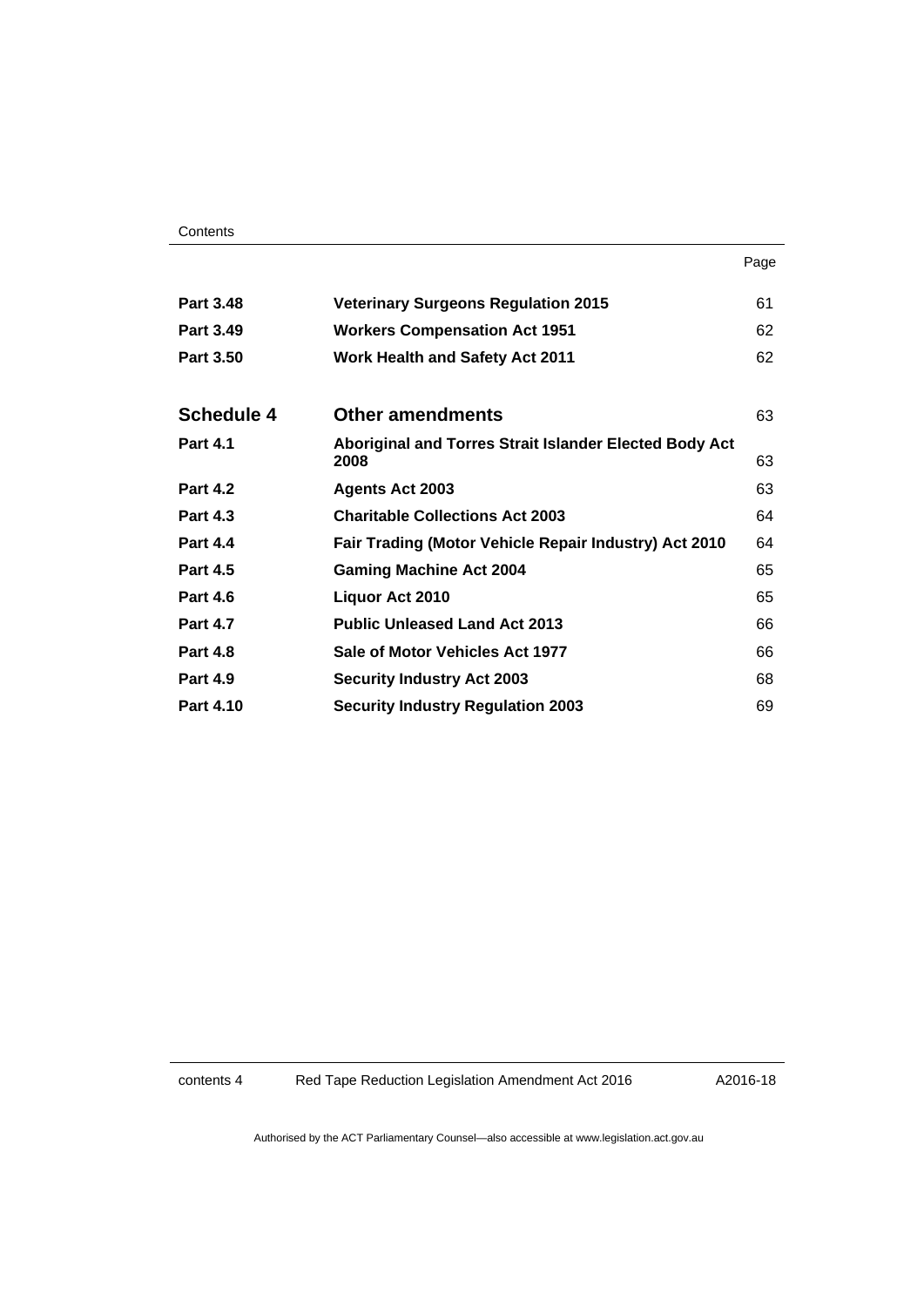

# **Red Tape Reduction Legislation Amendment Act 2016**

**A2016-18** 

l

An Act to amend legislation for red tape reduction, and for other purposes

The Legislative Assembly for the Australian Capital Territory enacts as follows:

j2015-805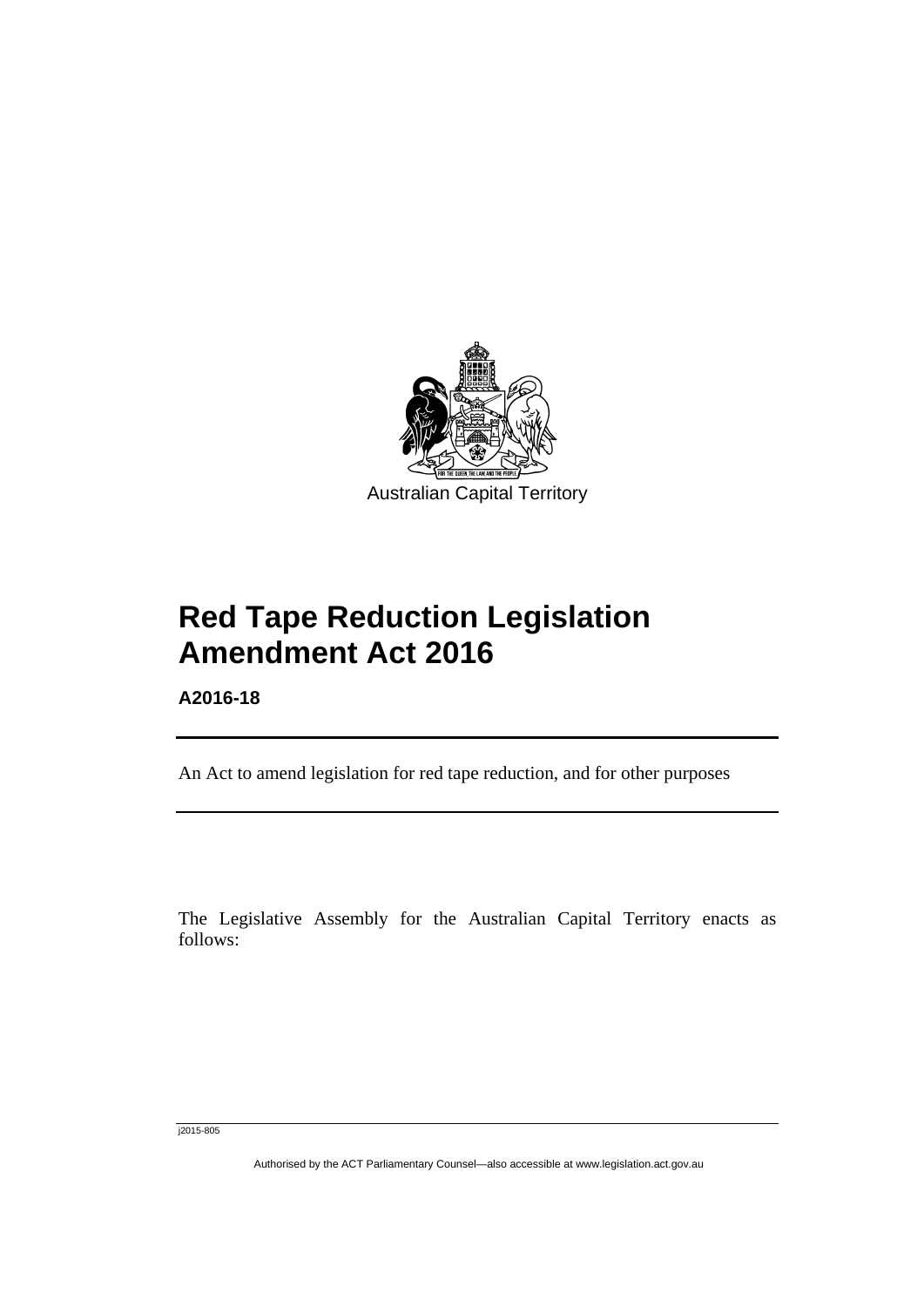<span id="page-5-2"></span><span id="page-5-1"></span><span id="page-5-0"></span>

| $\overline{1}$ | <b>Name of Act</b>                                                                                                                                 |
|----------------|----------------------------------------------------------------------------------------------------------------------------------------------------|
|                | This Act is the Red Tape Reduction Legislation Amendment<br>Act 2016.                                                                              |
| $\overline{2}$ | <b>Commencement</b>                                                                                                                                |
|                | This Act commences on the 14th day after its notification day.                                                                                     |
|                | The naming and commencement provisions automatically commence on<br><b>Note</b><br>the notification day (see Legislation Act, $\frac{5}{75}$ (1)). |
| $\overline{3}$ | Legislation amended-schs 1-4                                                                                                                       |
|                | This Act amends the legislation mentioned in schedules 1 to 4.                                                                                     |

page 2 Red Tape Reduction Legislation Amendment Act 2016

A2016-18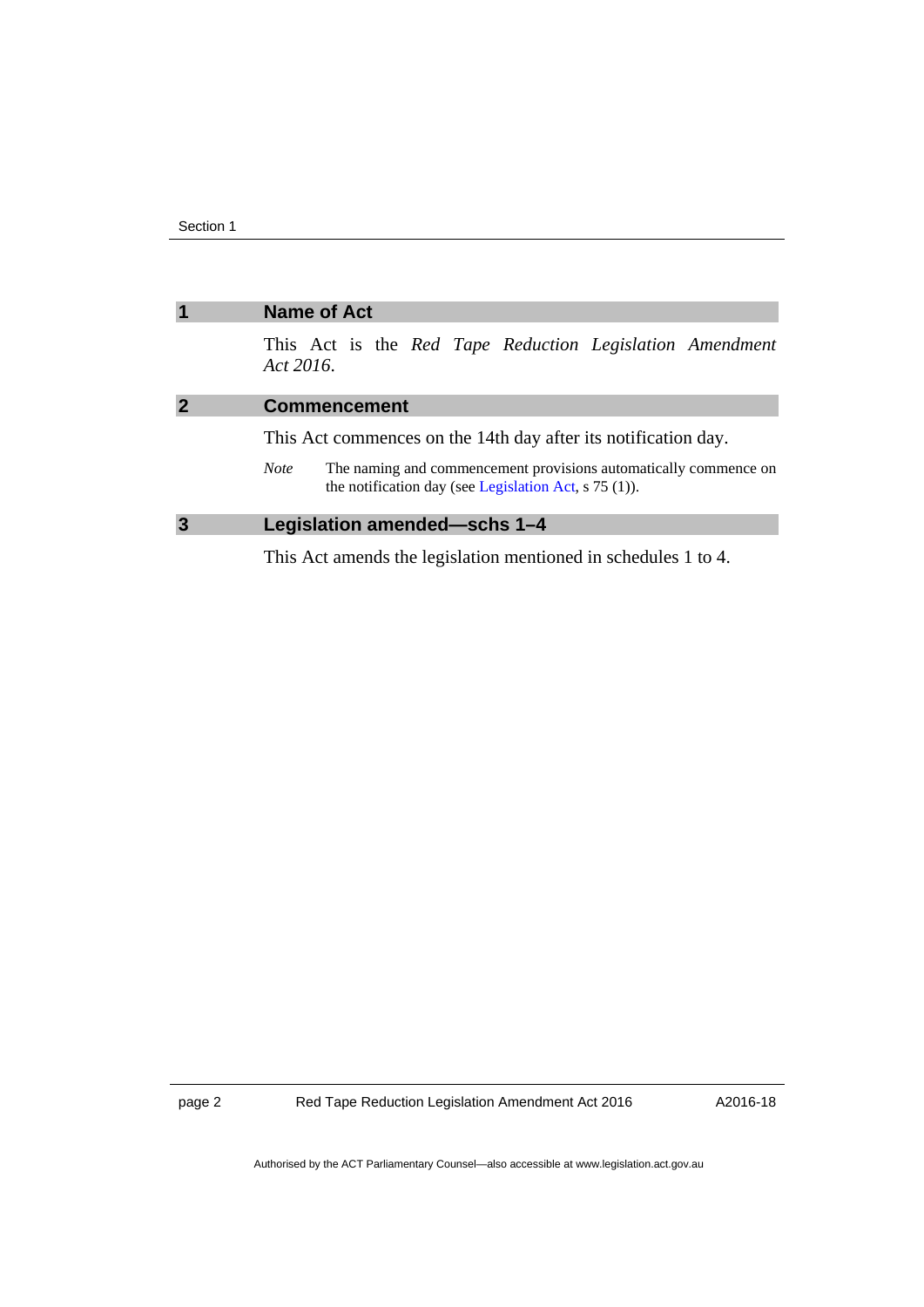Amendment [1.1]

## <span id="page-6-0"></span>**Schedule 1 University of Canberra Act 1989**

(see s 3)

### **[1.1] Section 35 heading**

*substitute* 

## **35 Application of Financial Management Act 1996**

## **[1.2] New section 35 (2A)**

*insert* 

 (2A) The *[Financial Management Act 1996](http://www.legislation.act.gov.au/a/1996-22)*, section 98 (Limitations on authorities forming corporations etc) and section 99 (Limitations on authorities taking part in joint ventures and trusts) apply in relation to the university as if those sections were modified as set out in schedule 2.

### **[1.3] Section 37 (1)**

*omit* 

are consistent with

*substitute* 

are consistent with and, while the university is a participant in the corporation or joint venture, remain consistent with

### **[1.4] Section 37 (3)**

*omit* 

page 3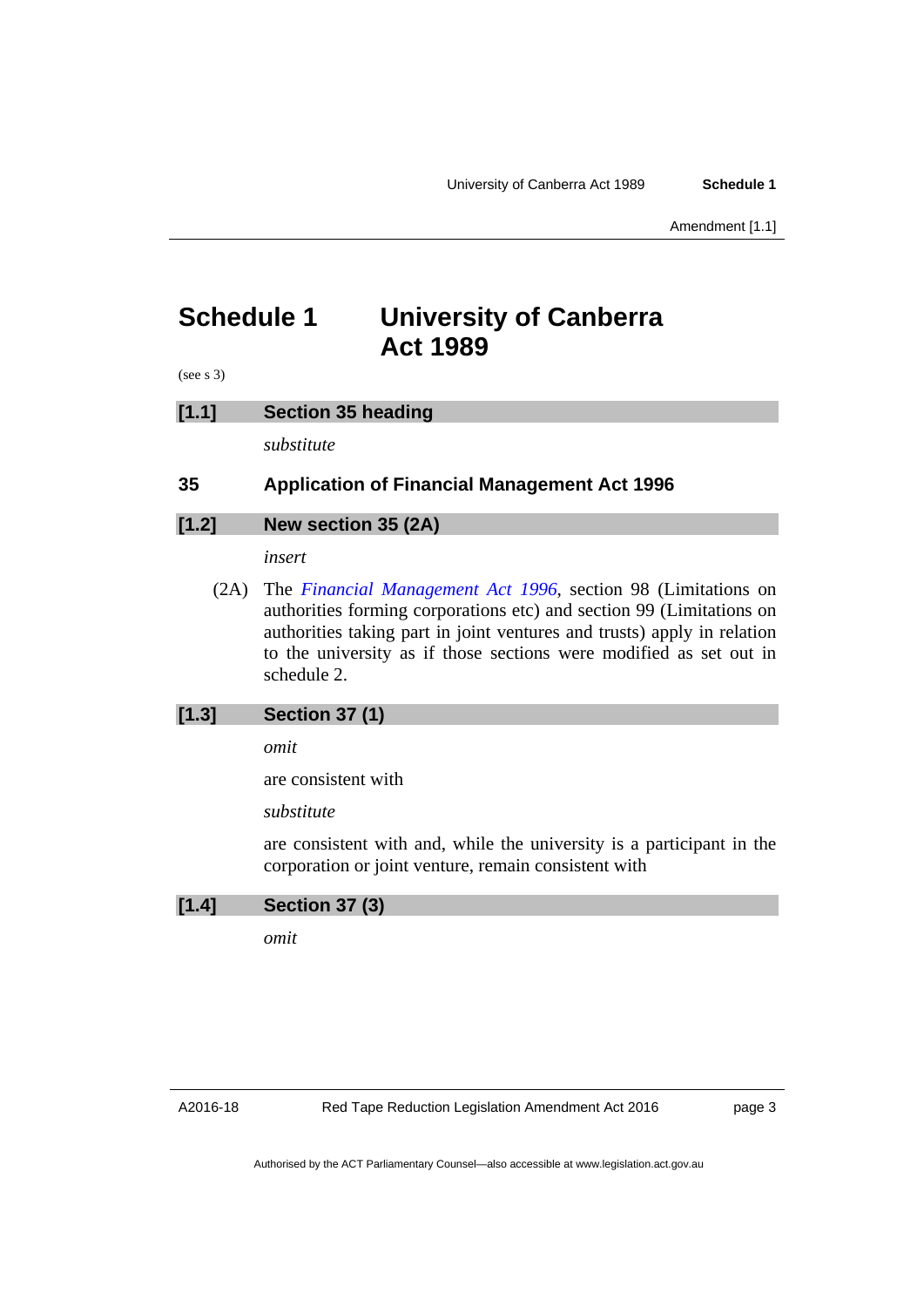#### **Schedule 1** University of Canberra Act 1989

Amendment [1.5]

### **[1.5] Section 38**

*substitute* 

## **38 Provision of information about significant matters corporation or joint venture**

- (1) The Minister or Treasurer may ask the university for financial information that is not publicly available about a company the university has formed or participated in forming, or a joint venture the university has entered, if—
	- (a) the Minister or Treasurer reasonably considers the information is necessary to protect the interests of the Territory; and
	- (b) the information relates to a matter of significance being undertaken by the university.
- (2) The university must comply with the request within a reasonable time after receiving it.
- (3) In this section:

*matter of significance*—a matter to which financial information relates is a *matter of significance* if—

- (a) it is significant when interpreted in accordance with accounting standards relating to materiality ordinarily used in Australia when the decision about whether it is significant is made; or
- (b) a document published by the university identifies it as significant (however described); or
- (c) a memorandum of understanding or other agreement between the Minister or Treasurer and the university identifies it as significant (however described); or
- (d) it is prescribed under the financial management guidelines.

A2016-18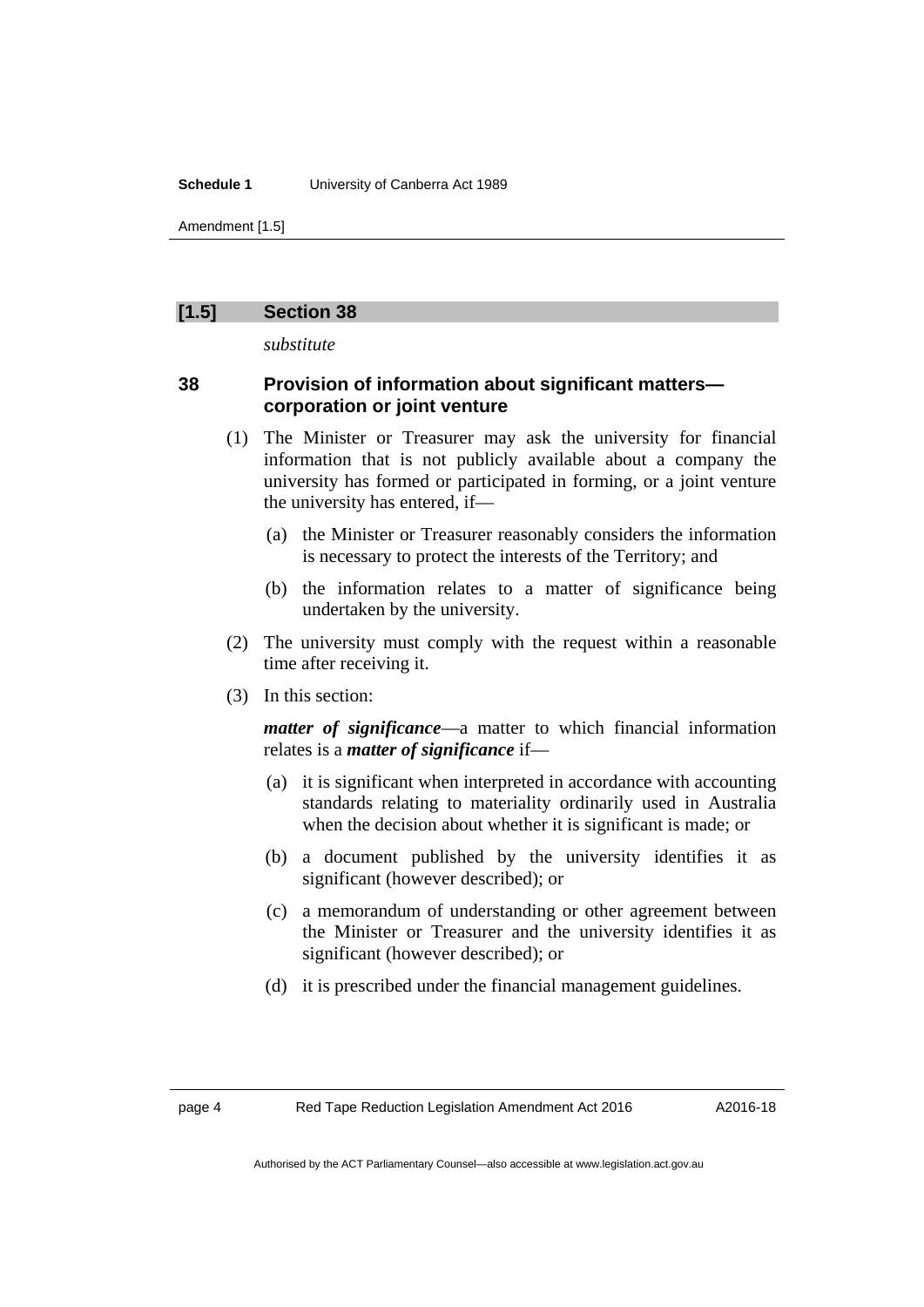Amendment [1.6]

## **[1.6] New schedule 2**

*insert* 

## **Schedule 2 Modifications—Financial Management Act 1996**

(see s 35 (2A))

## **[2.1] Section 98**

*substitute* 

## **98 Limitations on authorities forming corporations etc**

- (1) A relevant territory authority must not do any of the following without the Treasurer's prior written approval if it is a significant activity or event:
	- (a) subscribe for, or purchase shares in or debentures or other securities of, a corporation;
	- (b) form, or take part in the formation of, a corporation.
- (2) An approval under subsection (1)—
	- (a) must relate only to a particular corporation or proposed corporation; and
	- (b) may be given subject to the conditions or restrictions stated in the approval.
- (2A) If the Treasurer has not decided whether to approve a relevant territory authority doing something mentioned in subsection (1) within 30 days after receiving notice about it, the Treasurer is taken to have given the approval.
	- (3) If a relevant territory authority does something mentioned in subsection (1), the authority must tell the responsible Minister within 2 weeks after the day the authority does the thing.

A2016-18

page 5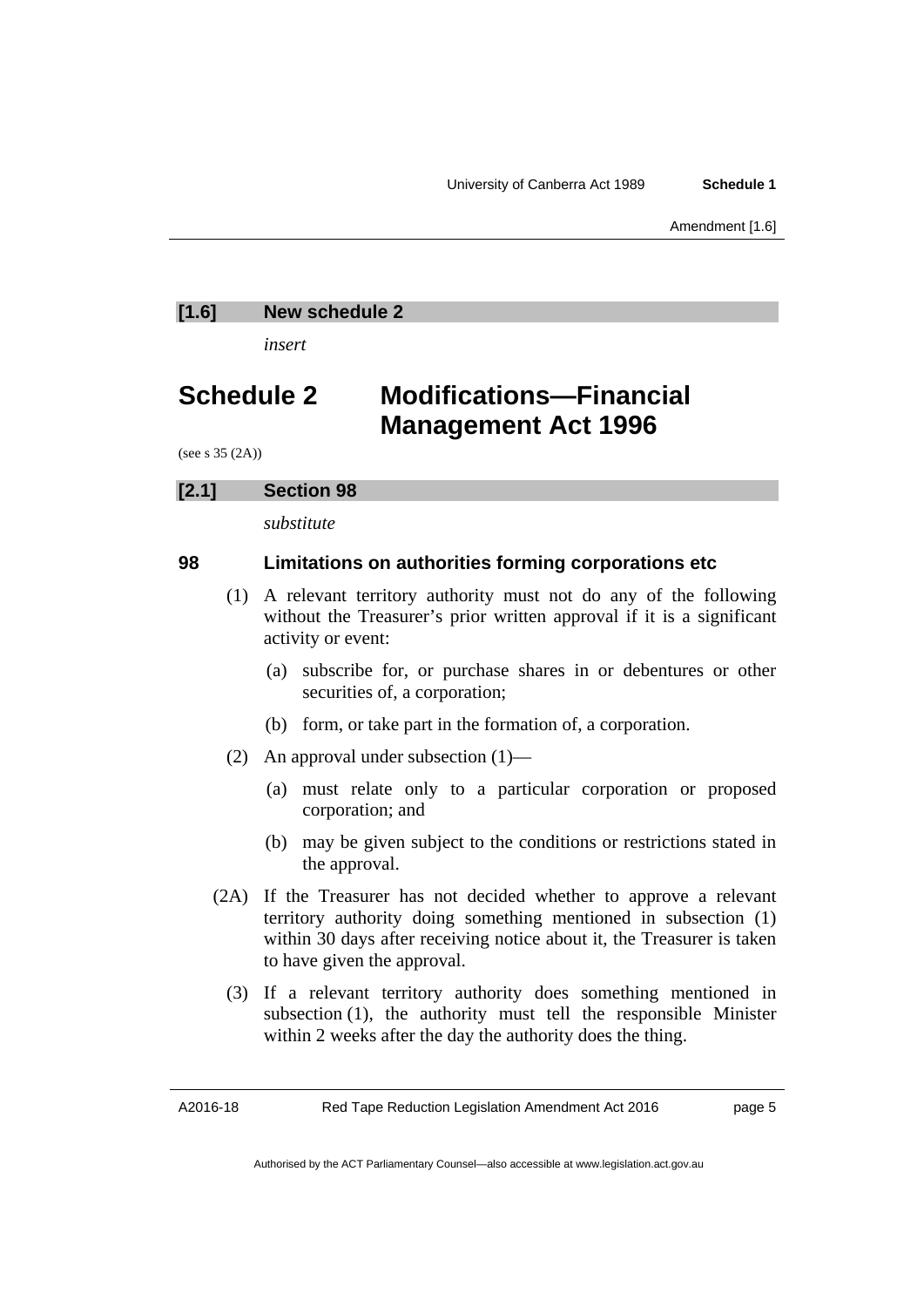#### **Schedule 1** University of Canberra Act 1989

Amendment [1.6]

- (4) The responsible Minister must—
	- (a) prepare a written statement setting out details of, and reasons for, the relevant territory authority's action; and
	- (b) present the statement to the Legislative Assembly within 6 sitting days after the day the Minister is told about the action.
- (5) A statement need not include any material that is commercially sensitive.
- (6) However, if commercially sensitive information is not included in the statement, the responsible Minister must, when presenting the statement to the Legislative Assembly, also present a further statement setting out the general nature of the information and the reason for its non-inclusion in the statement.
- (7) Section 58 (Investment by territory authorities) does not apply if a relevant territory authority does something mentioned in subsection (1), whether or not the thing is a significant activity or event.
- (8) In this section:

*significant*, in relation to an activity or event—see section 101 (2).

#### **[2.2] Section 99**

*substitute* 

## **99 Limitations on authorities taking part in joint ventures and trusts**

 (1) A relevant territory authority must not take part in a joint venture or trust if it is a significant activity or event without the Treasurer's prior written approval.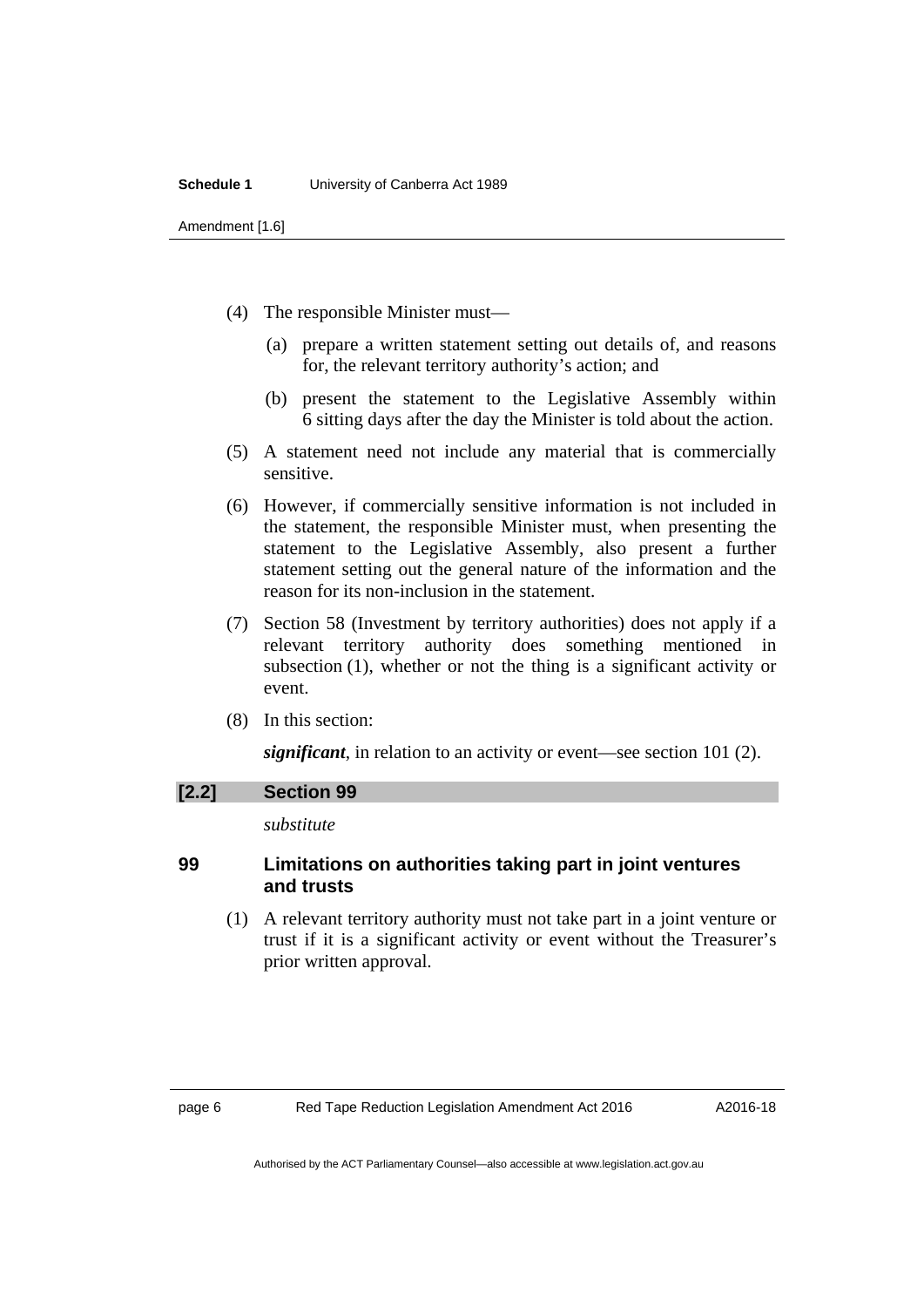- (2) An approval under subsection (1)—
	- (a) may apply generally or may relate to a particular proposed joint venture or trust; and
	- (b) may be given subject to the conditions or restrictions stated in the approval.
- (2A) If the Treasurer has not decided whether to approve a relevant territory authority taking part in a joint venture or trust within 30 days after receiving notice about it, the Treasurer is taken to have given the approval.
	- (3) If a relevant territory authority enters into an agreement for a joint venture or trust, the authority must tell the responsible Minister within 2 weeks after the day the authority enters into the agreement.
	- (4) The responsible Minister must—
		- (a) prepare a written statement setting out details of, and reasons for, the agreement; and
		- (b) present the statement to the Legislative Assembly within 6 sitting days after the day the Minister is told about the agreement.
	- (5) A statement need not include any material that is commercially sensitive.
	- (6) However, if commercially sensitive information is not included in the statement, the responsible Minister must, when presenting the statement to the Legislative Assembly, also present a further statement setting out the general nature of the information and the reason for its non-inclusion in the statement.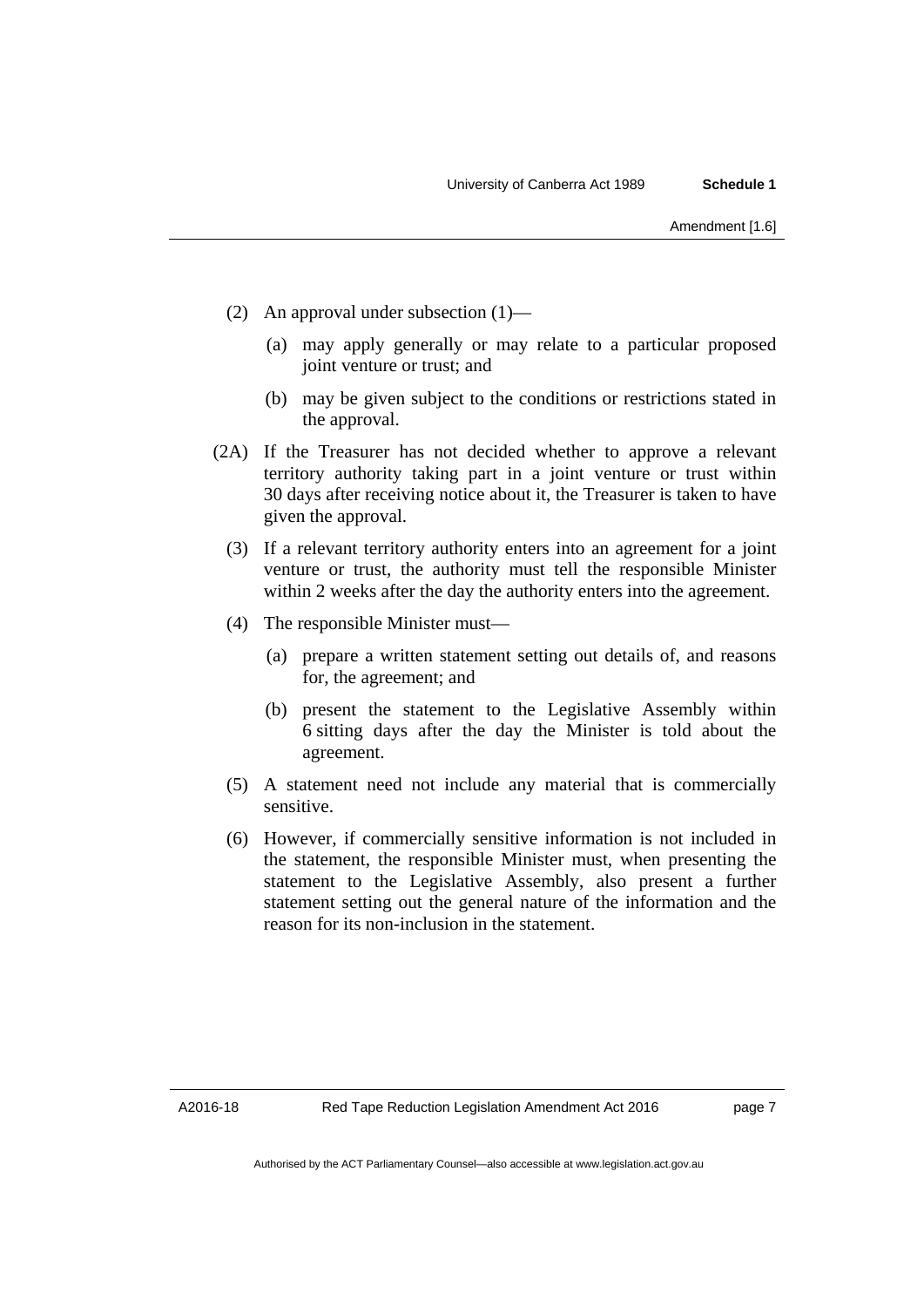#### **Schedule 1** University of Canberra Act 1989

Amendment [1.6]

- (7) Section 58 (Investment by territory authorities) does not apply if a relevant territory authority does something mentioned in subsection (1), whether or not the thing is a significant activity or event.
- (8) In this section:

*significant*, in relation to an activity or event—see section 101 (2).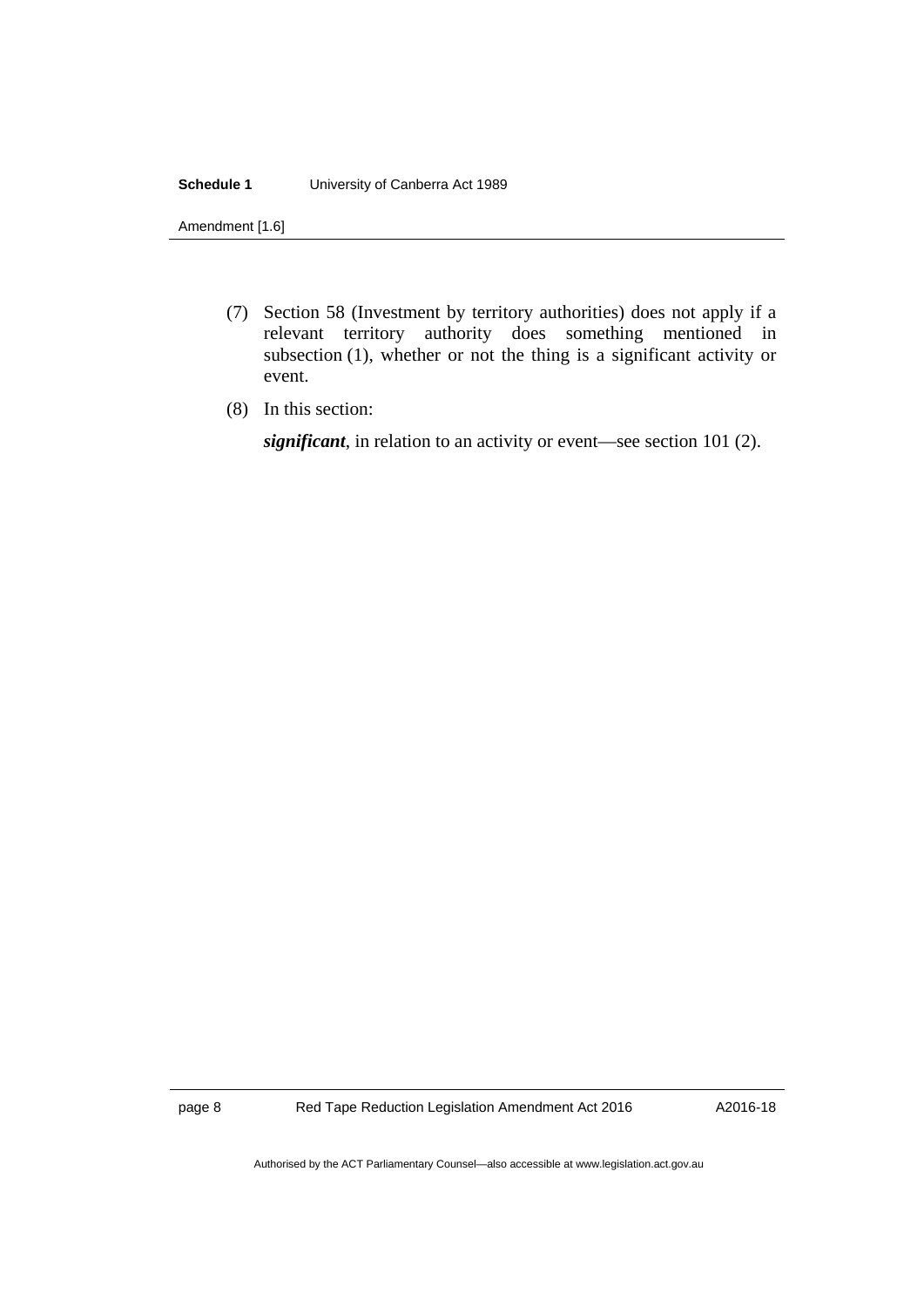## <span id="page-12-0"></span>**Schedule 2 Amendments relating to signed complaints**

(see s 3)

## <span id="page-12-1"></span>**Part 2.1 Architects Act 2004**

## **[2.1] Section 35 (1) (b) and (c)**

*substitute* 

 (b) include the name and address of the person making the complaint (the *complainant*).

## <span id="page-12-2"></span>**Part 2.2 Children and Young People Act 2008**

## **[2.2] Section 352H (2) (b) and (c)**

*substitute* 

 (b) include the name and address of the person making the complaint (the *complainant*).

## <span id="page-12-3"></span>**Part 2.3 Construction Occupations (Licensing) Act 2004**

## **[2.3] Section 118 (1) (b) and (c)**

*substitute* 

 (b) include the name and address of the person making the complaint (the *complainant*).

A2016-18

page 9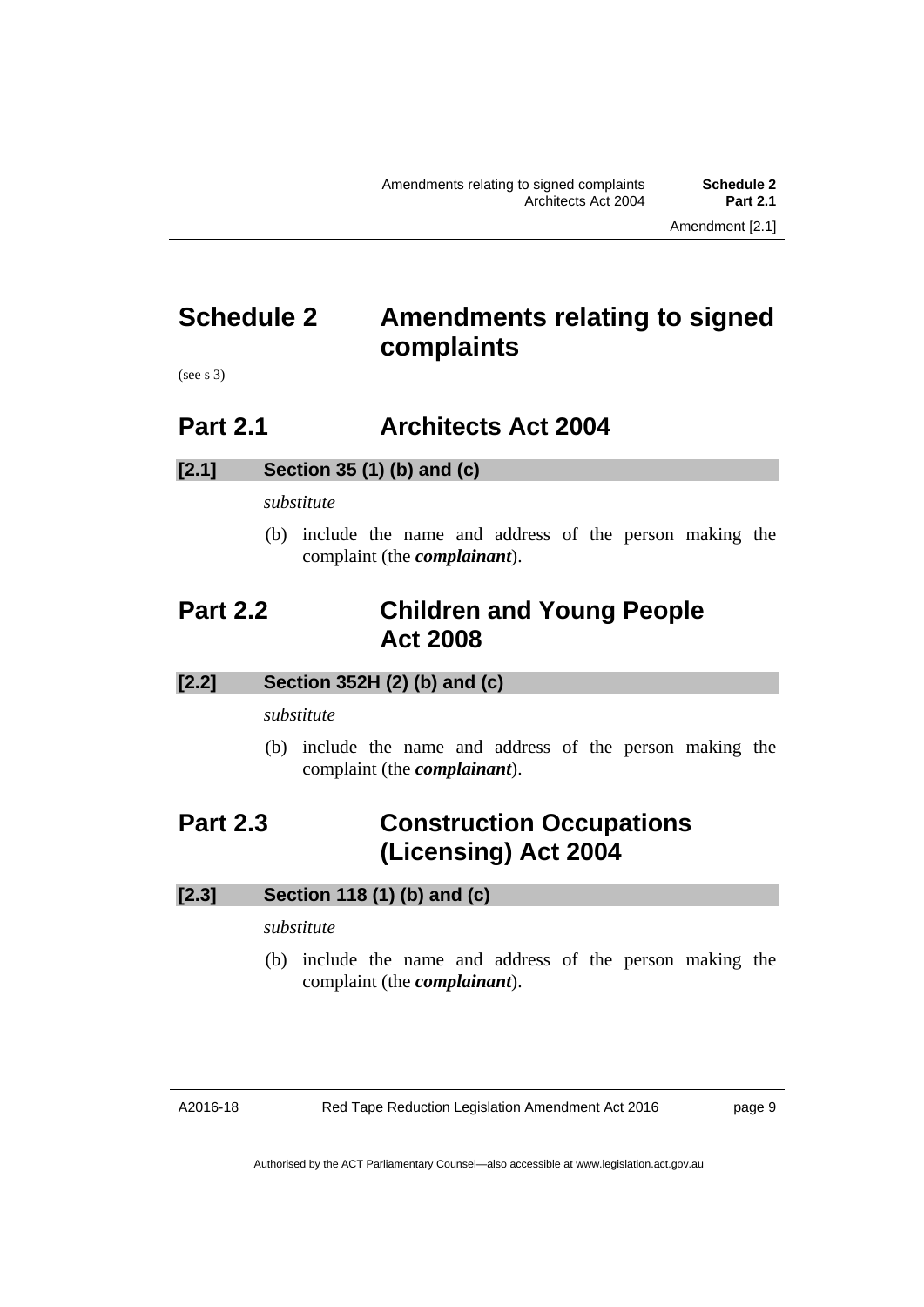**Schedule 2** Amendments relating to signed complaints<br>**Part 2.4** Firearms Act 1996 **Firearms Act 1996** Amendment [2.4]

## <span id="page-13-0"></span>**Part 2.4 Firearms Act 1996**

## **[2.4] Section 266 (2) (a)**

*substitute* 

(a) be in writing; and

## <span id="page-13-1"></span>**Part 2.5 Liquor Act 2010**

## **[2.5] Section 177 (1) (b) and (c)**

*substitute* 

 (b) include the name and address of the person making the complaint (the *complainant*).

## <span id="page-13-2"></span>**Part 2.6 Planning and Development Act 2007**

## **[2.6] Section 341 (1) (b) and (c)**

## *substitute*

 (b) include the name and address of the person making the complaint (the *complainant*); and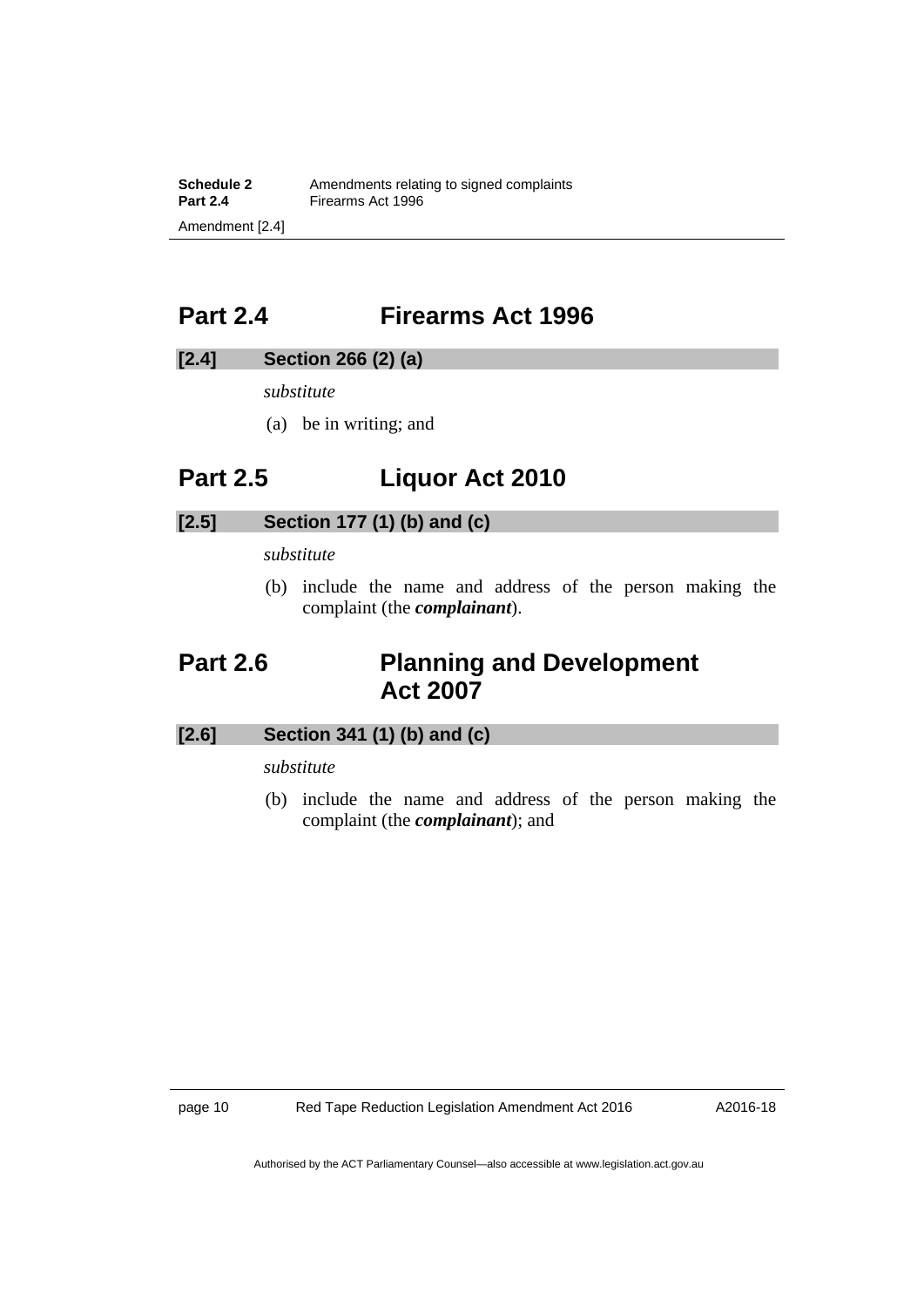Amendment [2.7]

# <span id="page-14-0"></span>**Part 2.7 Veterinary Surgeons Act 2015**

| [2.7] | Section 53 (1) (b)    |
|-------|-----------------------|
|       | omit                  |
| [2.8] | <b>Section 53 (3)</b> |
|       | omit                  |
|       | and sign it           |

A2016-18

Red Tape Reduction Legislation Amendment Act 2016

page 11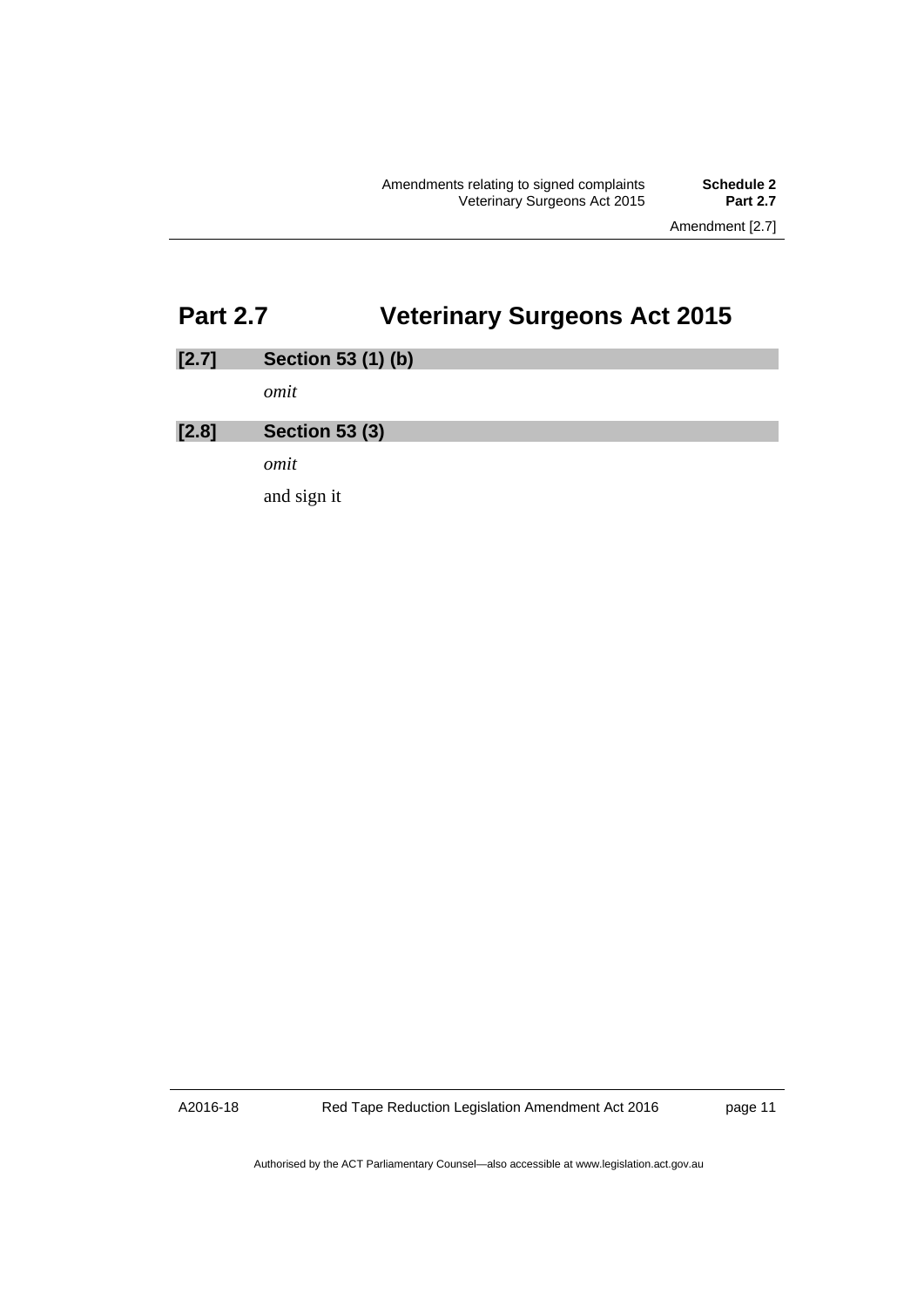# <span id="page-15-0"></span>**Schedule 3 Amendments relating to statutory declarations**

(see s 3)

## <span id="page-15-1"></span>**Part 3.1 ACT Teacher Quality Institute Act 2010**

| [3.1] | <b>Section 41 (3)</b>         |  |  |  |
|-------|-------------------------------|--|--|--|
|       | omit                          |  |  |  |
|       | a statutory declaration made  |  |  |  |
|       | substitute                    |  |  |  |
|       | a statement                   |  |  |  |
| [3.2] | Section 41 (3), note 1        |  |  |  |
|       | omit                          |  |  |  |
| [3.3] | Section 68 (a) (ii), example  |  |  |  |
|       |                               |  |  |  |
|       | omit<br>statutory declaration |  |  |  |
|       | substitute                    |  |  |  |
|       | statement                     |  |  |  |
| [3.4] | Section 68 (a) (ii), note 1   |  |  |  |

A2016-18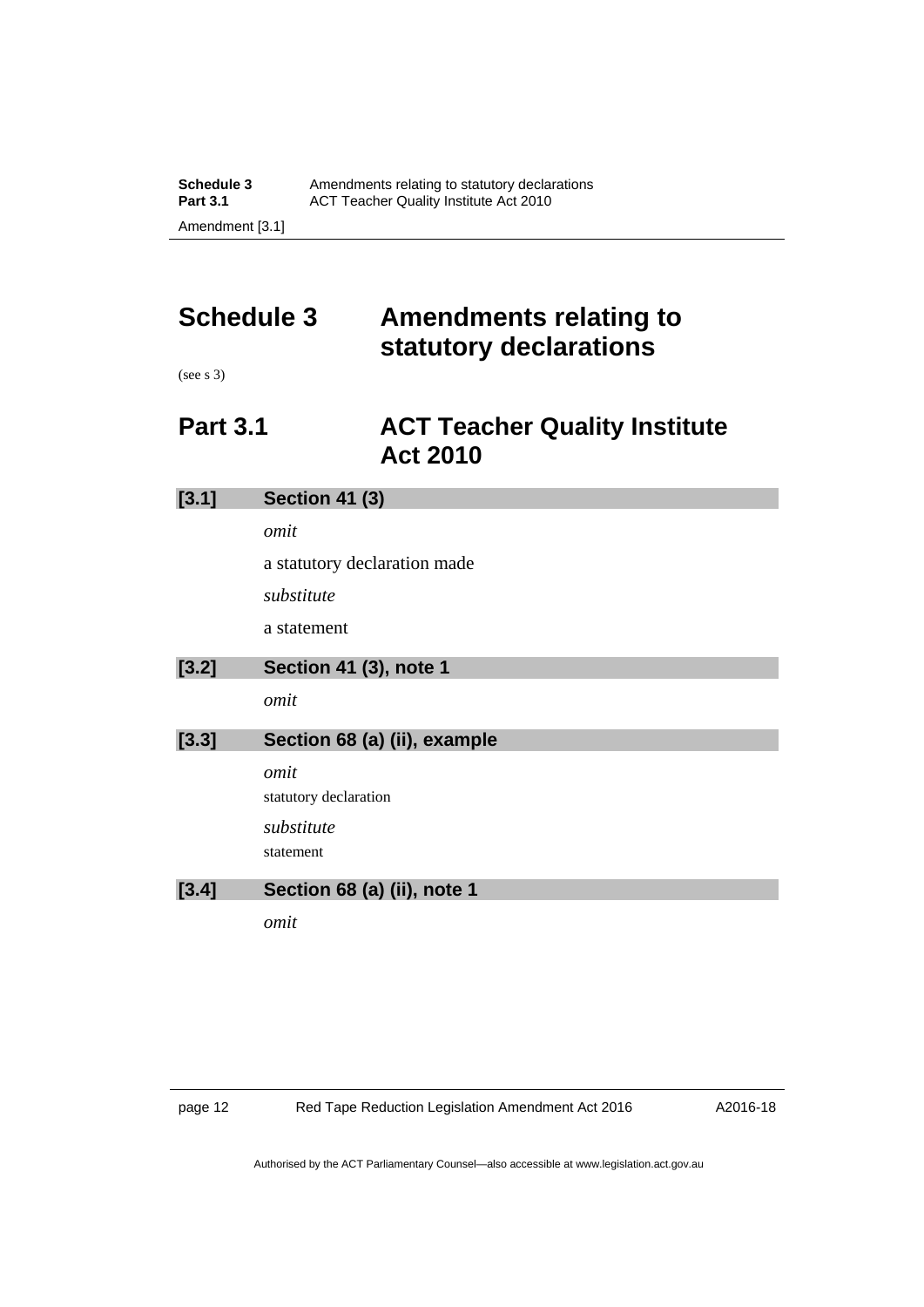## <span id="page-16-0"></span>**Part 3.2 Adoption Regulation 1993**

### **[3.5] Section 5**

*substitute* 

### **5 Consent to be accompanied by statement—Act, s 30**

An instrument of consent must be accompanied by the statement mentioned in section 6 (b).

*Note* If a form is approved under the [Act](http://www.legislation.act.gov.au/a/1993-20/default.asp), s 120A for a consent, the form must be used.

## **[3.6] Section 6 (b)**

*omit* 

a statutory declaration stating

*substitute* 

a statement to the effect

**[3.7] Section 6 (c)** 

*omit* 

the declaration

*substitute* 

the statement

#### **[3.8] Section 6, new note**

### *insert*

*Note* It is an offence to make a false or misleading statement, give false or misleading information or produce a false or misleading document (see [Criminal Code](http://www.legislation.act.gov.au/a/2002-51), pt 3.4).

A2016-18

Red Tape Reduction Legislation Amendment Act 2016

page 13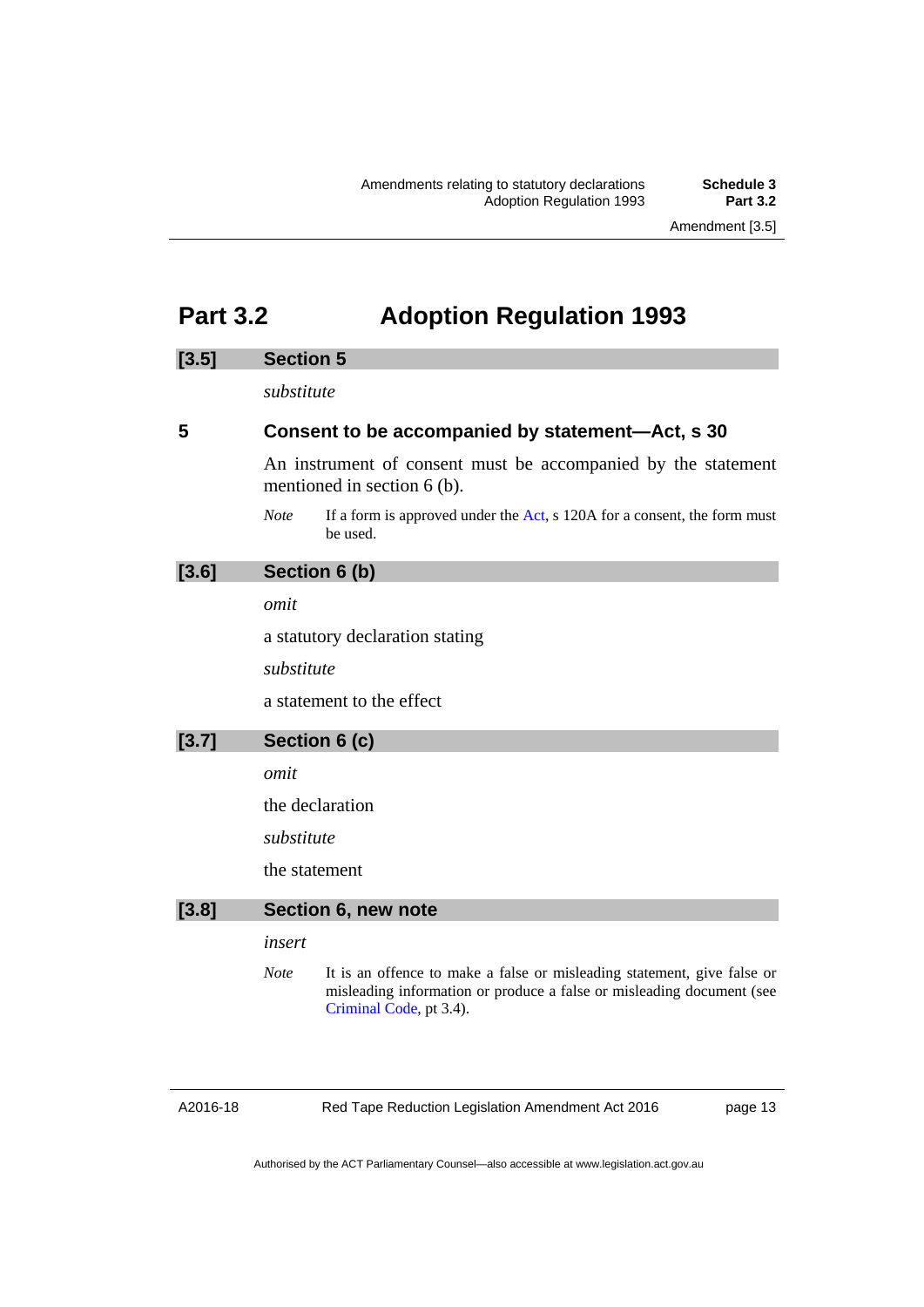**Schedule 3**<br>**Part 3.3** Agents Act 2003 Agents Act 2003 Amendment [3.9]

## **[3.9] Section 15 (2) (c)**

*omit* 

a statutory declaration

*substitute* 

a statement

### **[3.10] Section 15 (2), new note**

### *insert*

*Note* It is an offence to make a false or misleading statement, give false or misleading information or produce a false or misleading document (see [Criminal Code](http://www.legislation.act.gov.au/a/2002-51), pt 3.4).

## <span id="page-17-0"></span>**Part 3.3 Agents Act 2003**

## **[3.11] Section 151 (1) (c)**

### *substitute*

 (c) be accompanied by a statement verifying the details contained in the statement.

| [3.12] | Section 151 (1), note 1                    |  |
|--------|--------------------------------------------|--|
|        | omit                                       |  |
| [3.13] | Section 152 (2), example and notes 1 and 3 |  |
|        | omit                                       |  |
| [3.14] | Dictionary, note 2                         |  |
|        | omit                                       |  |

statutory declaration

page 14 Red Tape Reduction Legislation Amendment Act 2016

A2016-18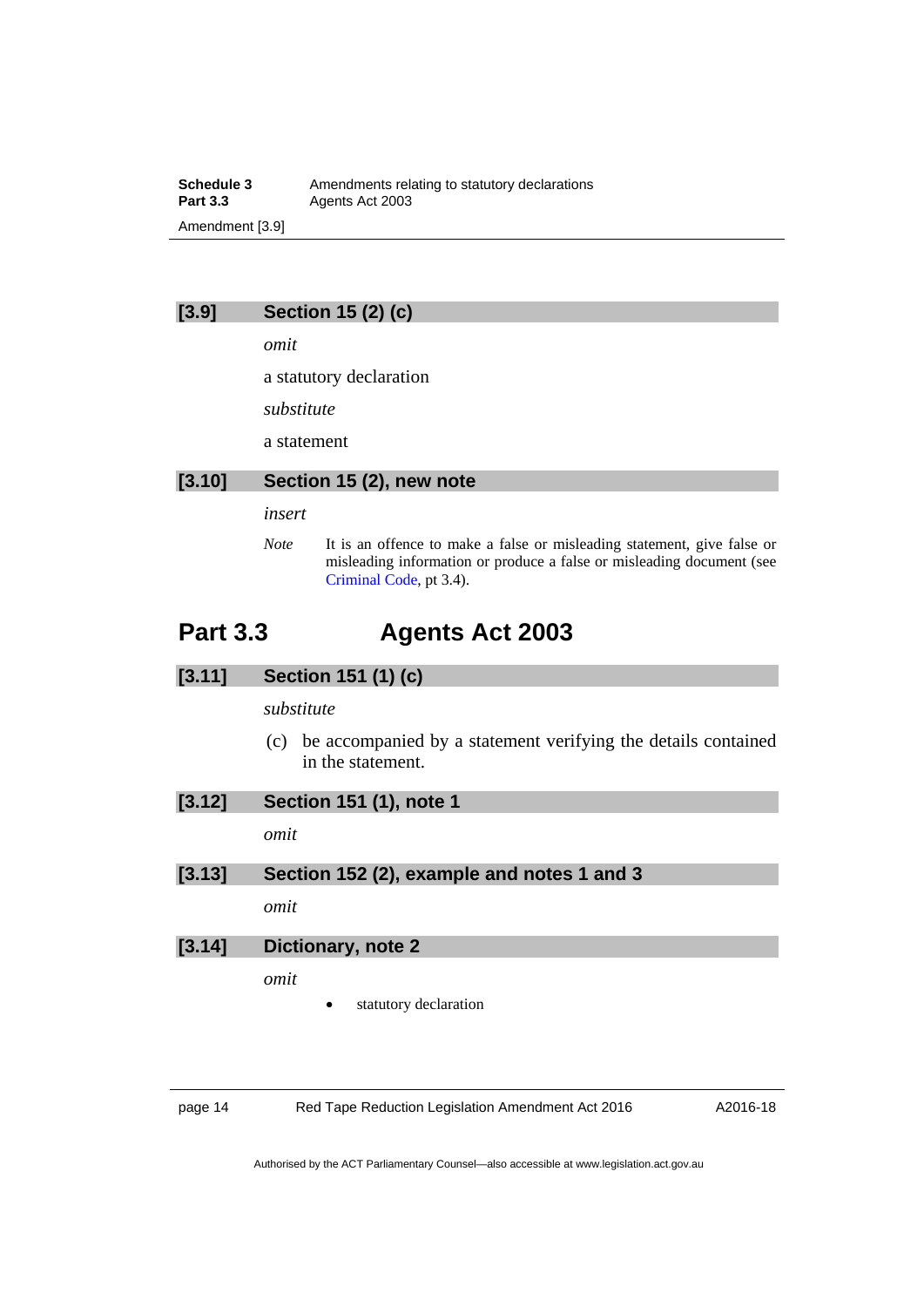Amendment [3.15]

## <span id="page-18-0"></span>**Part 3.4 Architects Act 2004**

## **[3.15] Section 37 (1)**

*substitute* 

- (1) The architects board may require a complainant to give the board—
	- (a) further information about the complaint; or
	- (b) a statement verifying all or part of the complaint.
	- *Note* It is an offence to make a false or misleading statement, give false or misleading information or produce a false or misleading document (see [Criminal Code](http://www.legislation.act.gov.au/a/2002-51), pt 3.4).

## <span id="page-18-1"></span>**Part 3.5 Associations Incorporation Act 1991**

## **[3.16] Section 116 (2)**

### *substitute*

- (2) For subsection (1), evidence that a copy of or an extract from a book is a true copy of the book or a part of the book—
	- (a) may be given by a person who has compared the copy or extract with the book or relevant party of the book; and
	- (b) may be given—
		- (i) orally; or
		- (ii) in writing; or
		- (iii) by an affidavit sworn before a person authorised to take affidavits.
	- *Note* It is an offence to make a false or misleading statement, give false or misleading information or produce a false or misleading document (see [Criminal Code](http://www.legislation.act.gov.au/a/2002-51), pt 3.4).

A2016-18

Red Tape Reduction Legislation Amendment Act 2016

page 15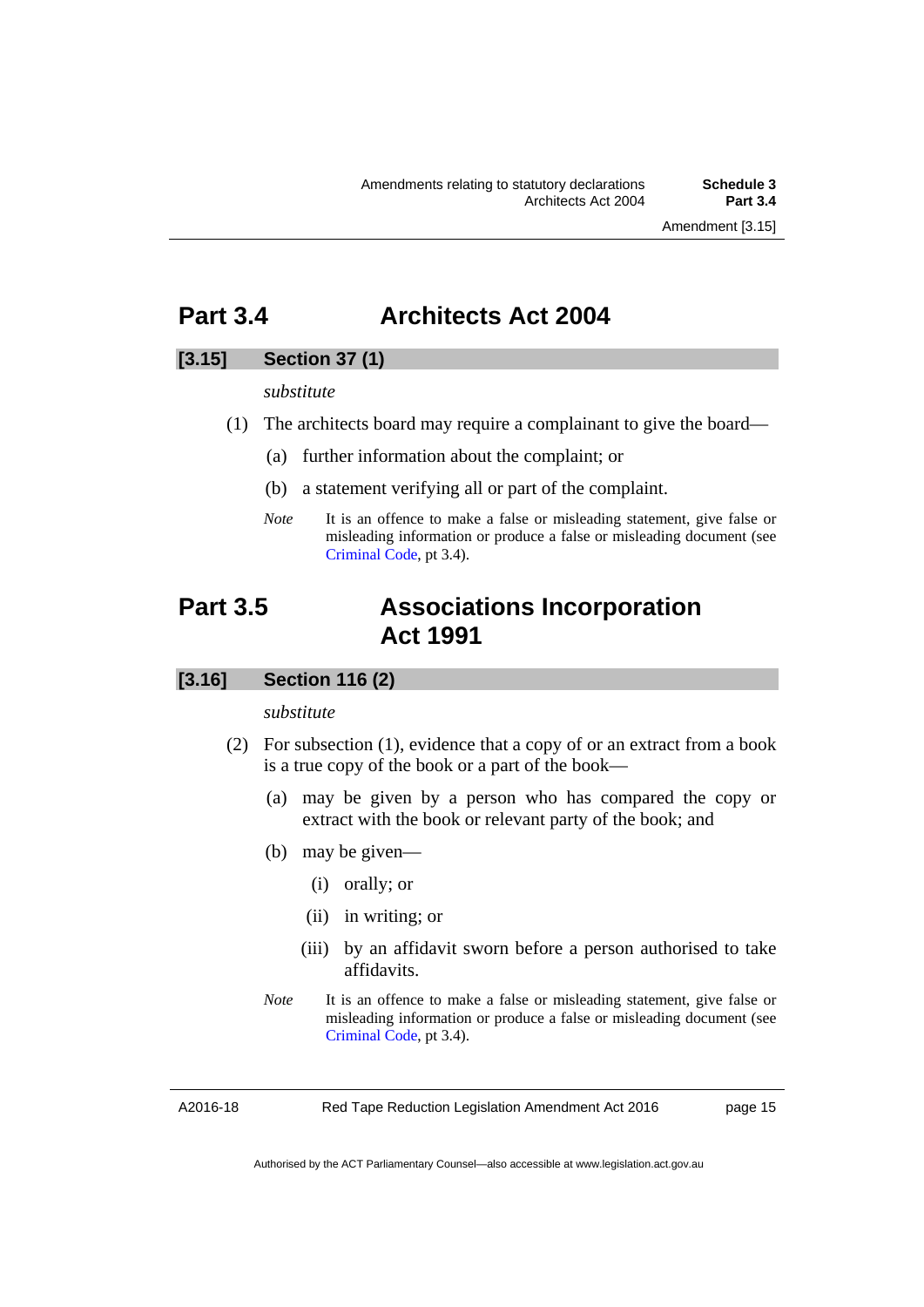## <span id="page-19-0"></span>**Part 3.6 Births, Deaths and Marriages Registration Act 1997**

| [3.17] | <b>Section 16 (2) (c)</b>     |
|--------|-------------------------------|
|        | omit                          |
|        | a statutory declaration       |
|        | substitute                    |
|        | a statement                   |
| [3.18] | <b>Section 16 (2), note 3</b> |
|        | omit                          |
| [3.19] | Section 25 (1) (a)            |
|        | omit                          |
|        | a statutory declaration       |
|        | substitute                    |
|        | a statement                   |
| [3.20] | <b>Section 25 (1), note 1</b> |
|        | omit                          |
| [3.21] | <b>Section 25 (2) (b)</b>     |
|        | omit                          |
|        | a statutory declaration       |
|        | substitute                    |
|        | a statement                   |
|        |                               |

page 16 Red Tape Reduction Legislation Amendment Act 2016

A2016-18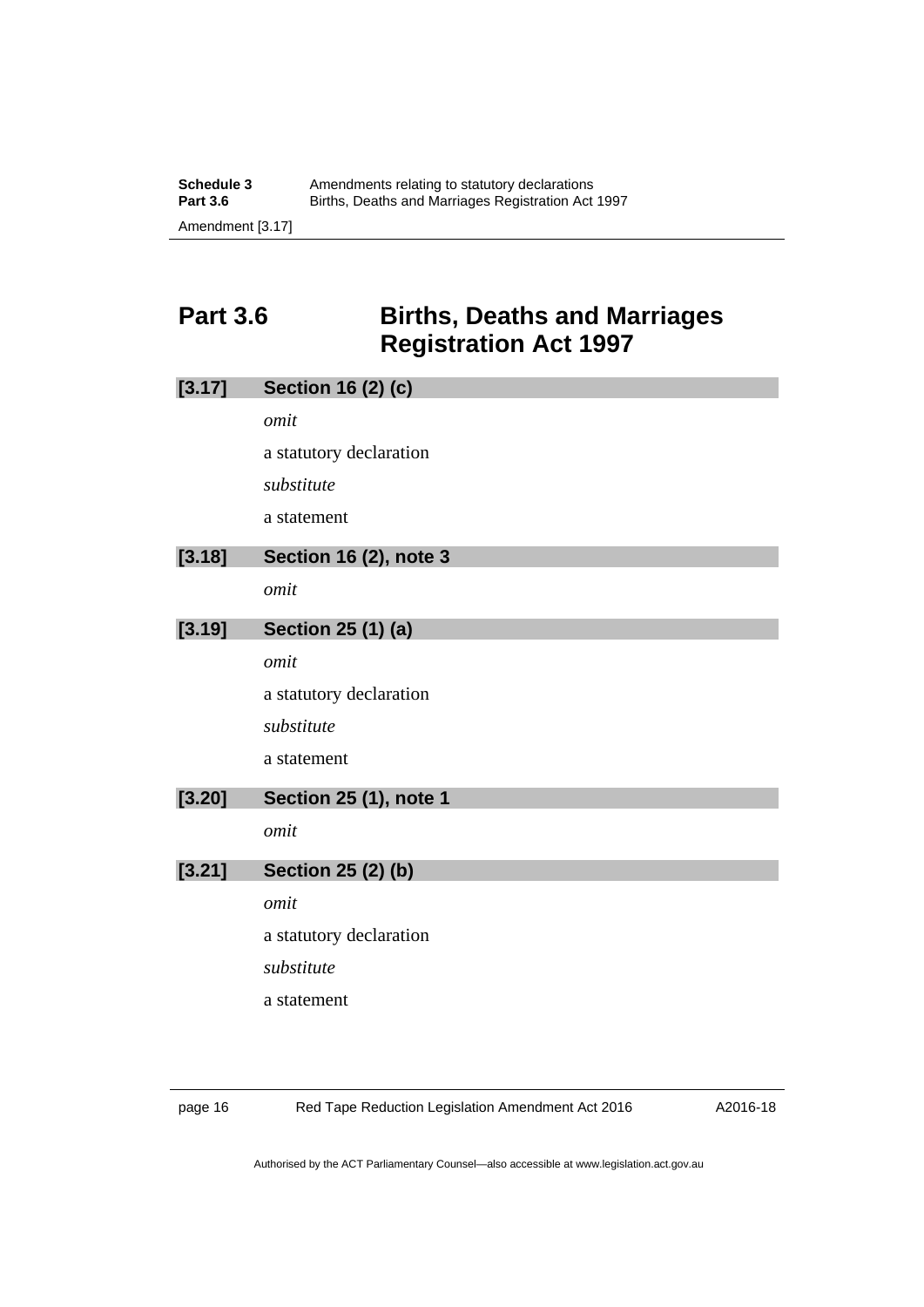Amendment [3.22]

## <span id="page-20-0"></span>**Part 3.7 Building Act 2004**

### **[3.22] Section 14C (2), new note**

*insert* 

*Note* It is an offence to make a false or misleading statement, give false or misleading information or produce a false or misleading document (see [Criminal Code](http://www.legislation.act.gov.au/a/2002-51), pt 3.4).

## **[3.23] Section 14D (2) and notes**

*omit* 

## **[3.24] Section 26A (2), new note**

*insert* 

*Note 1* It is an offence to make a false or misleading statement, give false or misleading information or produce a false or misleading document (see [Criminal Code](http://www.legislation.act.gov.au/a/2002-51), pt 3.4).

## **[3.25] Section 26B (2) and notes**

*omit* 

### **[3.26] Section 32A (2), new note**

*insert* 

*Note* It is an offence to make a false or misleading statement, give false or misleading information or produce a false or misleading document (see [Criminal Code](http://www.legislation.act.gov.au/a/2002-51), pt 3.4).

### **[3.27] Section 32B (2) and notes**

*omit* 

page 17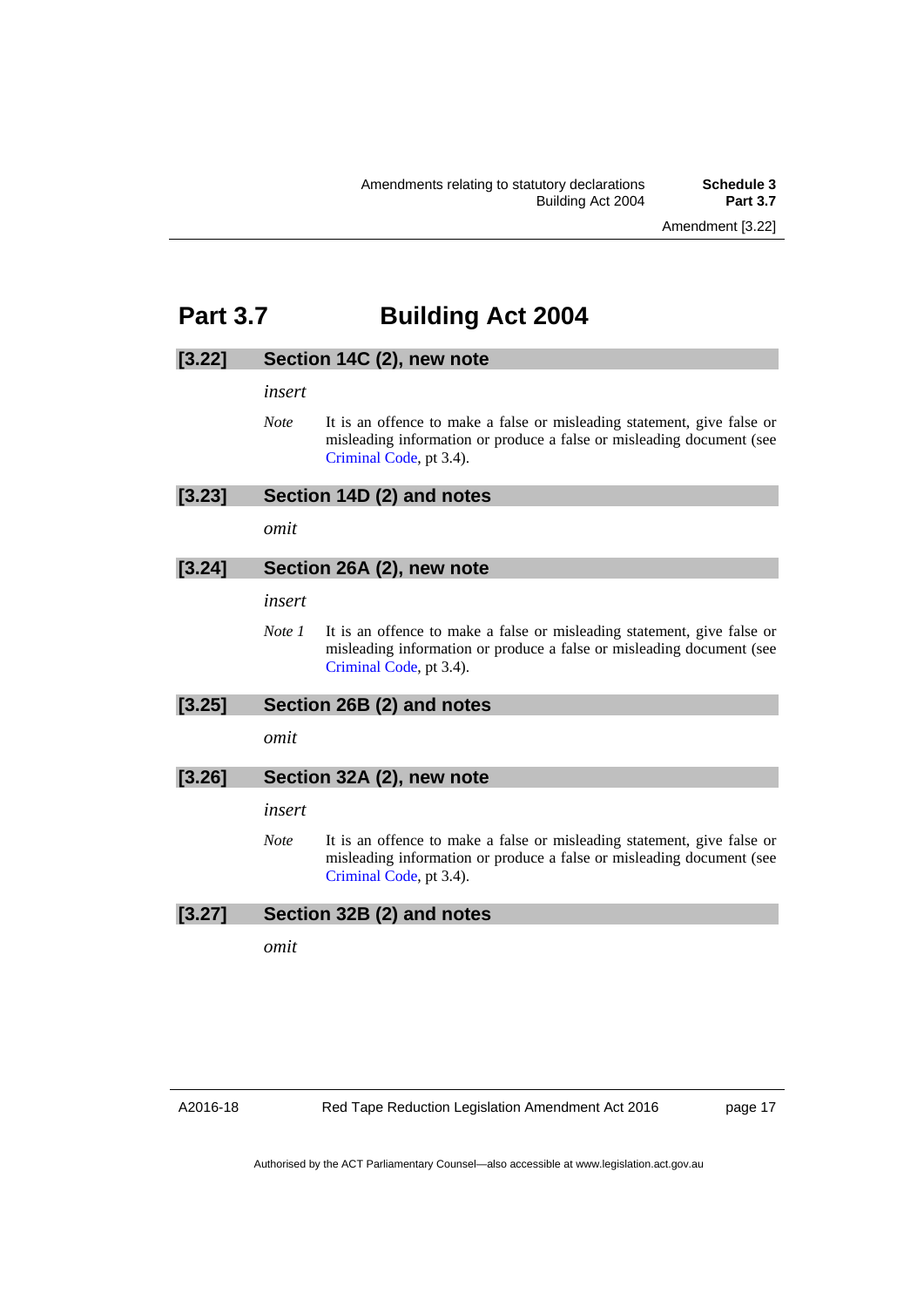### **Schedule 3**<br>**Part 3.8** Casino Control Act 2006<br>**Part 3.8** Casino Control Act 2006 **Casino Control Act 2006** Amendment [3.28]

## **[3.28] Section 97 (2) (b)**

*omit* 

a statutory declaration

*substitute* 

a statement

### **[3.29] Section 97 (2), note 1**

*omit* 

## <span id="page-21-0"></span>**Part 3.8 Casino Control Act 2006**

### **[3.30] Section 44 (2) (b) (iv)**

*omit* 

, by statutory declaration or otherwise,

### **[3.31] Section 44 (2), note**

*substitute* 

*Note* It is an offence to make a false or misleading statement, give false or misleading information or produce a false or misleading document (see [Criminal Code](http://www.legislation.act.gov.au/a/2002-51), pt 3.4).

## **[3.32] Section 50 (a) (iv)**

## *omit*

, by statutory declaration or otherwise,

| [3.33]  |             | Section 50, new note                                                                                                                                                        |          |
|---------|-------------|-----------------------------------------------------------------------------------------------------------------------------------------------------------------------------|----------|
|         | insert      |                                                                                                                                                                             |          |
|         | <b>Note</b> | It is an offence to make a false or misleading statement, give false or<br>misleading information or produce a false or misleading document (see<br>Criminal Code, pt 3.4). |          |
| page 18 |             | Red Tape Reduction Legislation Amendment Act 2016                                                                                                                           | A2016-18 |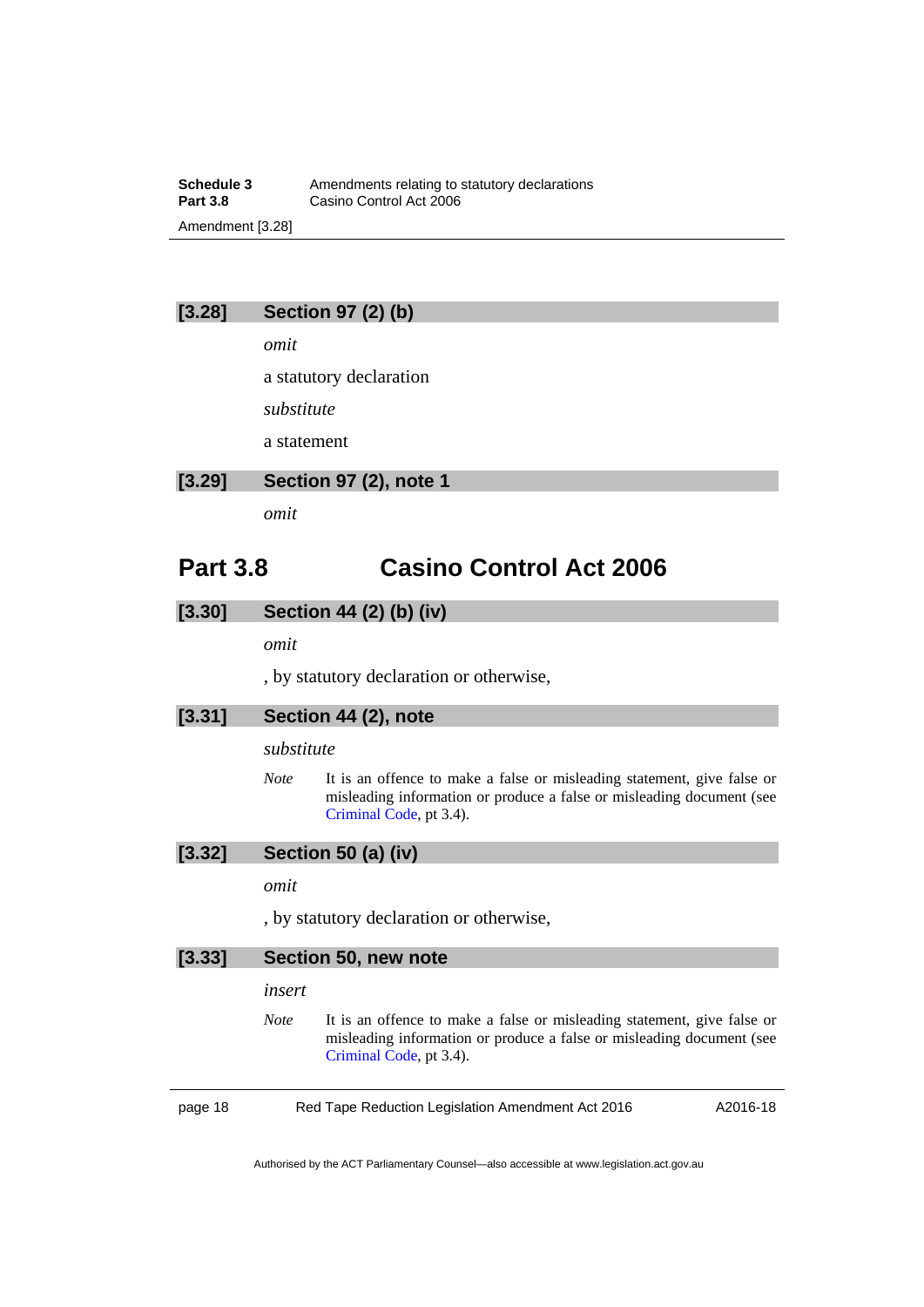Amendment [3.34]

## <span id="page-22-0"></span>**Part 3.9 Cemeteries and Crematoria Regulation 2003**

| [3.34]<br><b>Section 10</b> |  |
|-----------------------------|--|
|-----------------------------|--|

*omit* 

a statutory declaration

*substitute* 

a statement

## **[3.35] Section 10, note 1**

*omit* 

## <span id="page-22-1"></span>**Part 3.10 Charitable Collections Act 2003**

### **[3.36] Section 28 (2)**

*omit* 

, verified by a statutory declaration signed by the licensee,

*substitute* 

verifying

## **[3.37] Section 28 (2), note 2**

### *substitute*

*Note* 2 It is an offence to make a false or misleading statement, give false or misleading information or produce a false or misleading document (see [Criminal Code](http://www.legislation.act.gov.au/a/2002-51), pt 3.4).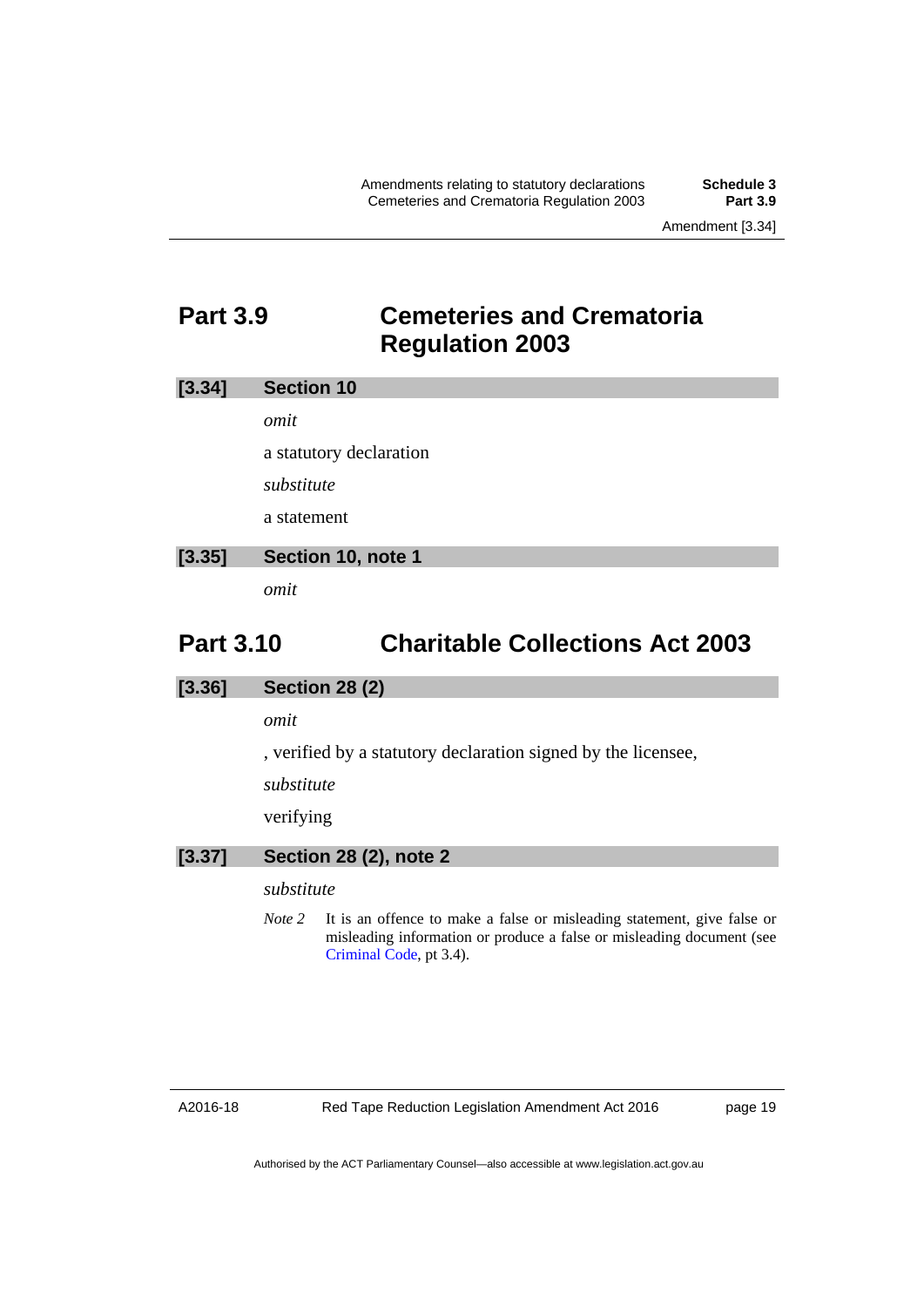### **Schedule 3**<br>**Part 3.10** Charitable Collections Act 2003 **Part 3.10** Charitable Collections Act 2003 Amendment [3.38]

## **[3.38] Section 29 (3)**

*omit* 

, verified by a statutory declaration signed by the licensee,

*substitute* 

verifying

### **[3.39] Section 29 (3), note 1**

### *substitute*

*Note 1* It is an offence to make a false or misleading statement, give false or misleading information or produce a false or misleading document (see [Criminal Code](http://www.legislation.act.gov.au/a/2002-51), pt 3.4).

### **[3.40] Section 53 (2), example**

#### *omit*

a statutory declaration

*substitute* 

a statement

### **[3.41] Section 53 (2), note 1**

#### *substitute*

*Note 1* It is an offence to make a false or misleading statement, give false or misleading information or produce a false or misleading document (see [Criminal Code](http://www.legislation.act.gov.au/a/2002-51), pt 3.4).

A2016-18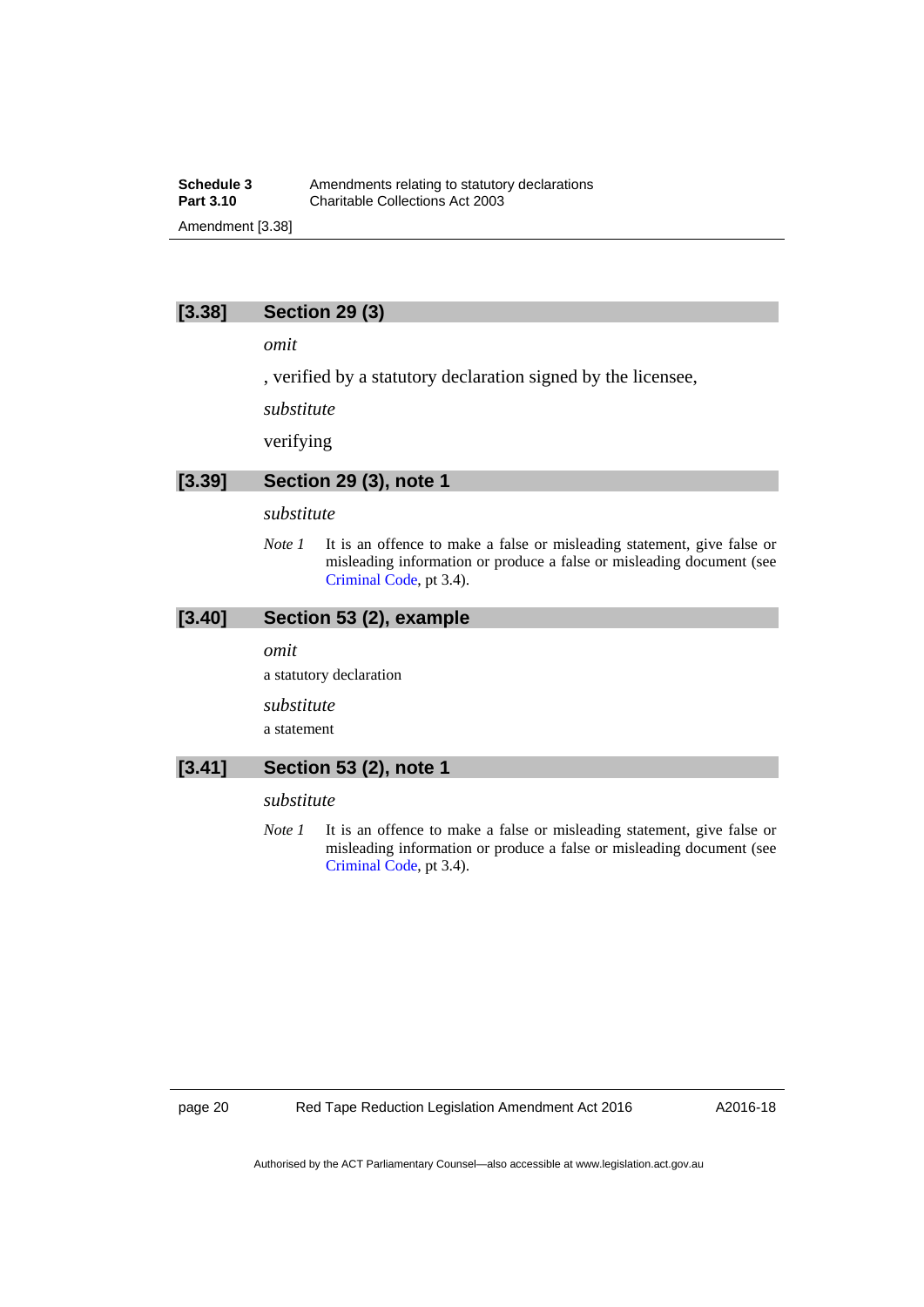## <span id="page-24-0"></span>**Part 3.11 Children and Young People Act 2008**

### **[3.42] Section 352J (1) and note**

#### *substitute*

- (1) The director-general may, at any time, require a complainant to give the director-general—
	- (a) further information about the complaint; or
	- (b) a written statement verifying all or part of the complaint.
	- *Note* It is an offence to make a false or misleading statement, give false or misleading information or produce a false or misleading document (see [Criminal Code](http://www.legislation.act.gov.au/a/2002-51), pt 3.4).

## <span id="page-24-1"></span>**Part 3.12 Civil Law (Wrongs) Act 2002**

### **[3.43] Section 58 (4) and notes**

#### *substitute*

- (4) If the respondent requires information given by a contributor under this section to be verified, the contributor must give the respondent a statement verifying the information.
	- *Note* It is an offence to make a false or misleading statement, give false or misleading information or produce a false or misleading document (see [Criminal Code](http://www.legislation.act.gov.au/a/2002-51), pt 3.4).

A2016-18

page 21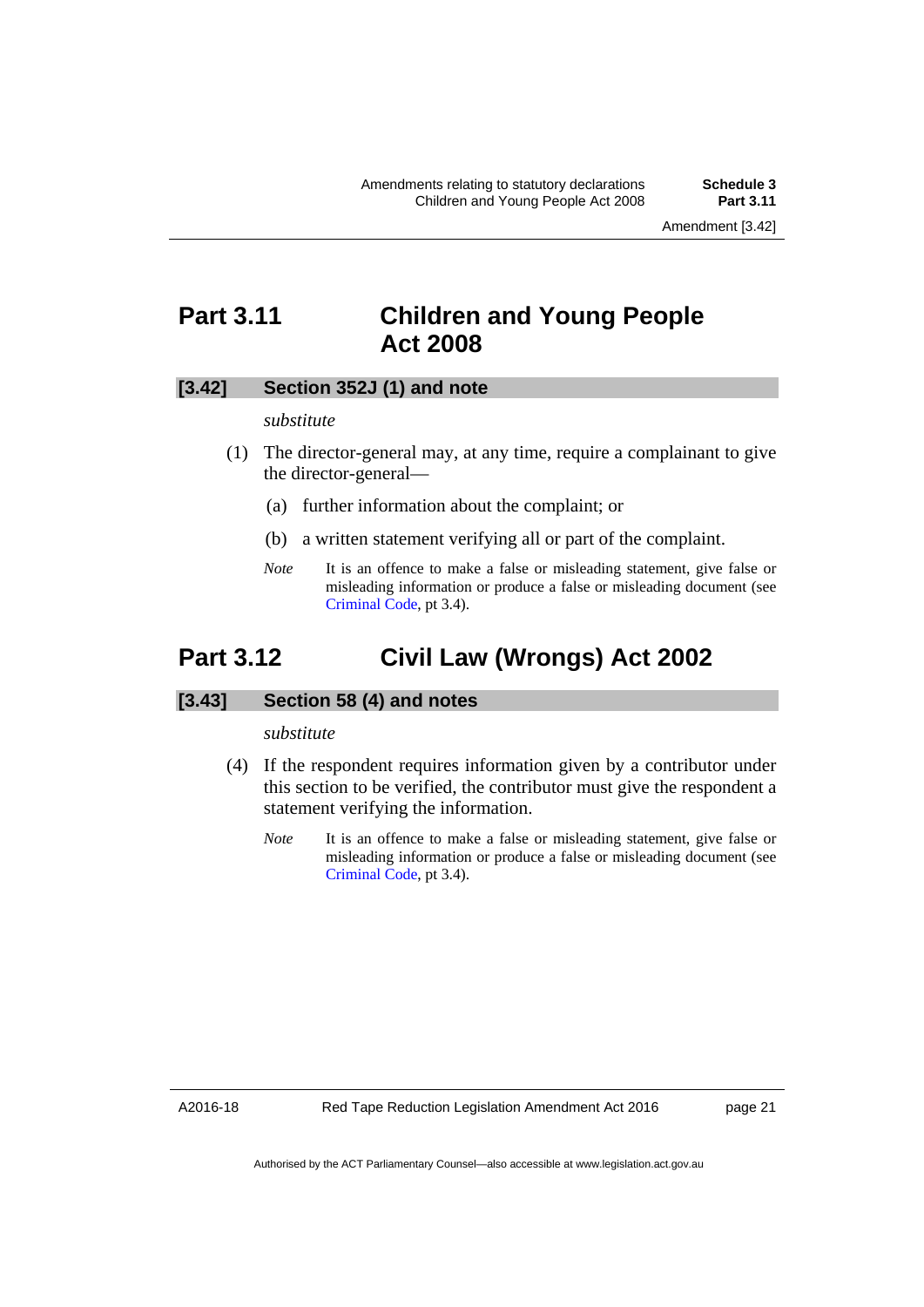## **[3.44] Section 64 (4) and notes**

#### *substitute*

- (4) If a respondent requires information given by a claimant under this section to be verified, the claimant must give the respondent a statement verifying the information.
	- *Note* It is an offence to make a false or misleading statement, give false or misleading information or produce a false or misleading document (see [Criminal Code](http://www.legislation.act.gov.au/a/2002-51), pt 3.4).

## **[3.45] Section 68 (4) and notes**

#### *substitute*

- (4) If a claimant requires information given by a respondent under this section to be verified, the respondent must give the claimant a statement verifying the information.
	- *Note* It is an offence to make a false or misleading statement, give false or misleading information or produce a false or misleading document (see [Criminal Code](http://www.legislation.act.gov.au/a/2002-51), pt 3.4).

## **[3.46] Schedule 4, section 4.35 (2) (f)**

### *substitute*

(f) the verification of complaints by statement;

## <span id="page-25-0"></span>**Part 3.13 Civil Unions Act 2012**

## **[3.47] Section 8 (2) (a)**

*omit everything before subparagraph (i), substitute* 

(a) a statement by each person verifying—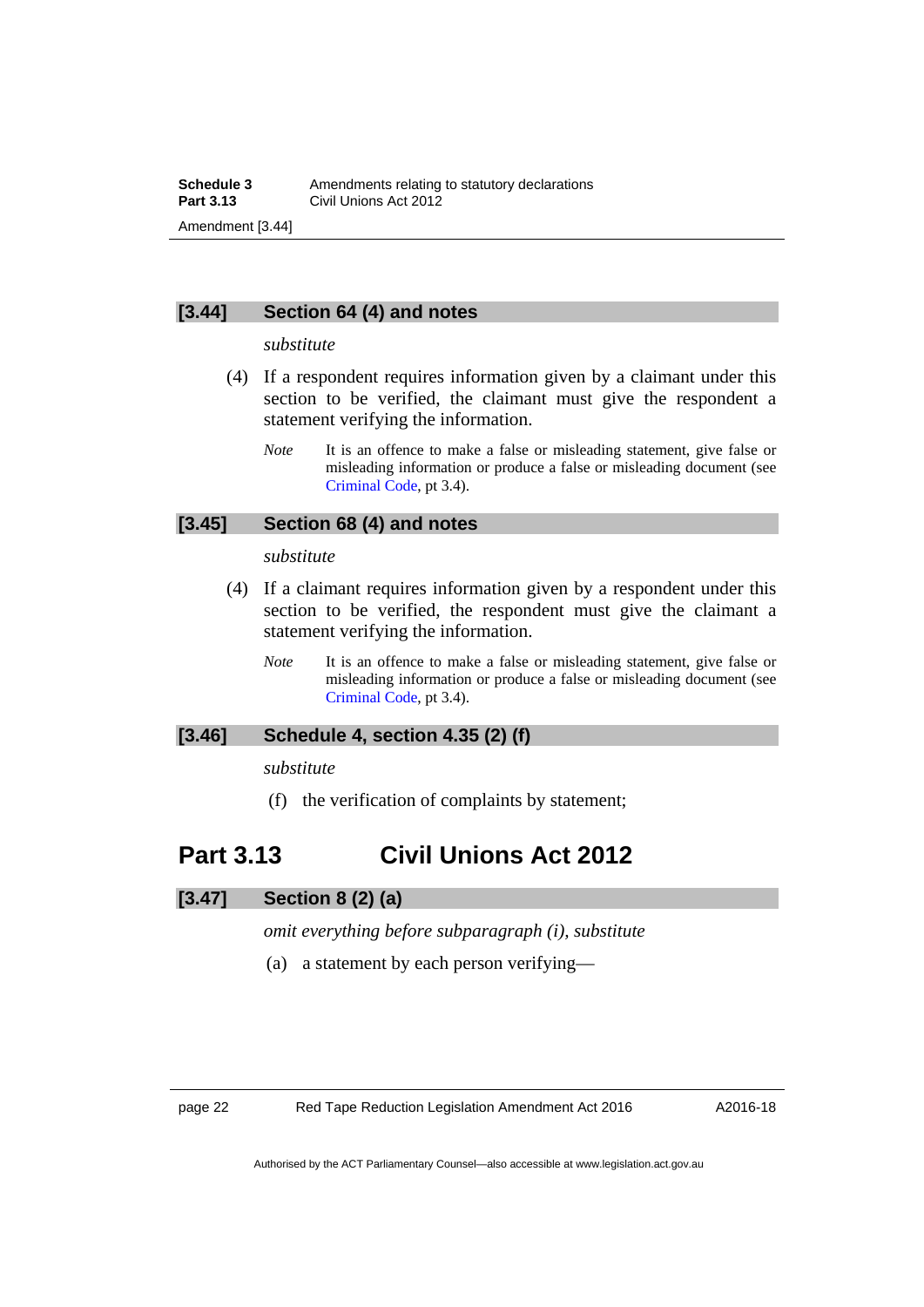Amendment [3.48]

## **[3.48] Section 8 (2) (a), notes**

#### *substitute*

*Note* It is an offence to make a false or misleading statement, give false or misleading information or produce a false or misleading document (see [Criminal Code](http://www.legislation.act.gov.au/a/2002-51), pt 3.4).

## **[3.49] Section 8 (3)**

*omit* 

statutory declarations

*substitute* 

statements

## **[3.50] Section 12 (2) (b)**

*omit* 

a statutory declaration

*substitute* 

a statement

## **[3.51] Section 12 (2) (b) (ii)**

*substitute* 

 (ii) verifies the notice was served personally by the person on the other party on the date mentioned in the statement.

## **[3.52] Section 12 (2), notes 2 and 3**

### *substitute*

*Note 2* It is an offence to make a false or misleading statement, give false or misleading information or produce a false or misleading document (see [Criminal Code](http://www.legislation.act.gov.au/a/2002-51), pt 3.4).

A2016-18

Red Tape Reduction Legislation Amendment Act 2016

page 23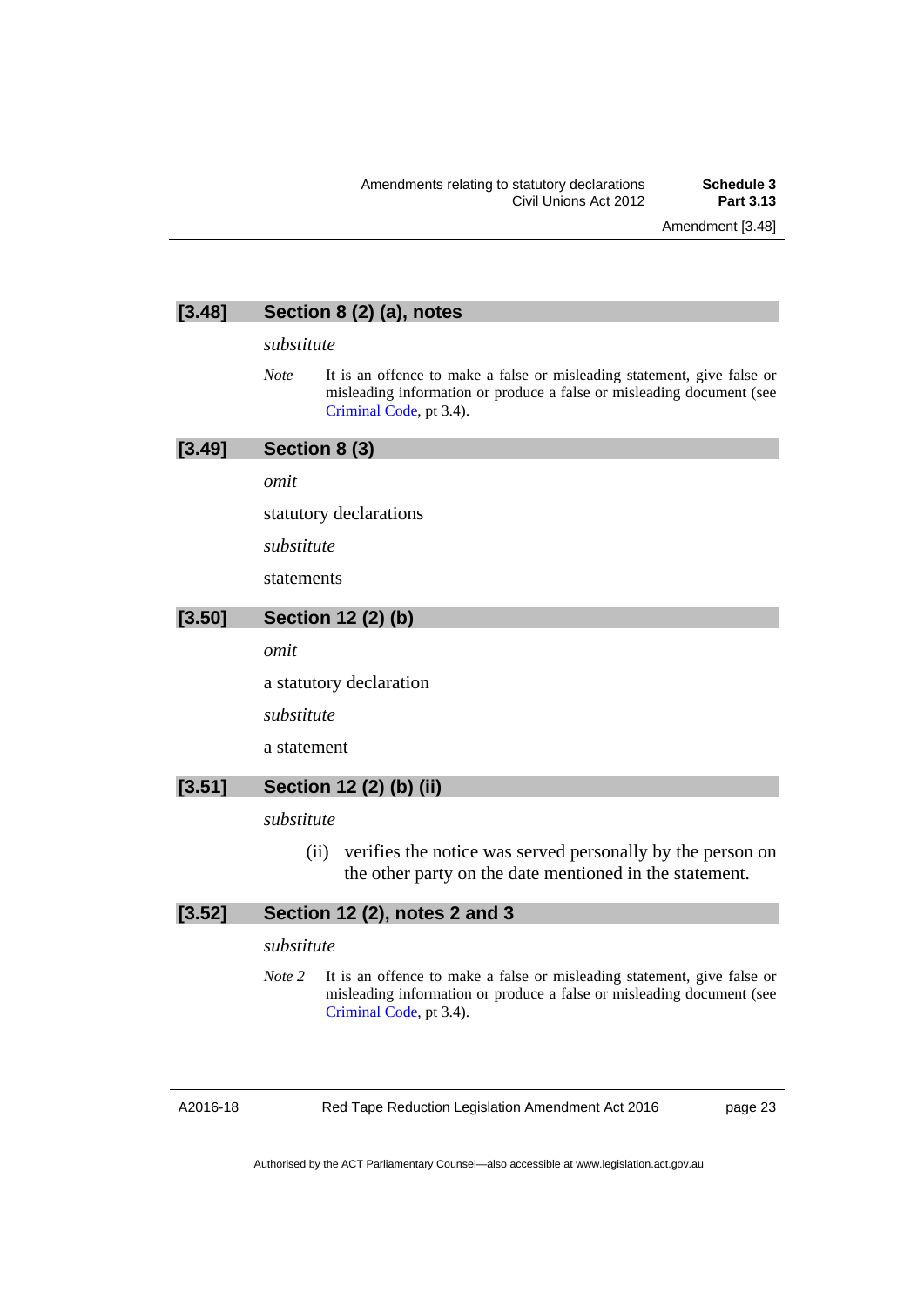### **Schedule 3**<br>**Part 3.13** Civil Unions Act 2012 **Part 3.13** Civil Unions Act 2012 Amendment [3.53]

## **[3.53] Section 12 (4) (b)**

*omit* 

a statutory declaration

*substitute* 

a statement

### **[3.54] Section 12 (4) (b) (ii)**

#### *substitute*

 (ii) verifies the notice was served personally by the person on the other party on the date mentioned in the statement.

### **[3.55] Section 12 (4), notes 2 and 3**

#### *substitute*

*Note* 2 It is an offence to make a false or misleading statement, give false or misleading information or produce a false or misleading document (see [Criminal Code](http://www.legislation.act.gov.au/a/2002-51), pt 3.4).

## **[3.56] Section 23 (1) (d)**

*omit everything before subparagraph (i), substitute* 

(d) a statement by the person verifying—

### **[3.57] Section 23 (1), notes**

### *substitute*

*Note* It is an offence to make a false or misleading statement, give false or misleading information or produce a false or misleading document (see [Criminal Code](http://www.legislation.act.gov.au/a/2002-51), pt 3.4).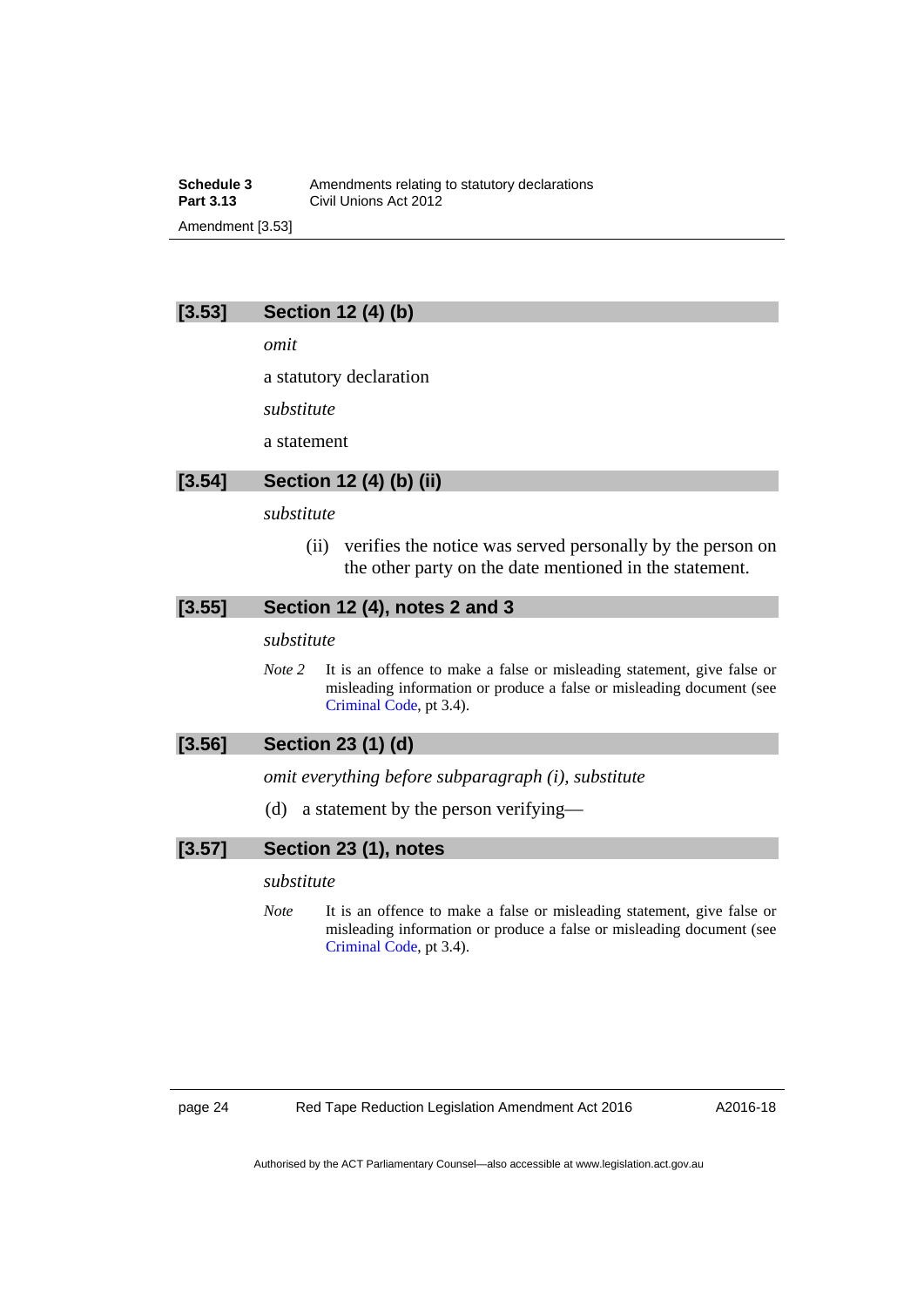Amendment [3.58]

## **[3.58] Section 26 (1) (b)**

*omit* 

the statutory declaration

*substitute* 

the statement

### **[3.59] Section 26 (4), note**

#### *substitute*

*Note* The [Criminal Code](http://www.legislation.act.gov.au/a/2002-51) includes offences for giving false or misleading information etc to a person exercising a function under a territory law (see pt 3.4 (False or misleading statements, information and documents)).

### **[3.60] Dictionary, note 2**

*omit* 

statutory declaration.

## <span id="page-28-0"></span>**Part 3.14 Community Title Act 2001**

## **[3.61] Section 65 (b)**

*omit* 

a statutory declaration stating

*substitute* 

a statement verifying

| [3.62]   | Section 65, new note |                                                                                                                                                                             |  |
|----------|----------------------|-----------------------------------------------------------------------------------------------------------------------------------------------------------------------------|--|
|          | insert               |                                                                                                                                                                             |  |
|          | <b>Note</b>          | It is an offence to make a false or misleading statement, give false or<br>misleading information or produce a false or misleading document (see<br>Criminal Code, pt 3.4). |  |
| A2016-18 |                      | Red Tape Reduction Legislation Amendment Act 2016<br>page 25                                                                                                                |  |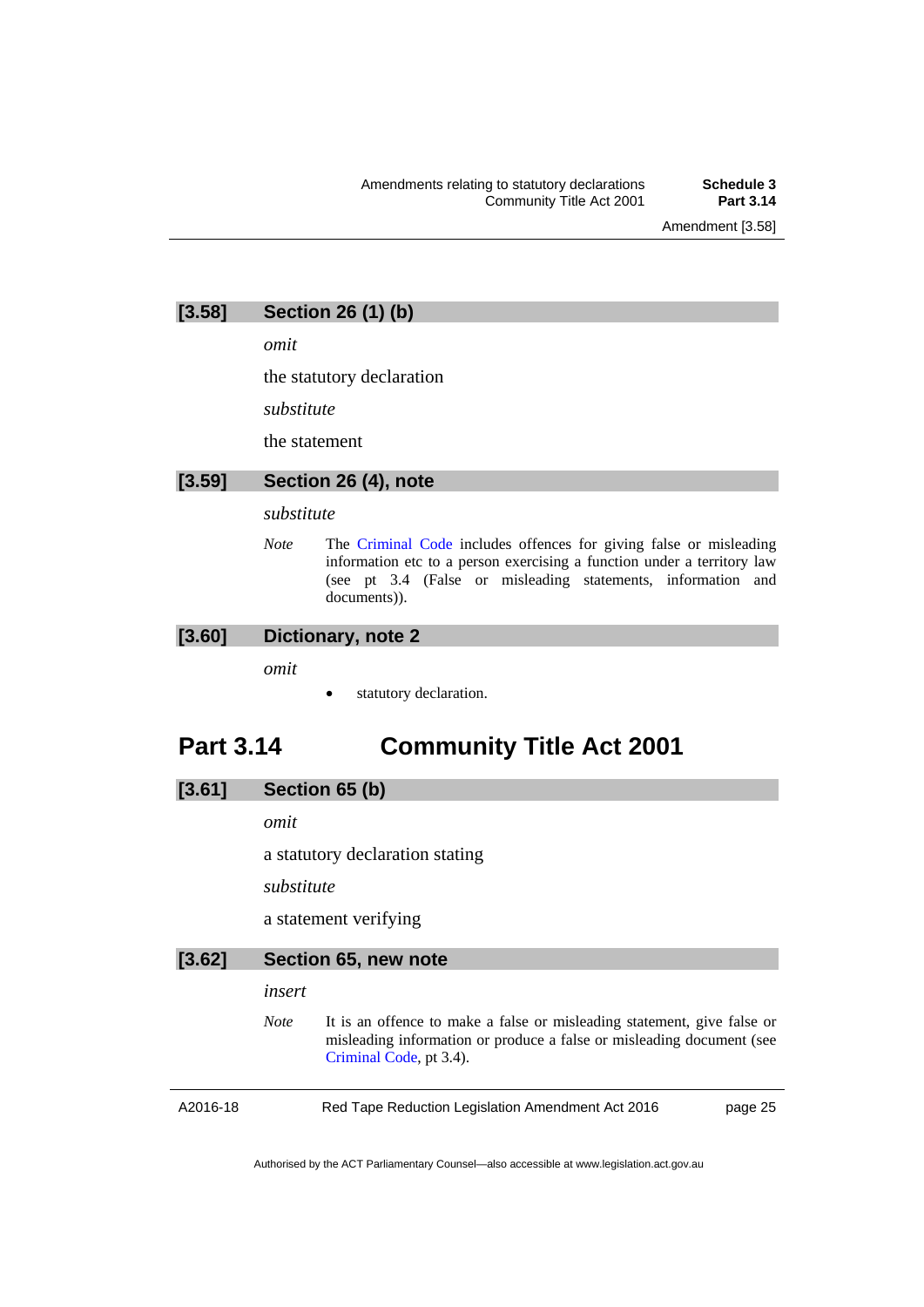## <span id="page-29-0"></span>**Part 3.15 Construction Occupations (Licensing) Act 2004**

### **[3.63] Section 120 (1)**

### *substitute*

- (1) The registrar may, at any time, require a complainant to give the registrar—
	- (a) further information about the complaint; or
	- (b) a statement verifying all or part of the complaint.
	- *Note* It is an offence to make a false or misleading statement, give false or misleading information or produce a false or misleading document (see [Criminal Code](http://www.legislation.act.gov.au/a/2002-51), pt 3.4).

## <span id="page-29-1"></span>**Part 3.16 Cooperatives Act 2002**

#### **[3.64] Section 400 (3)**

*omit* 

or statutory declaration

*substitute* 

or statement

#### **[3.65] Section 400 (3), note 1**

*omit* 

**[3.66] Section 442 (3)** 

*omit* 

statutory declaration of

page 26 Red Tape Reduction Legislation Amendment Act 2016

A2016-18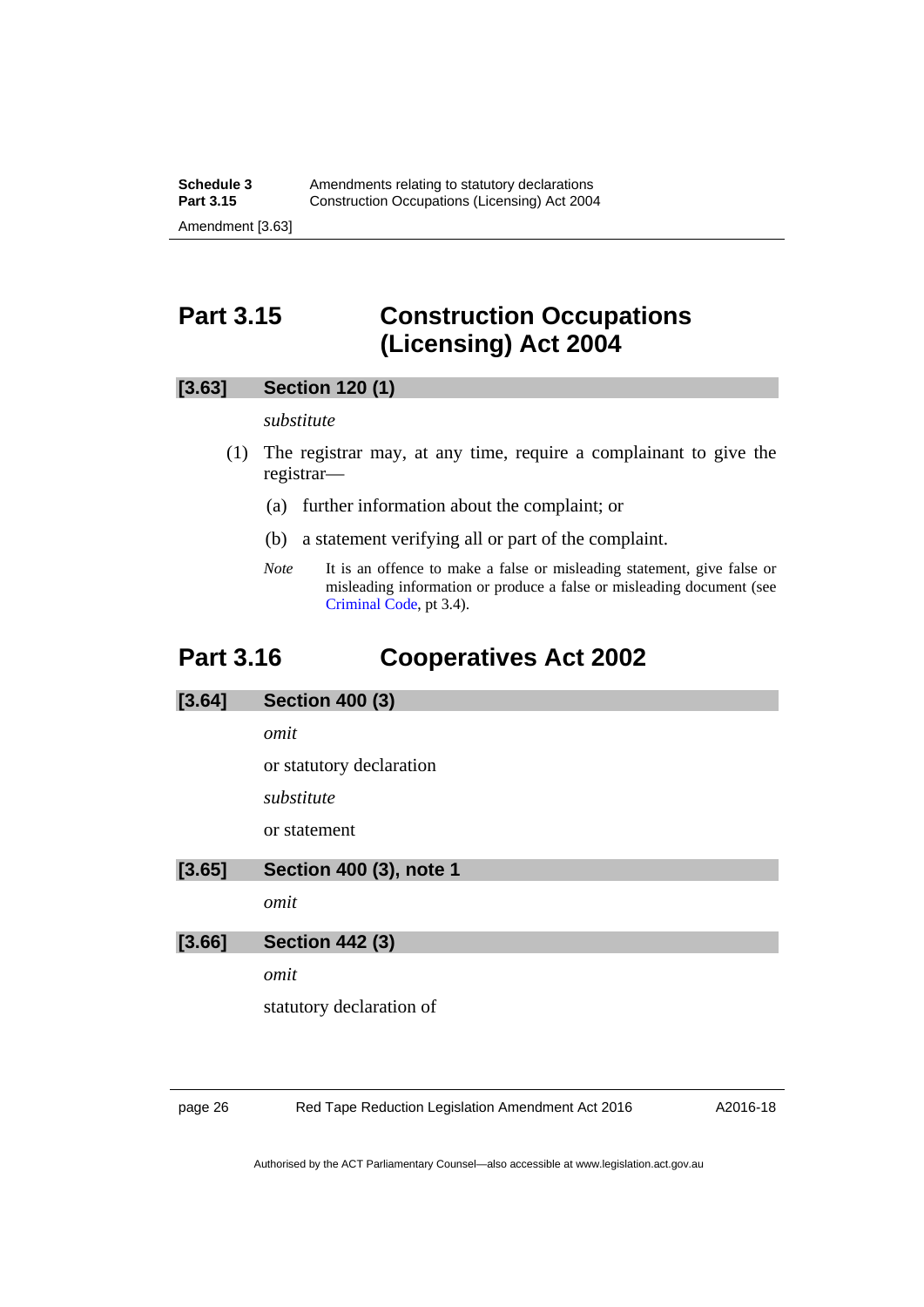## **[3.67] Section 442 (3), note 1**

*omit* 

### **[3.68] Section 445**

*omit* 

statutory declaration of

### **[3.69] Section 445, note 1**

*omit* 

## <span id="page-30-0"></span>**Part 3.17 Cooperatives Regulation 2003**

### **[3.70] Section 31**

*omit* 

by statutory declaration

*substitute* 

by a statement

### **[3.71] Section 31, new note**

#### *insert*

*Note* It is an offence to make a false or misleading statement, give false or misleading information or produce a false or misleading document (see [Criminal Code](http://www.legislation.act.gov.au/a/2002-51), pt 3.4).

## **[3.72] Section 33**

*omit* 

by statutory declaration

*substitute* 

by a statement

A2016-18

Red Tape Reduction Legislation Amendment Act 2016

page 27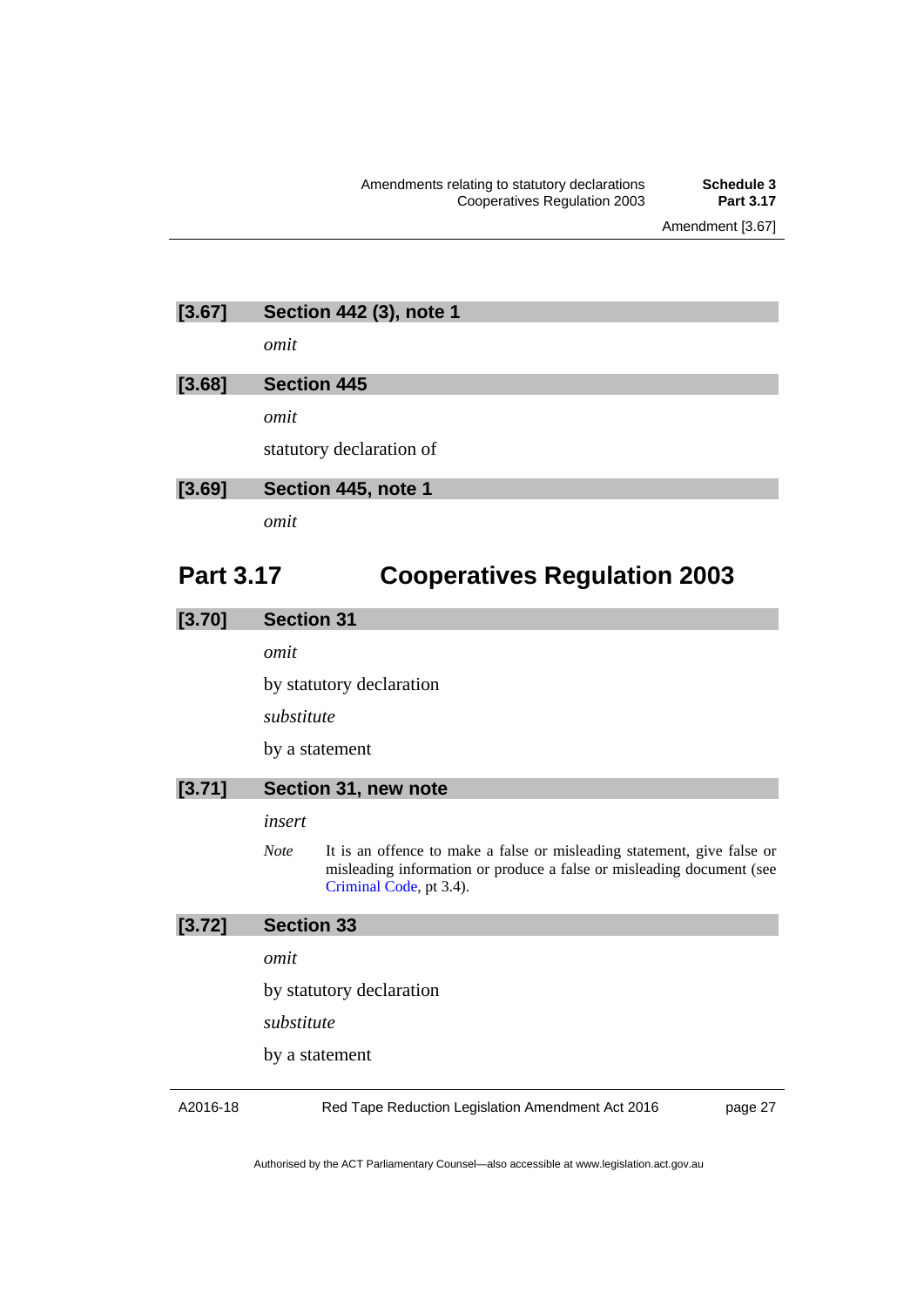### **Schedule 3** Amendments relating to statutory declarations<br>**Part 3.18** Dangerous Substances Act 2004 **Part 3.18** Dangerous Substances Act 2004 Amendment [3.73]

#### **[3.73] Section 33, new note**

*insert* 

*Note* It is an offence to make a false or misleading statement, give false or misleading information or produce a false or misleading document (see [Criminal Code](http://www.legislation.act.gov.au/a/2002-51), pt 3.4).

## <span id="page-31-0"></span>**Part 3.18 Dangerous Substances Act 2004**

## **[3.74] Section 51 (2), example 2**

*omit* 

a statutory declaration

*substitute* 

a signed statement

## **[3.75] Section 51 (2), note 1**

*substitute* 

*Note 1* It is an offence to make a false or misleading statement, give false or misleading information or produce a false or misleading document (see [Criminal Code](http://www.legislation.act.gov.au/a/2002-51), pt 3.4).

## **[3.76] Section 60 (2)**

*omit* 

, verified by a statutory declaration signed by the licensee,

*substitute* 

signed by the licensee, verifying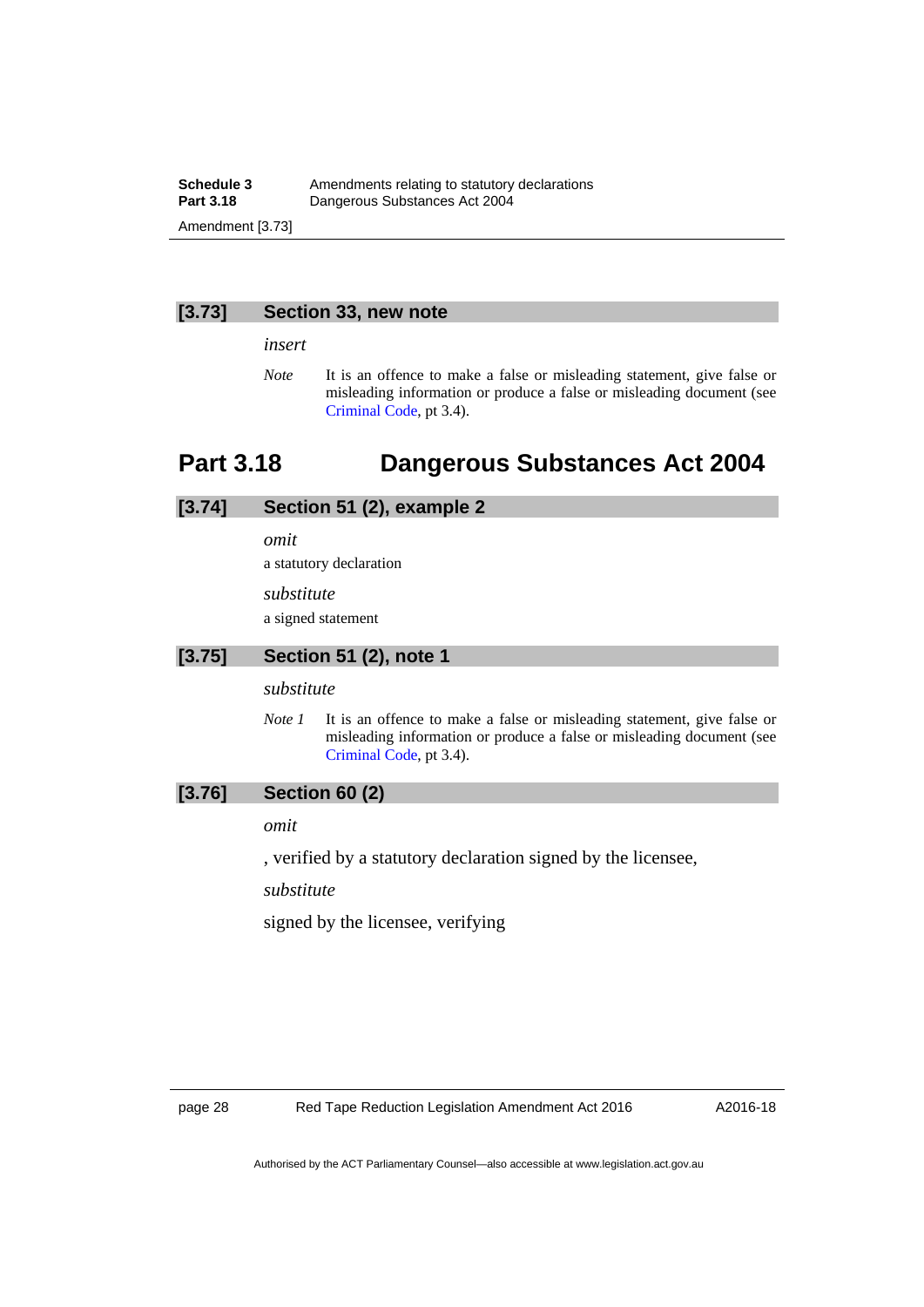Amendment [3.77]

## **[3.77] Section 60 (2), note 2**

#### *substitute*

*Note* 2 It is an offence to make a false or misleading statement, give false or misleading information or produce a false or misleading document (see [Criminal Code](http://www.legislation.act.gov.au/a/2002-51), pt 3.4).

### **[3.78] Section 61 (2)**

*omit* 

, verified by a statutory declaration signed by the licensee,

*substitute* 

signed by the licensee, verifying

### **[3.79] Section 61 (2), note**

#### *substitute*

*Note* It is an offence to make a false or misleading statement, give false or misleading information or produce a false or misleading document (see [Criminal Code](http://www.legislation.act.gov.au/a/2002-51), pt 3.4).

## <span id="page-32-0"></span>**Part 3.19 Domestic Relationships Act 1994**

## **[3.80] Section 37E (2) (a) and notes**

### *substitute*

- (a) a statement by each person verifying the following:
	- (i) that the person wishes to enter into a civil partnership with the other person;
	- (ii) that the person is not married, in a civil union or in a civil partnership;

A2016-18

page 29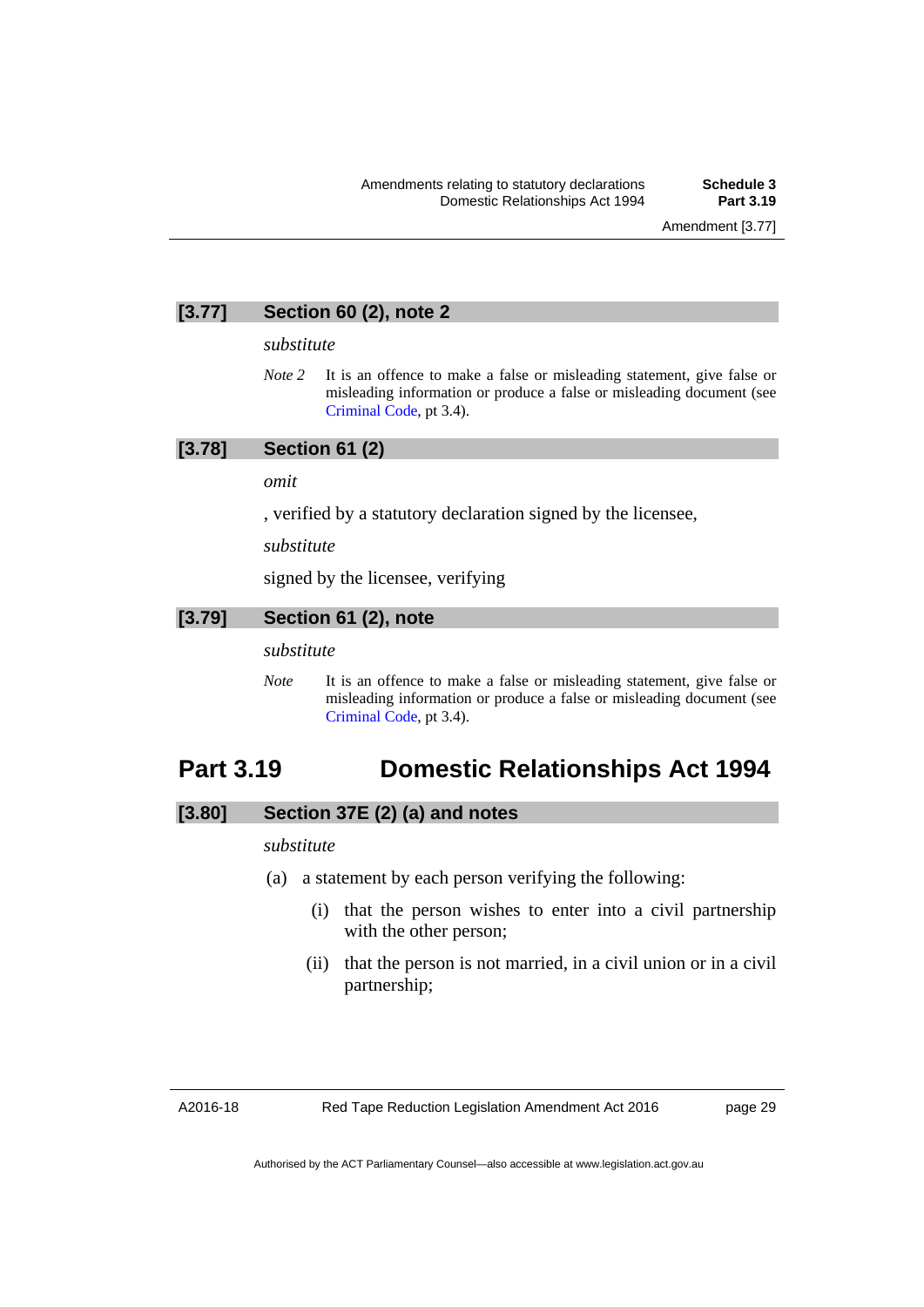- (iii) that the person believes the person and the other person do not have a prohibited relationship;
- (iv) where the person lives; and
- *Note* It is an offence to make a false or misleading statement, give false or misleading information or produce a false or misleading document (see [Criminal Code,](http://www.legislation.act.gov.au/a/2002-51) pt 3.4).

**[3.81] Section 37E (2), notes 1 and 2** 

*omit* 

## **[3.82] Section 37I (2) (b)**

*omit* 

a statutory declaration

*substitute* 

a statement

## **[3.83] Section 37I (2) (b) (ii)**

*substitute* 

 (ii) verifies the notice was served personally by the person on the other party on the date mentioned in the statement.

### **[3.84] Section 37I (2), notes 2 and 3**

#### *substitute*

*Note* 2 It is an offence to make a false or misleading statement, give false or misleading information or produce a false or misleading document (see [Criminal Code](http://www.legislation.act.gov.au/a/2002-51), pt 3.4).

A2016-18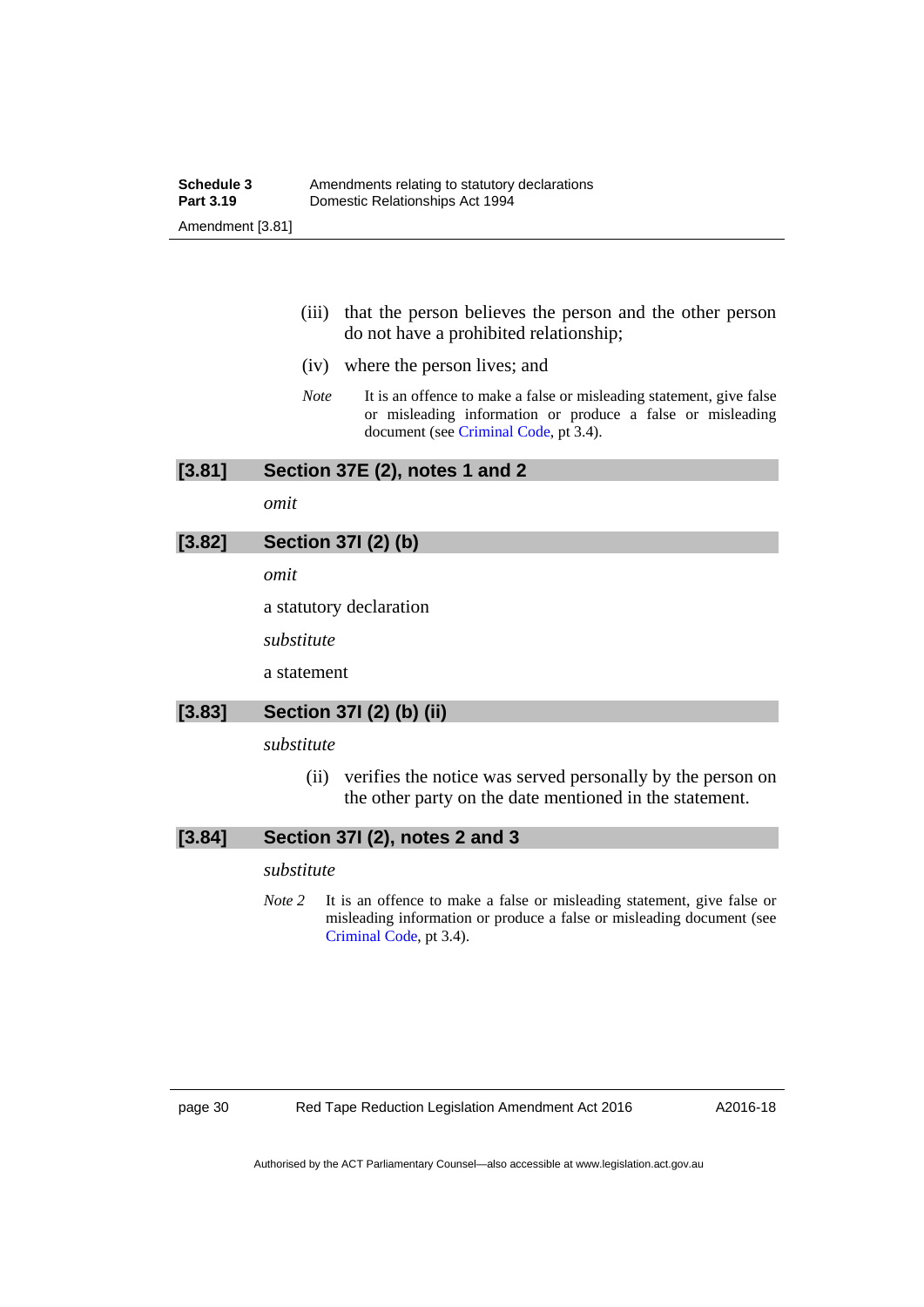Amendment [3.85]

## **[3.85] Section 37I (4) (b)**

*omit* 

a statutory declaration

*substitute* 

a statement

### **[3.86] Section 37I (4) (b) (ii)**

#### *substitute*

 (ii) verifies that the notice was served personally by the person on the other party on the date mentioned in the statement.

## **[3.87] Section 37I (4), notes 2 and 3**

*substitute* 

*Note* 2 It is an offence to make a false or misleading statement, give false or misleading information or produce a false or misleading document (see [Criminal Code](http://www.legislation.act.gov.au/a/2002-51), pt 3.4).

### **[3.88] Section 37M (1) (d)**

*omit everything before subparagraph (i), substitute* 

(d) a statement by the person verifying—

### **[3.89] Section 37M (1), notes 1 and 2**

#### *substitute*

*Note* It is an offence to make a false or misleading statement, give false or misleading information or produce a false or misleading document (see [Criminal Code](http://www.legislation.act.gov.au/a/2002-51), pt 3.4).

page 31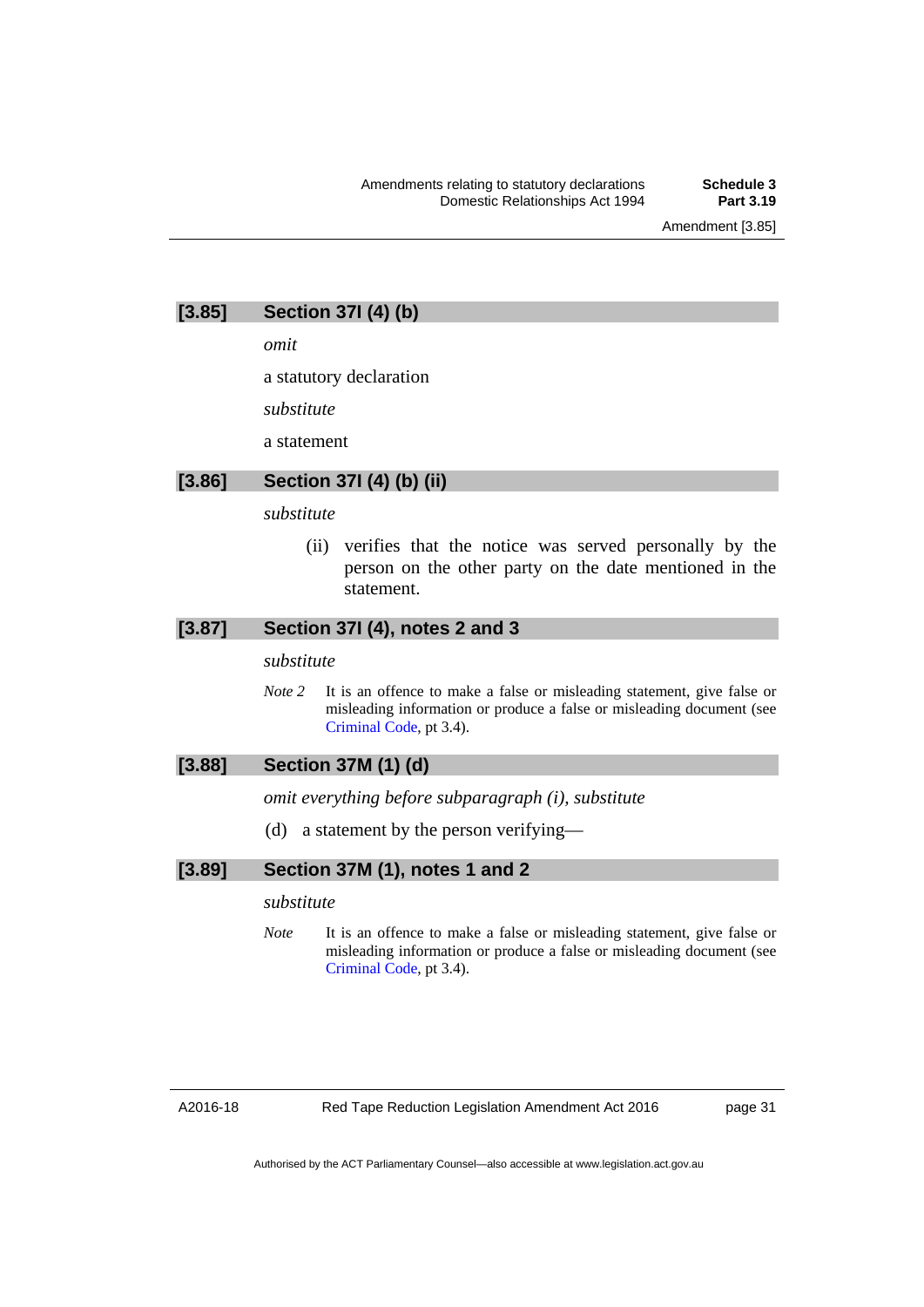## **Part 3.20 Duties Act 1999**

<span id="page-35-0"></span>

| [3.90] | Section 62 (5) (e)         |  |  |
|--------|----------------------------|--|--|
|        | omit                       |  |  |
|        | a statutory declaration    |  |  |
|        | substitute                 |  |  |
|        | a statement                |  |  |
| [3.91] | Section 62 (5) (e), note 1 |  |  |
|        | omit                       |  |  |
| [3.92] | Section 74B (5)            |  |  |
|        | omit                       |  |  |
|        | any statutory declaration  |  |  |
|        | substitute                 |  |  |
|        | any statement              |  |  |
| [3.93] | Section 74B (5), note 1    |  |  |
|        | omit                       |  |  |
| [3.94] | Section 74B (7)            |  |  |
|        | omit                       |  |  |
|        | any statutory declaration  |  |  |
|        | substitute                 |  |  |
|        | any statement              |  |  |
|        |                            |  |  |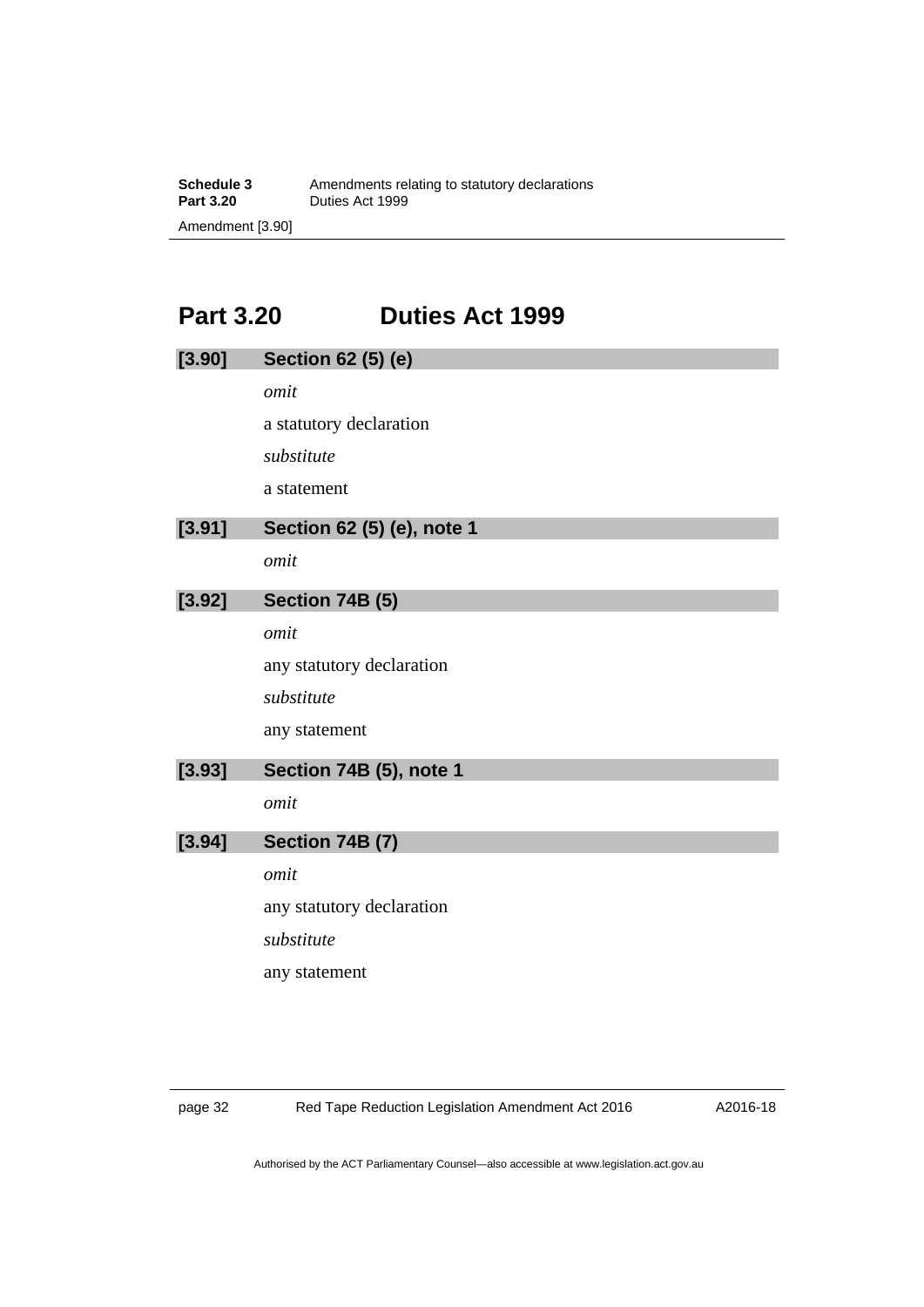Amendment [3.95]

| [3.95] | <b>Section 115H (5)</b>   |
|--------|---------------------------|
|        | omit                      |
|        | any statutory declaration |
|        | substitute                |
|        | any statement             |
| [3.96] | Section 115H (5), note 1  |
|        | omit                      |
| [3.97] | <b>Section 115H (7)</b>   |
|        | omit                      |
|        | any statutory declaration |
|        | substitute                |
|        | any statement             |
| [3.98] | <b>Section 213 (5)</b>    |
|        | omit                      |
|        | any statutory declaration |
|        | substitute                |
|        | any statement             |
| [3.99] | Section 213 (5), note 1   |

*omit* 

page 33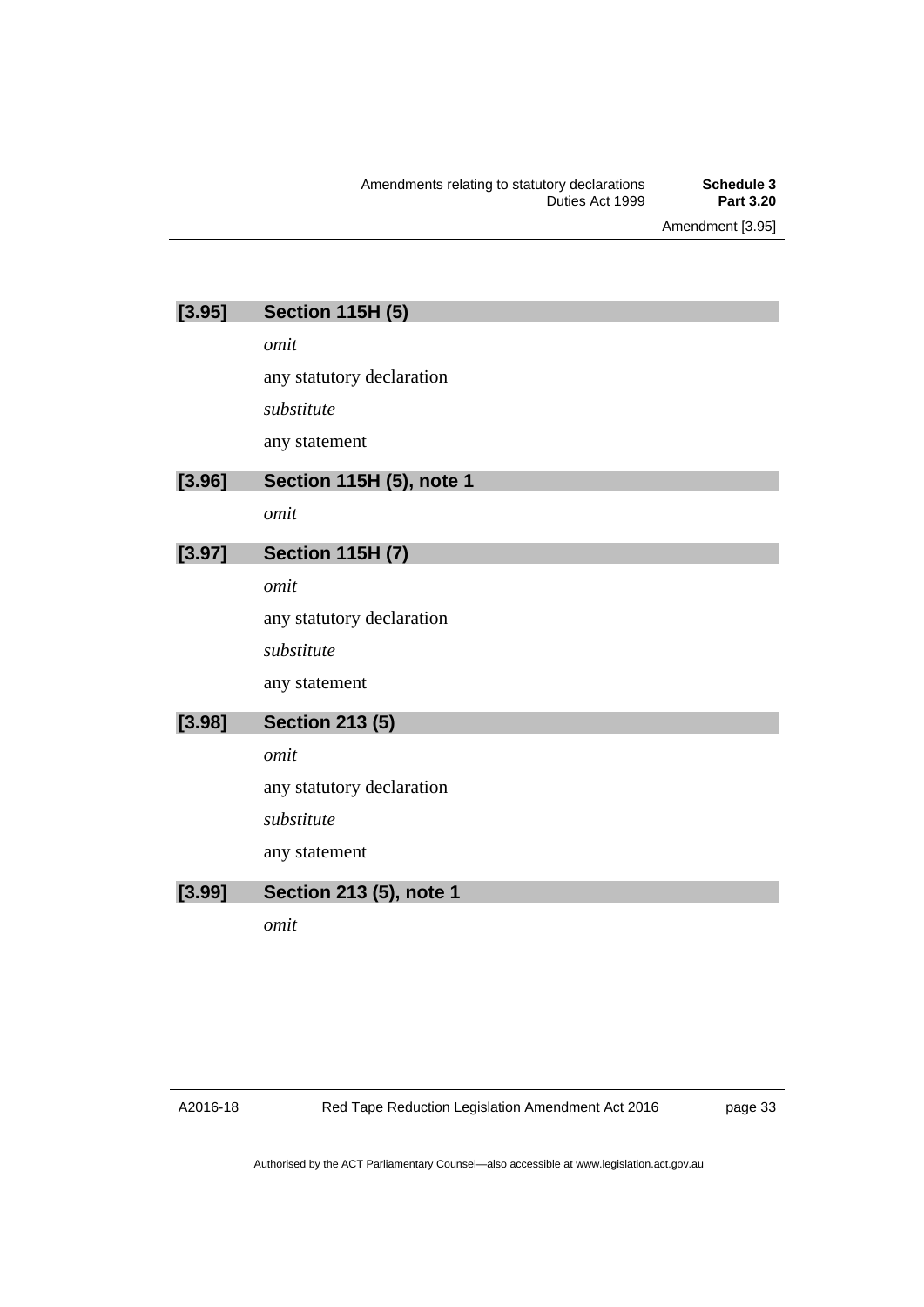**Schedule 3**<br>**Part 3.21 Electoral Act 1992**<br>**Part 3.21 Electoral Act 1992 Part 3.21** Electoral Act 1992 Amendment [3.100]

### **[3.100] Section 213 (7)**

*omit* 

any statutory declaration

*substitute* 

any statement

## **Part 3.21 Electoral Act 1992**

## **[3.101] Section 77 (3) and notes**

*substitute* 

- (3) A request must include the reasons for the request.
	- *Note 1* If a form is approved under s 340A for a request, the form must be used.
	- *Note* 2 It is an offence to make a false or misleading statement, give false or misleading information or produce a false or misleading document (see [Criminal Code](http://www.legislation.act.gov.au/a/2002-51), pt 3.4).

# **Part 3.22 Environment Protection Act 1997**

#### **[3.102] Section 162**

*substitute* 

#### **162 Verifying information**

- (1) If a person is required under this Act to give information to the authority, the authority may require the person to give a statement verifying the truth of the information.
	- *Note* It is an offence to make a false or misleading statement, give false or misleading information or produce a false or misleading document (see [Criminal Code](http://www.legislation.act.gov.au/a/2002-51), pt 3.4).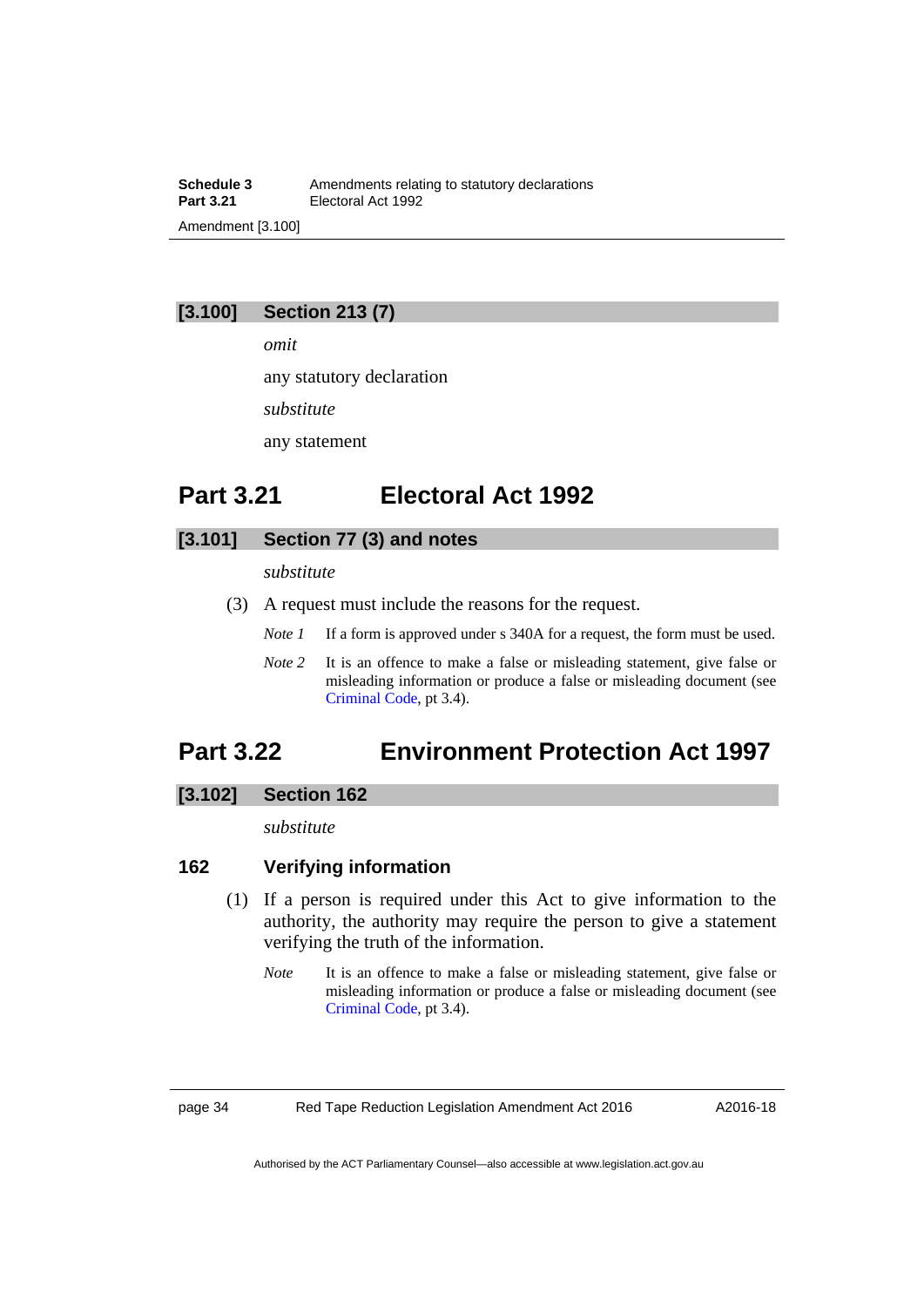(2) If the authority requires a person to give a statement verifying information given to the authority, the person must not be taken to have given the information as required unless the person has given a statement verifying the information.

# **Part 3.23 Fair Trading (Motor Vehicle Repair Industry) Act 2010**

### **[3.103] Section 15 (2)**

*omit* 

a statutory declaration signed by the licensee, stating

*substitute* 

a statement verifying

#### **[3.104] Section 15 (2), note 2**

#### *substitute*

*Note* 2 It is an offence to make a false or misleading statement, give false or misleading information or produce a false or misleading document (see [Criminal Code](http://www.legislation.act.gov.au/a/2002-51), pt 3.4).

### **[3.105] Section 21 (2) (b)**

*omit* 

a statutory declaration signed by the licensee, stating

*substitute* 

a statement verifying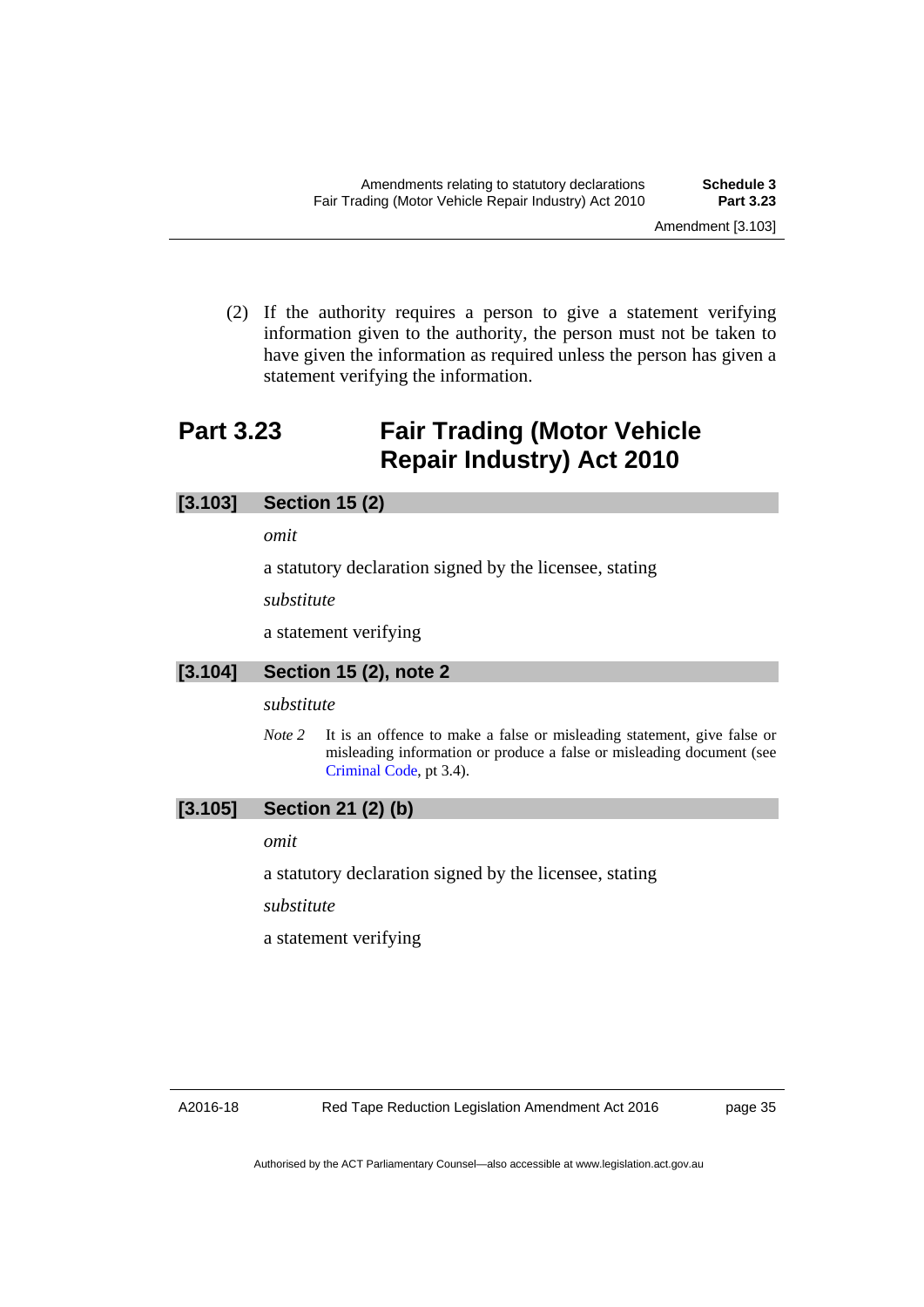#### **Schedule 3** Amendments relating to statutory declarations<br> **Part 3.24** Gambling and Racing Control Act 1999 **Part 3.24** Gambling and Racing Control Act 1999 Amendment [3.106]

### **[3.106] Section 21 (2), note**

#### *substitute*

*Note* It is an offence to make a false or misleading statement, give false or misleading information or produce a false or misleading document (see [Criminal Code](http://www.legislation.act.gov.au/a/2002-51), pt 3.4).

# **Part 3.24 Gambling and Racing Control Act 1999**

#### **[3.107] Section 22 (3) (b) and notes**

*omit* 

#### **[3.108] Section 22 (3), new note**

*insert* 

*Note* It is an offence to make a false or misleading statement, give false or misleading information or produce a false or misleading document (see [Criminal Code](http://www.legislation.act.gov.au/a/2002-51), pt 3.4).

# **Part 3.25 Gaming Machine Act 2004**

#### **[3.109] Section 37I (2)**

*omit* 

a statutory declaration about

*substitute* 

a statement verifying

### **[3.110] Section 37I (2), note 1**

*omit* 

page 36 Red Tape Reduction Legislation Amendment Act 2016

A2016-18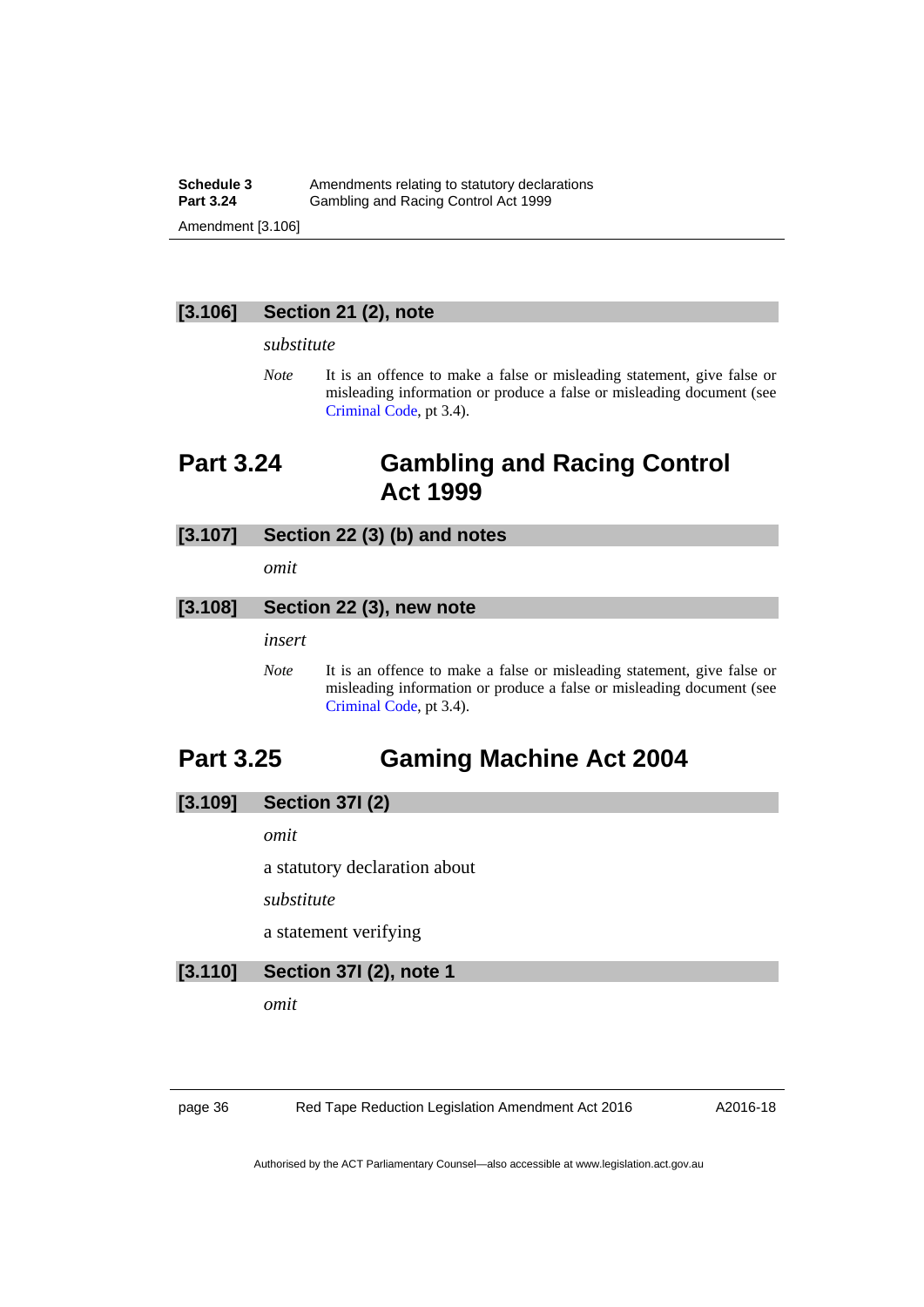Amendment [3.111]

## **[3.111] Section 37I (3)**

*omit* 

a statutory declaration

*substitute* 

a statement

## **[3.112] Section 41 (3) (b)**

*omit* 

a statutory declaration

*substitute* 

a statement

# **Part 3.26 Land Titles Act 1925**

### **[3.113] Section 50 (3)**

*omit* 

a statutory declaration

*substitute* 

a statement verifying

## **[3.114] Section 50 (3), new note**

#### *insert*

*Note* It is an offence to make a false or misleading statement, give false or misleading information or produce a false or misleading document (see [Criminal Code](http://www.legislation.act.gov.au/a/2002-51), pt 3.4).

A2016-18

Red Tape Reduction Legislation Amendment Act 2016

page 37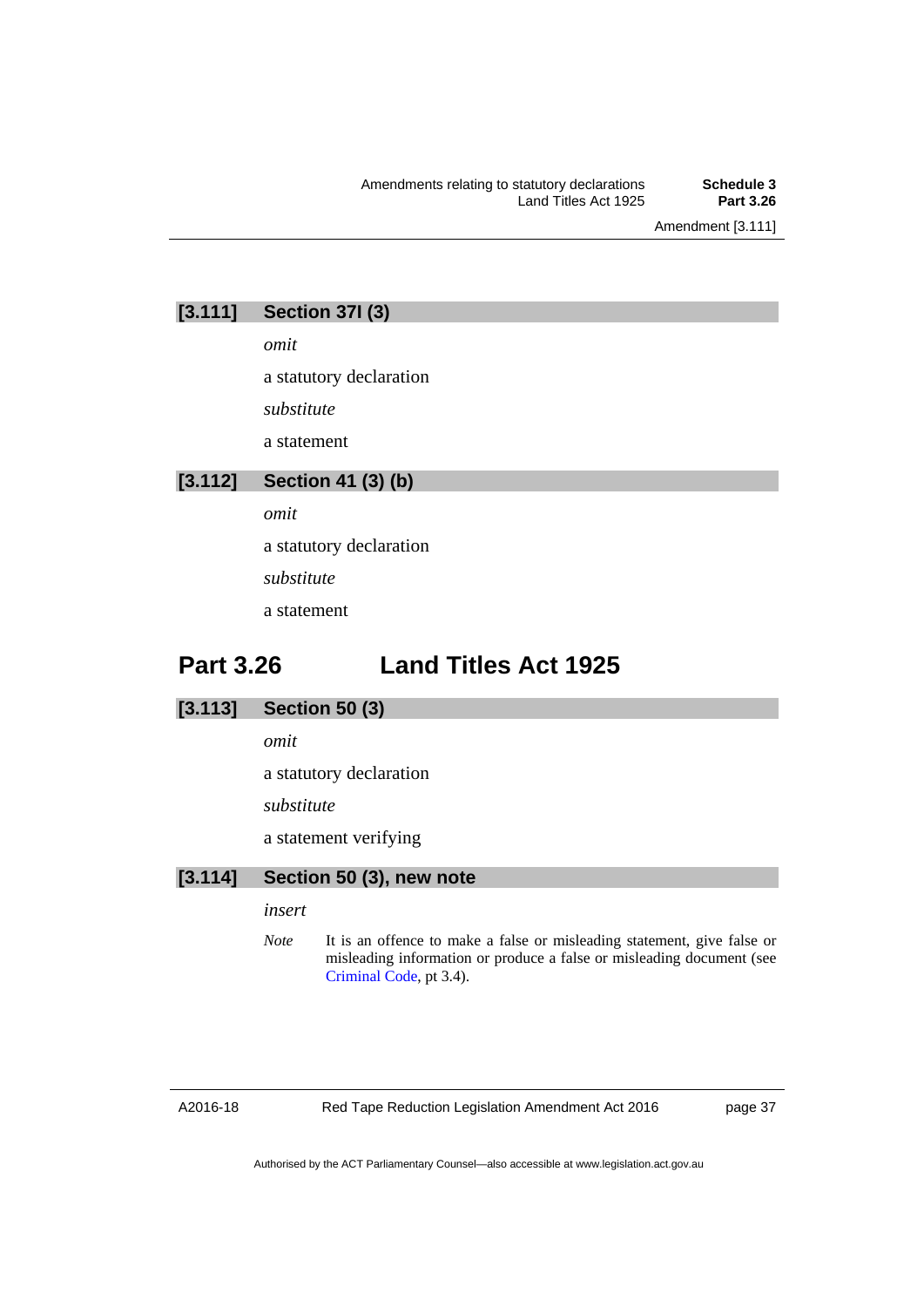**Schedule 3** Amendments relating to statutory declarations<br>**Part 3.27** Legal Profession Act 2006 Legal Profession Act 2006 Amendment [3.115]

## **[3.115] Section 50 (4)**

*omit* 

a statutory declaration

*substitute* 

a statement verifying

#### **[3.116] Section 97 (4)**

*omit* 

or statutory declaration

*substitute* 

or statement

### **[3.117] Section 97 (4), new note**

*insert* 

*Note* It is an offence to make a false or misleading statement, give false or misleading information or produce a false or misleading document (see [Criminal Code](http://www.legislation.act.gov.au/a/2002-51), pt 3.4).

# **Part 3.27 Legal Profession Act 2006**

### **[3.118] Section 172 (5) and note 1**

*substitute* 

 (5) The relevant council may require the applicant to verify the statements in the application by proof acceptable to the relevant council.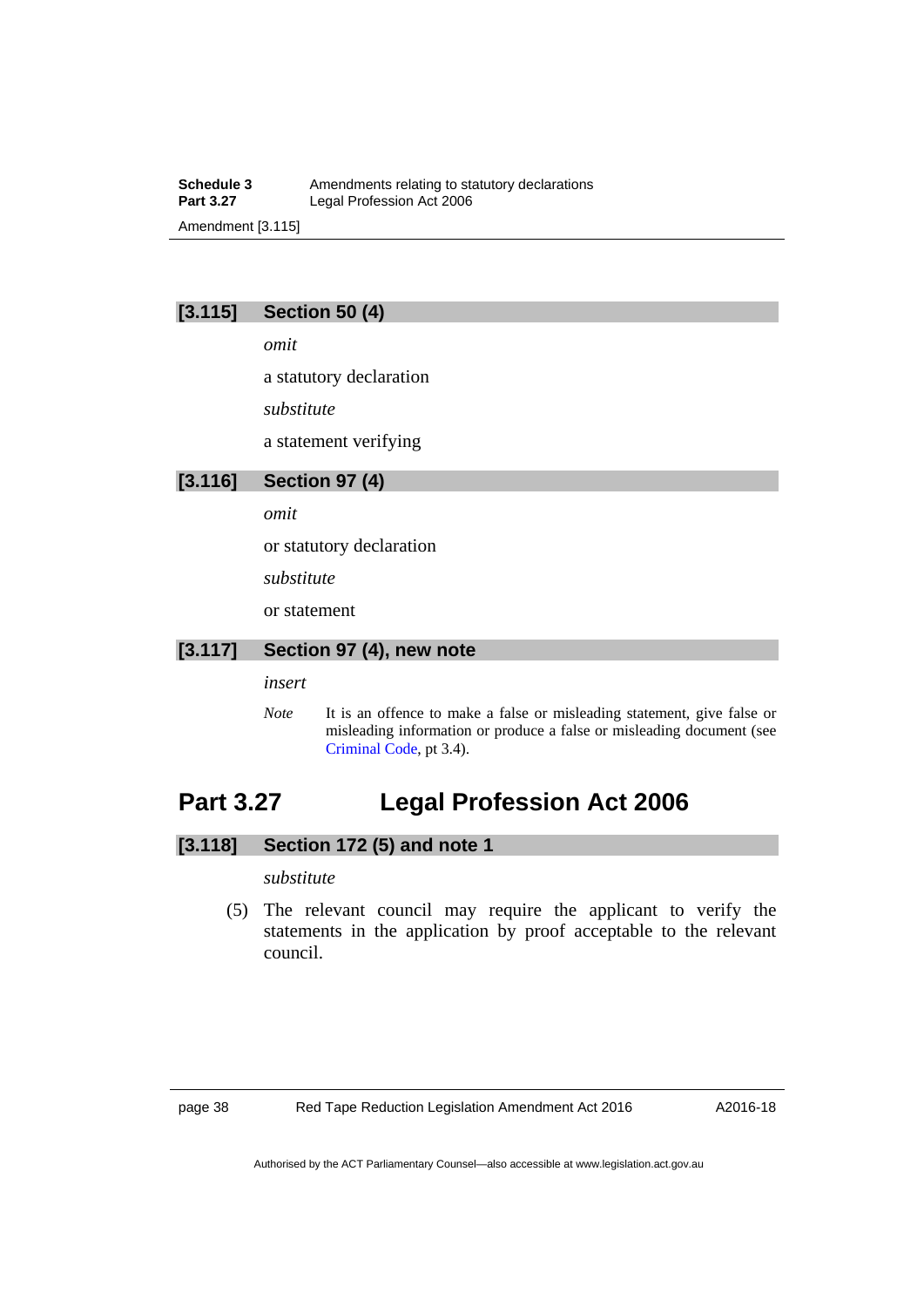## **[3.119] Section 330 (2) (b)**

*substitute* 

 (b) to give a statement verifying the claim or any further information.

### **[3.120] Section 330 (2), note 1**

*omit* 

### **[3.121] Section 396 (b)**

#### *substitute*

 (b) to give a statement verifying the complaint or any further information.

### **[3.122] Section 396, note 1**

*omit* 

## **[3.123] Section 502 (1) (b)**

*omit* 

(verified by statutory declaration if stated in the requirement)

*substitute* 

(verified in the way, if any, stated in the requirement)

### **[3.124] Section 502 (1), note 1**

*omit*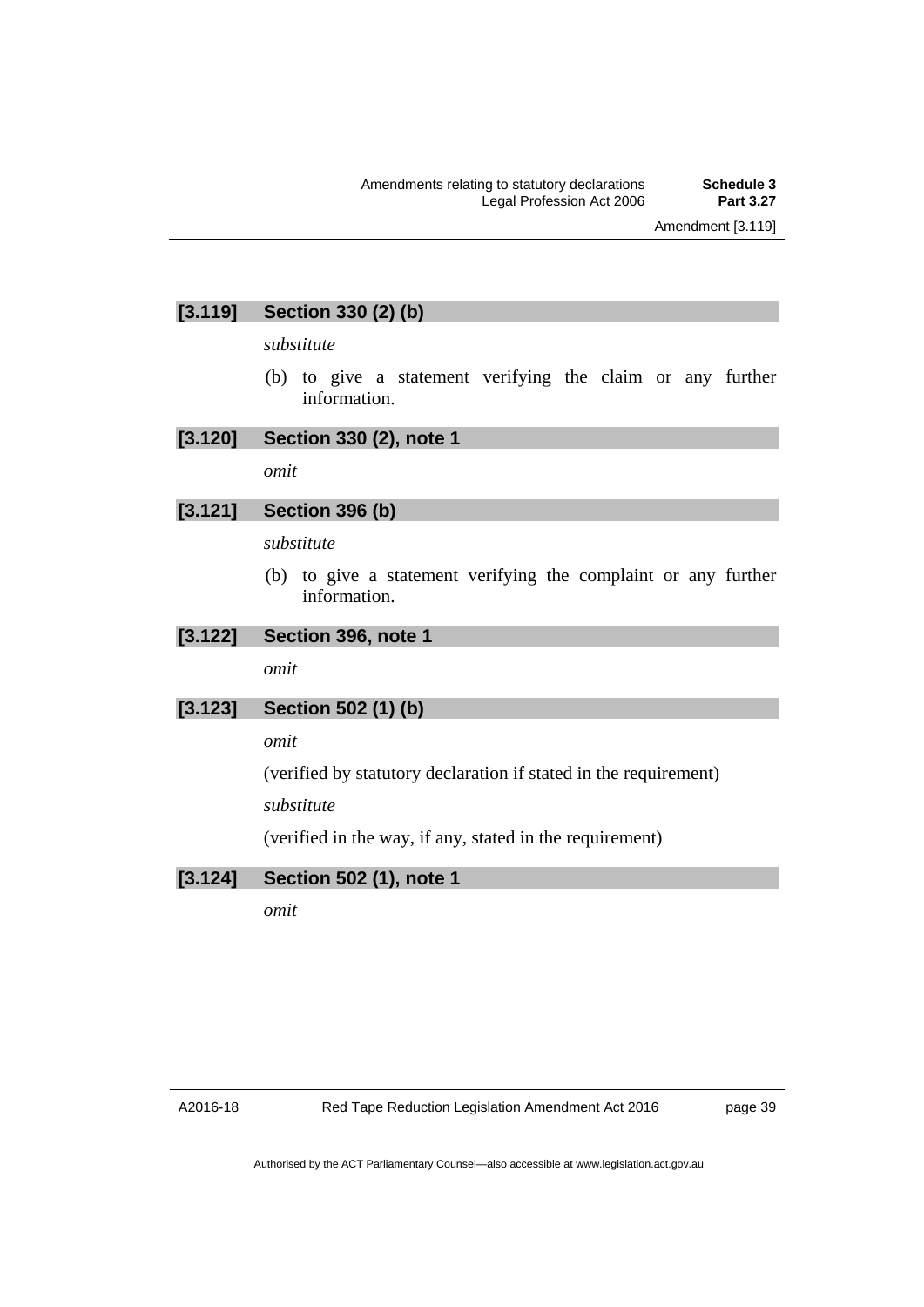#### **Schedule 3** Amendments relating to statutory declarations<br>**Part 3.27** Legal Profession Act 2006 Legal Profession Act 2006 Amendment [3.125]

## **[3.125] Section 525 (1) (b)**

*omit* 

(verified by statutory declaration if stated in the requirement) *substitute* 

(verified in the way, if any, stated in the requirement)

**[3.126] Section 525 (1), note 1** 

*omit* 

## **[3.127] Section 526 (1) (c)**

*omit* 

(verified by statutory declaration if stated in the requirement)

*substitute* 

(verified in the way, if any, stated in the requirement)

### **[3.128] Section 526 (1), note 1**

*omit* 

## **[3.129] Section 526 (2) (b)**

*omit* 

(verified by statutory declaration if stated in the requirement) *substitute* 

(verified in the way, if any, stated in the requirement)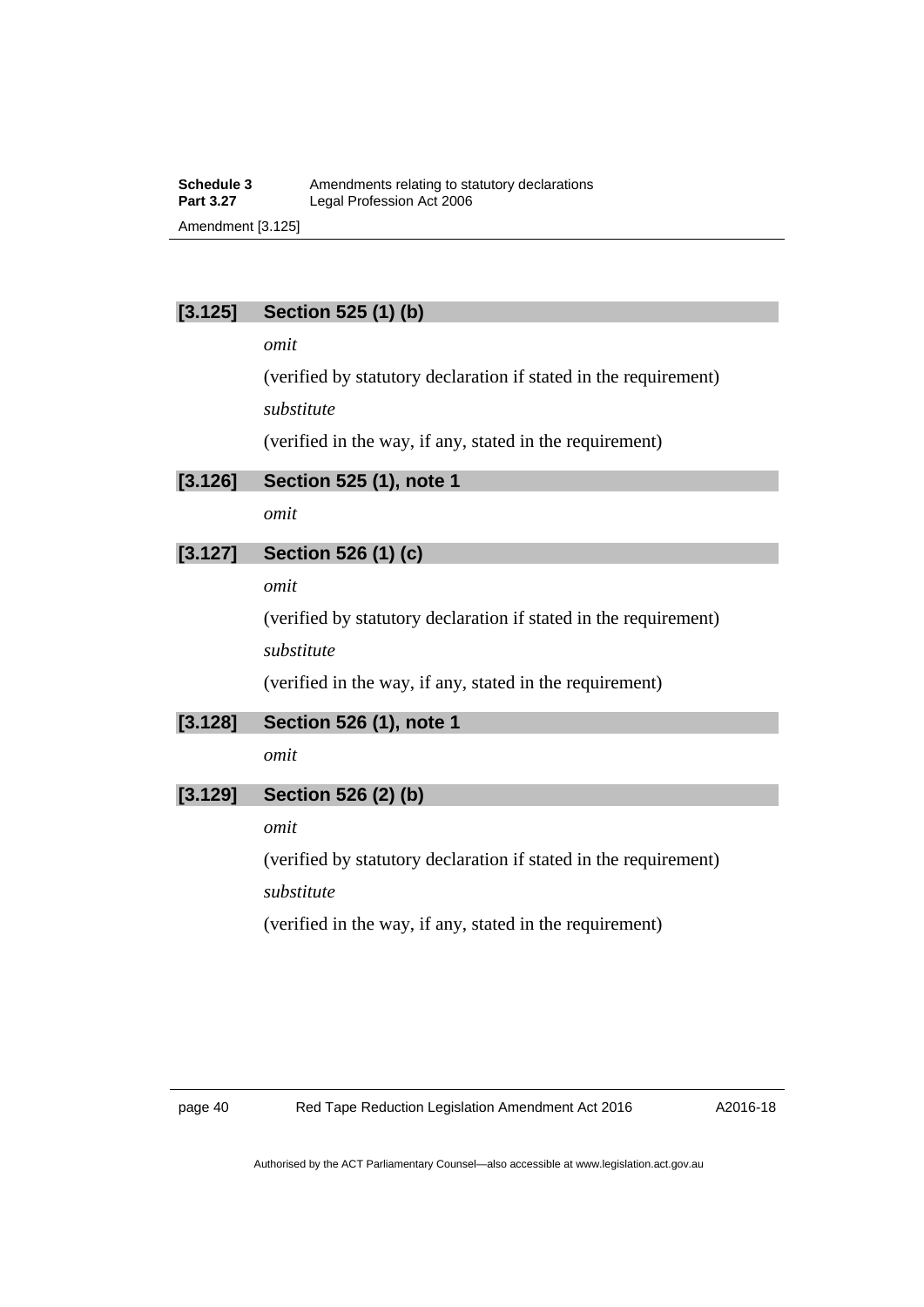Amendment [3.130]

# **Part 3.28 Liquor Act 2010**

# A2016-18 Red Tape Reduction Legislation Amendment Act 2016 page 41 **[3.130] Section 44 (2)**  *omit*  a statutory declaration signed by the licensee stating *substitute*  a statement verifying **[3.131] Section 44 (2), note 2**  *omit*  **[3.132] Section 45 (2) (b)**  *omit*  a statutory declaration signed by the licensee stating *substitute*  a statement verifying **[3.133] Section 45 (2), note 2**  *omit*  **[3.134] Section 63 (2)**  *omit*  a statutory declaration signed by the permit-holder, stating *substitute*  a statement verifying **[3.135] Section 63 (2), note 2**  *omit*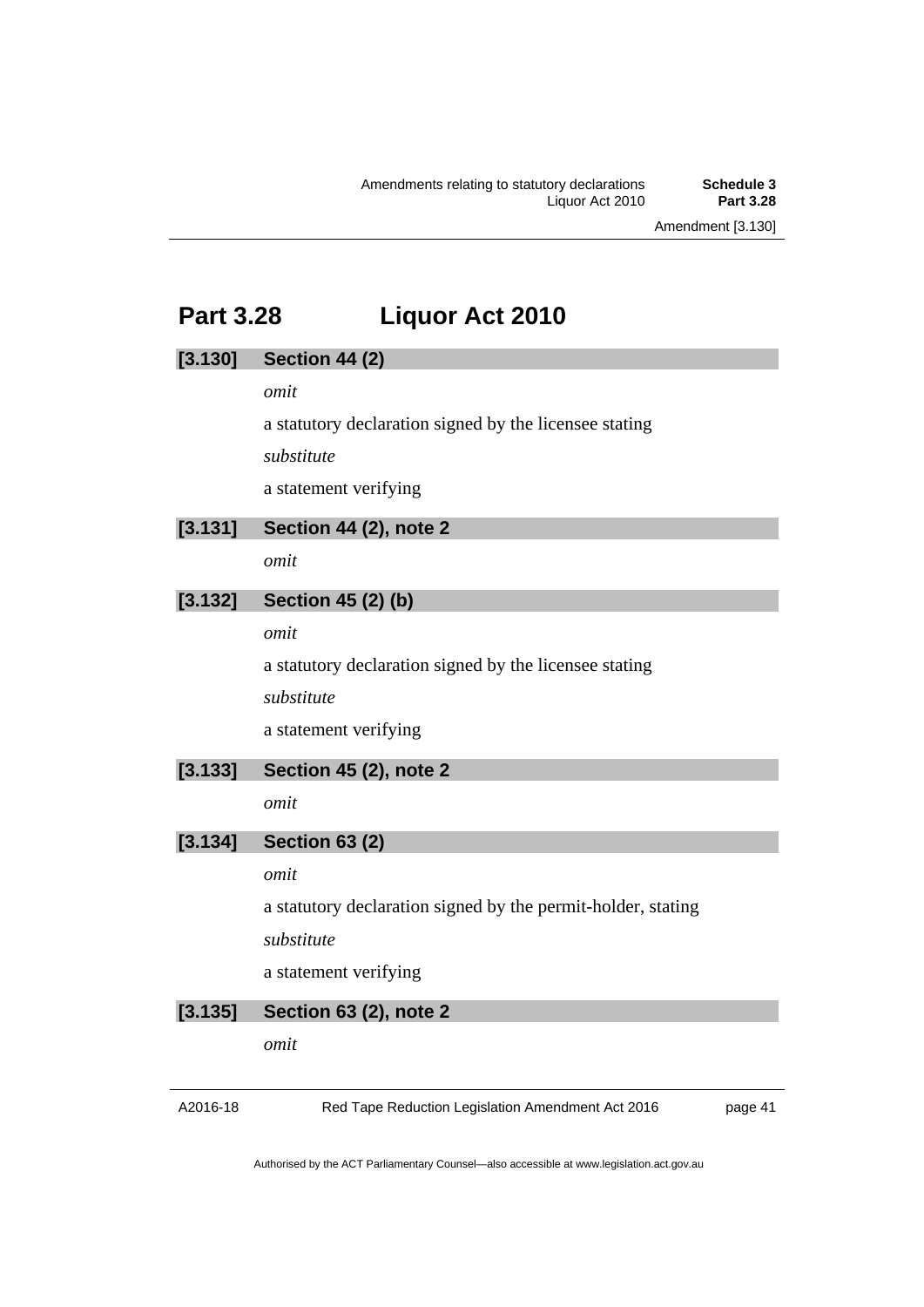## **[3.136] Section 64 (2) (b)**

*omit* 

a statutory declaration signed by the permit-holder stating

*substitute* 

a statement verifying

#### **[3.137] Section 64 (2), note 1**

*omit* 

### **[3.138] Section 179 (1) and notes**

*substitute* 

- (1) The commissioner may, at any time, require a complainant to give the commissioner—
	- (a) further information about the complaint; or
	- (b) a statement verifying all or part of the complaint.
	- *Note* It is an offence to make a false or misleading statement, give false or misleading information or produce a false or misleading document (see [Criminal Code](http://www.legislation.act.gov.au/a/2002-51), pt 3.4).

# **Part 3.29 Magistrates Court Act 1930**

### **[3.139] Section 131D (1) (b)**

*omit* 

a statutory declaration

*substitute* 

a declaration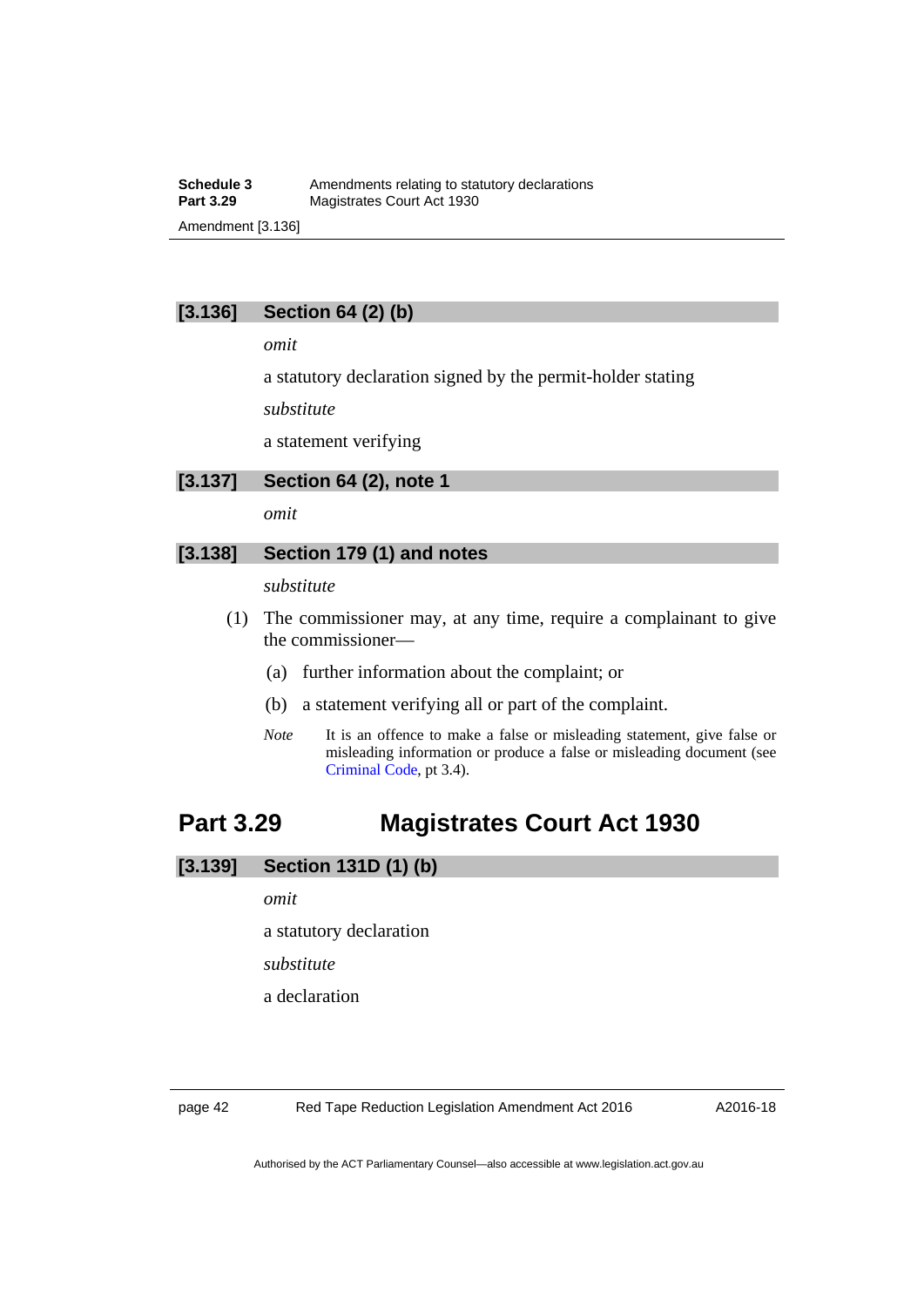Amendment [3.140]

# **[3.140] Section 131E (1) (b)**

*omit* 

a statutory declaration

*substitute* 

a declaration

## **[3.141] Section 131F (1) (b)**

*omit* 

a statutory declaration

*substitute* 

a declaration

## **[3.142] Section 131G (a)**

*omit* 

a statutory declaration

*substitute* 

a declaration

### **[3.143] Dictionary, note 2**

*omit* 

statutory declaration

A2016-18

Red Tape Reduction Legislation Amendment Act 2016

page 43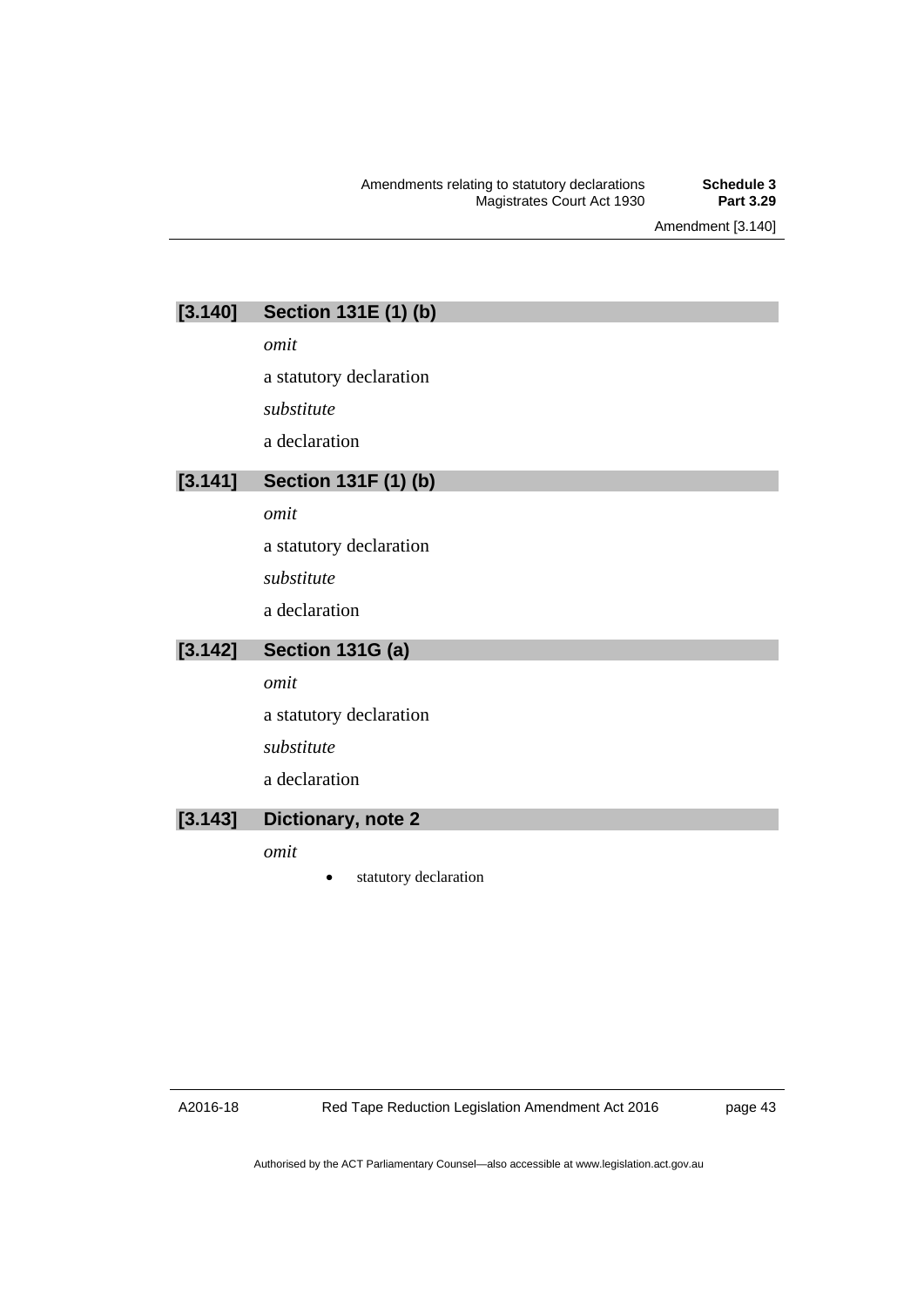# **Part 3.30 Medicines, Poisons and Therapeutic Goods Act 2008**

| <b>Section 83 (2) (d)</b><br>[3.144] |  |  |
|--------------------------------------|--|--|
|--------------------------------------|--|--|

*omit* 

statutory declaration

*substitute* 

a statement

### **[3.145] Section 83 (2), paragraph (a), example 1**

*omit*  (including as a statutory declaration)

#### **[3.146] Section 83 (2), note 1**

*omit* 

## **[3.147] Section 95 (2)**

*omit* 

a statutory declaration signed by the licence-holder, stating

*substitute* 

a statement verifying

### **[3.148] Section 95 (2), note 2**

*omit*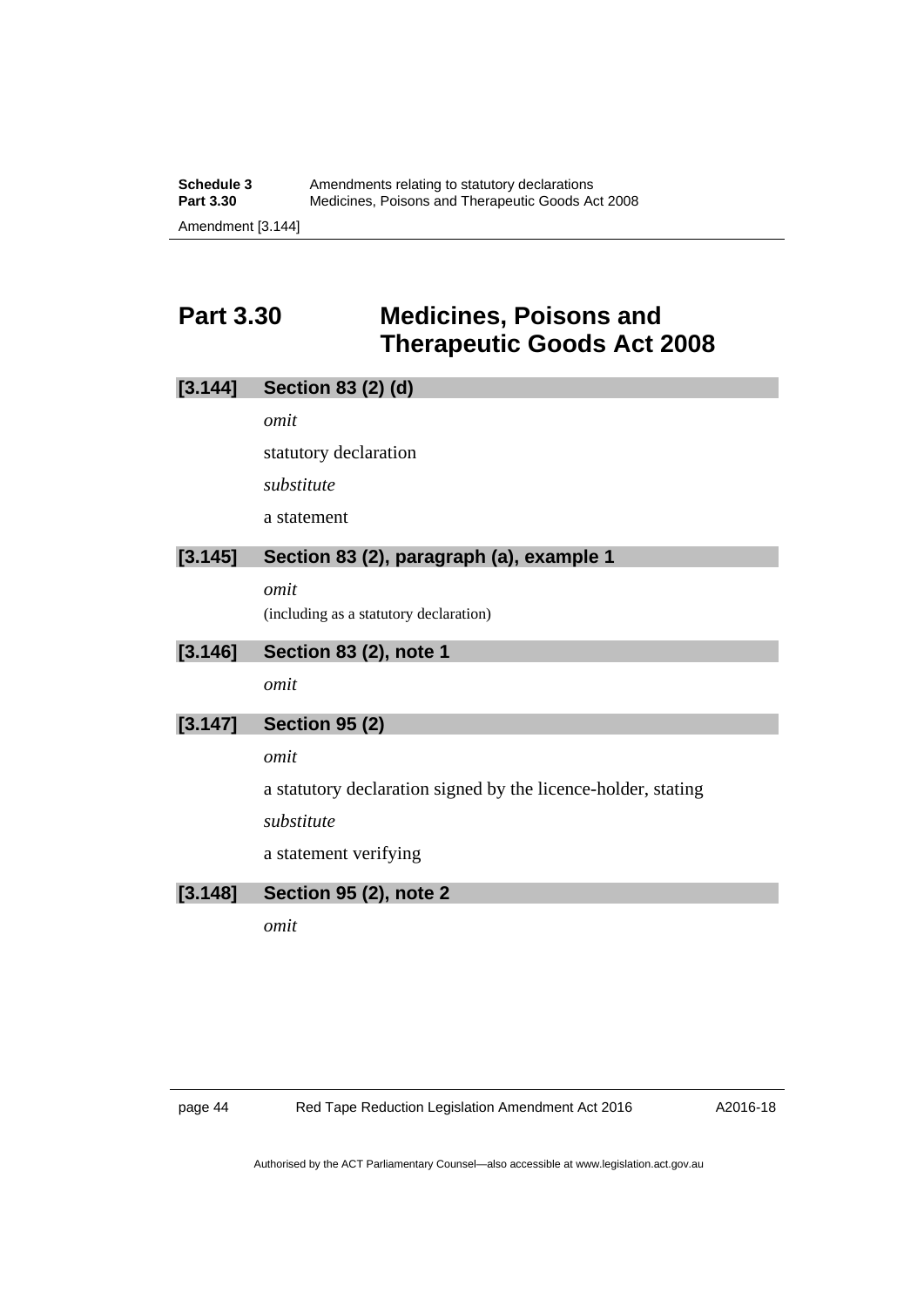Amendment [3.149]

## **[3.149] Section 97 (2) (b)**

*omit* 

a statutory declaration signed by the licence-holder stating

*substitute* 

a statement verifying

#### **[3.150] Section 97 (2), note 1**

*omit* 

# **Part 3.31 Nature Conservation Act 2014**

### **[3.151] Section 293 (2)**

*omit* 

a statutory declaration signed by the licensee, stating

*substitute* 

a statement verifying

### **[3.152] Section 293 (2), note 3**

*omit* 

## **[3.153] Section 294 (2) (b)**

*omit* 

a statutory declaration signed by the licensee stating

*substitute* 

a statement by the licensee verifying

page 45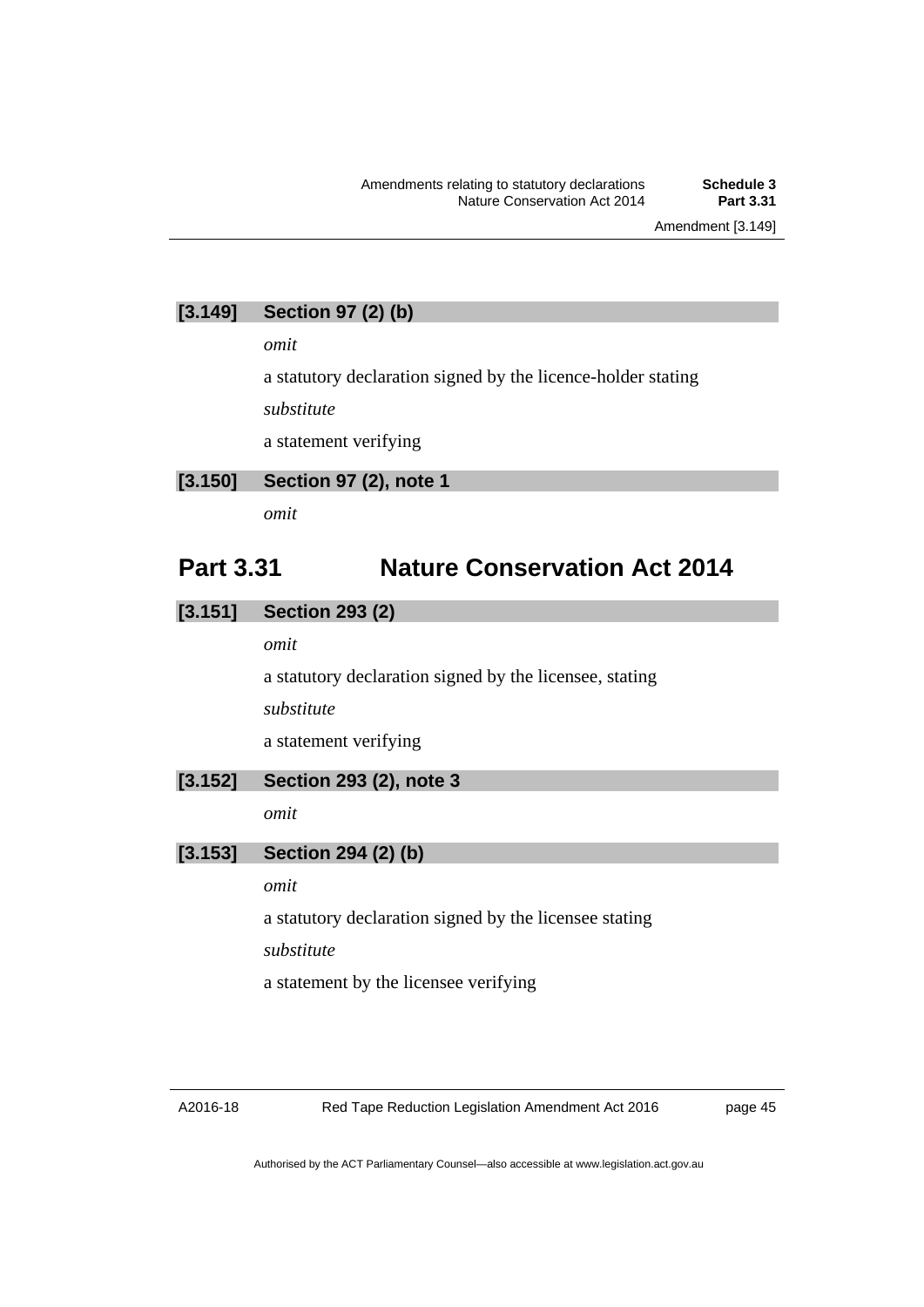#### **[3.154] Section 294 (2), note**

#### *substitute*

*Note* It is an offence to make a false or misleading statement, give false or misleading information or produce a false or misleading document (see [Criminal Code](http://www.legislation.act.gov.au/a/2002-51), pt 3.4).

## **Part 3.32 Pawnbrokers Act 1902**

### **[3.155] Section 11 (2)**

*omit everything after* 

the pawnbroker

*substitute* 

a statement setting out the circumstances of the loss or theft.

#### **[3.156] Section 11 (2), new note**

#### *insert*

*Note* It is an offence to make a false or misleading statement, give false or misleading information or produce a false or misleading document (see [Criminal Code](http://www.legislation.act.gov.au/a/2002-51), pt 3.4).

### **[3.157] Section 11 (3) (a)**

*omit* 

the statutory declaration

*substitute* 

the statement

#### **[3.158] Dictionary, note 2**

*omit* 

statutory declaration.

page 46 Red Tape Reduction Legislation Amendment Act 2016

A2016-18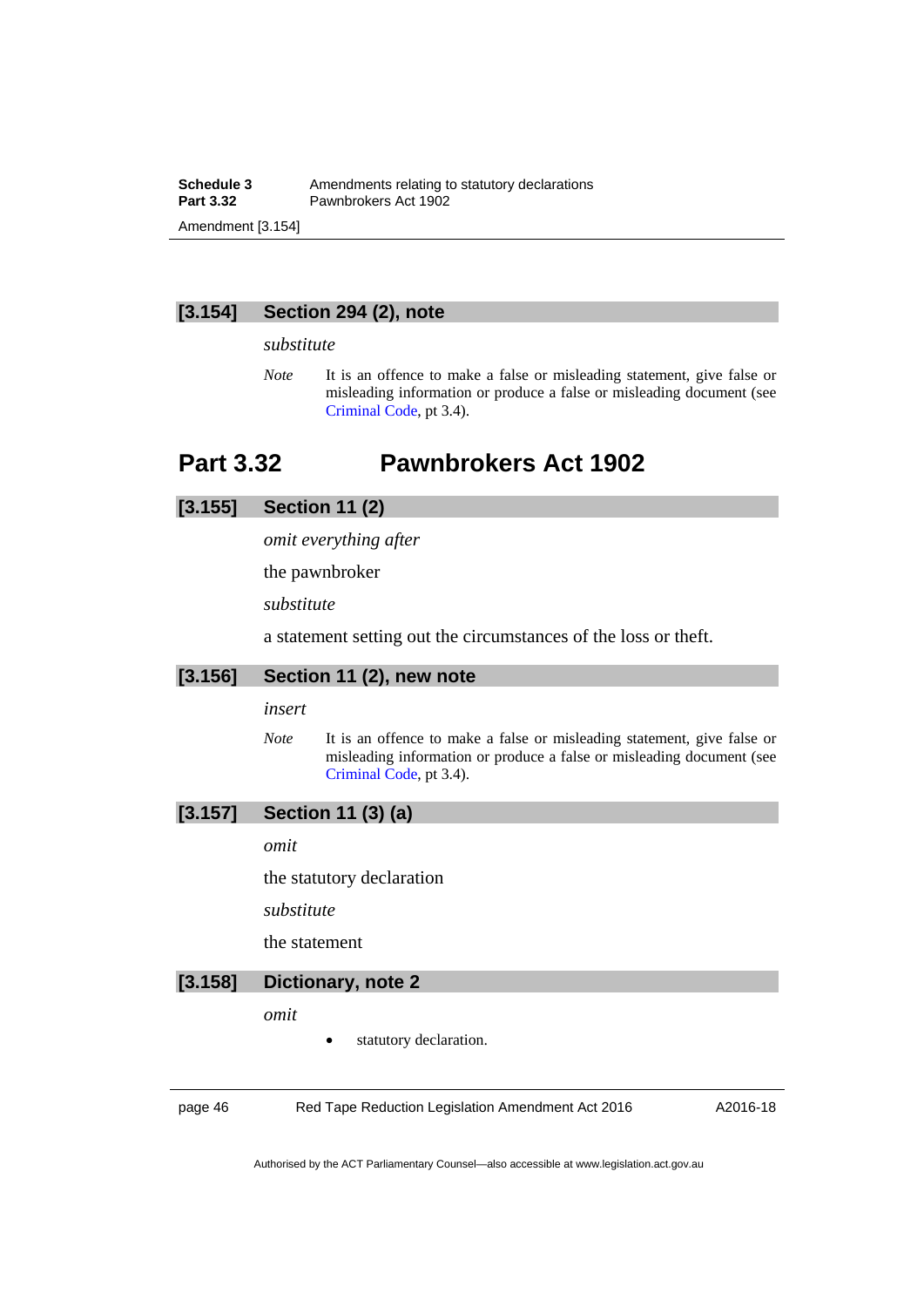# **Part 3.33 Payroll Tax Act 2011**

### **[3.159] Section 53 (5), definition of** *required document***, paragraph (b)**

#### *substitute*

- (b) for adoption leave—a statement setting out the following:
	- (i) that a child has been placed, for the purpose of adoption, in the care of the employee as the adoptive parent;
	- (ii) the date of the placement; or

#### **[3.160] Section 53 (5), definition of** *required document***, note**

*omit* 

statutory declaration

*substitute*  statement

### **[3.161] Section 53 (5), definition of** *required document***, new note**

### *insert*

*Note* 2 It is an offence to make a false or misleading statement, give false or misleading information or produce a false or misleading document (see [Criminal Code](http://www.legislation.act.gov.au/a/2002-51), pt 3.4).

### **[3.162] Schedule 2, section 2.18 (5), definition of** *required document***, paragraph (a) (ii)**

*omit* 

a statutory declaration stating

*substitute* 

a statement to the effect

Red Tape Reduction Legislation Amendment Act 2016

page 47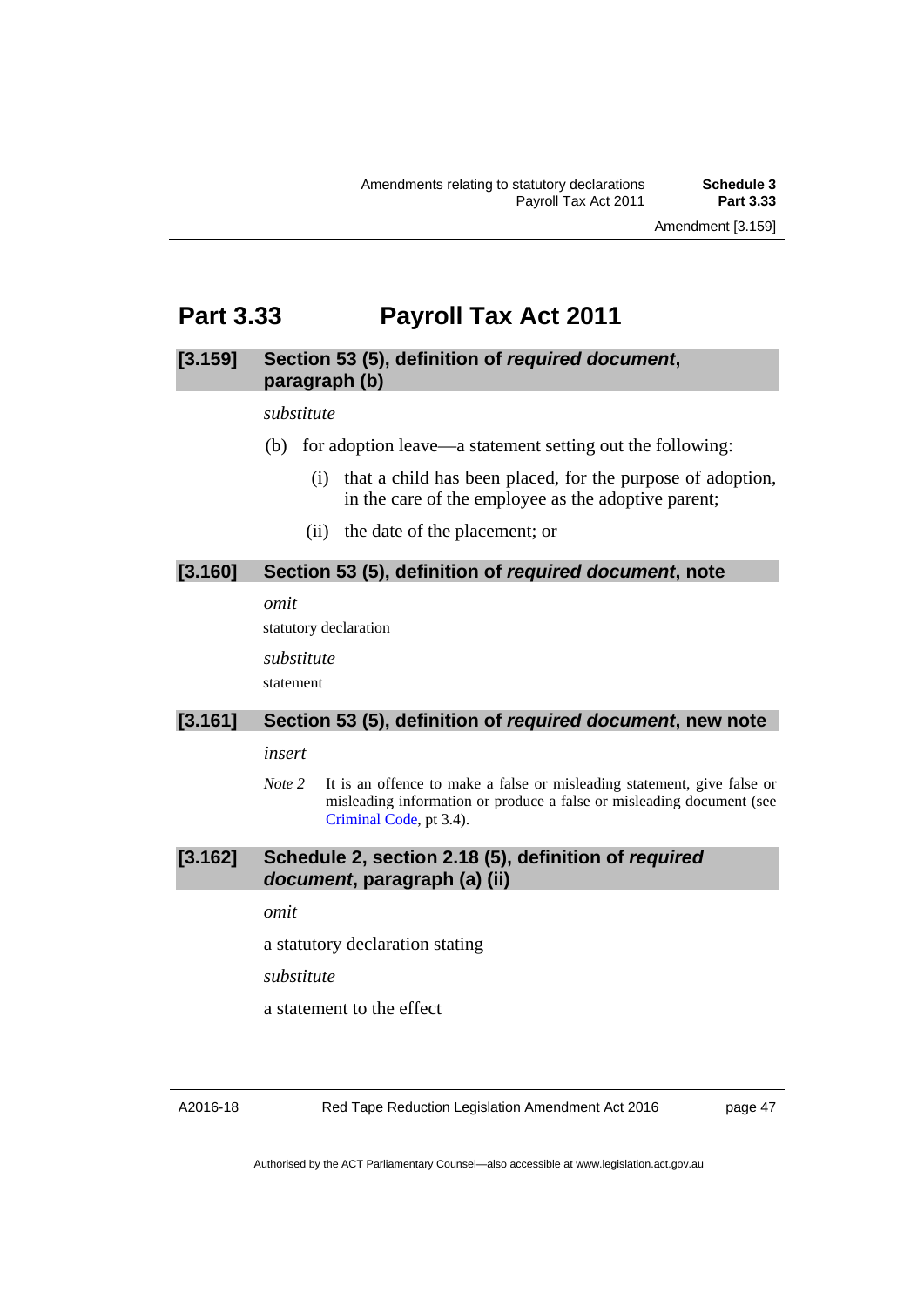### **[3.163] Schedule 2, section 2.18 (5), definition of** *required document***, paragraph (b)**

#### *substitute*

- (b) a child placed for adoption—a statement setting out the following:
	- (i) that the child has been placed, for adoption, in the care of the adoptive parent;
	- (ii) the date of the placement;
	- (iii) that the employee is the primary carer for the child; or

#### **[3.164] Schedule 2, section 2.18 (5), definition of** *required document***, note**

*omit* 

statutory declaration

*substitute* 

statement

#### **[3.165] Schedule 2, section 2.18 (5), definition of** *required document***, new note**

#### *insert*

*Note 2* It is an offence to make a false or misleading statement, give false or misleading information or produce a false or misleading document (see [Criminal Code](http://www.legislation.act.gov.au/a/2002-51), pt 3.4).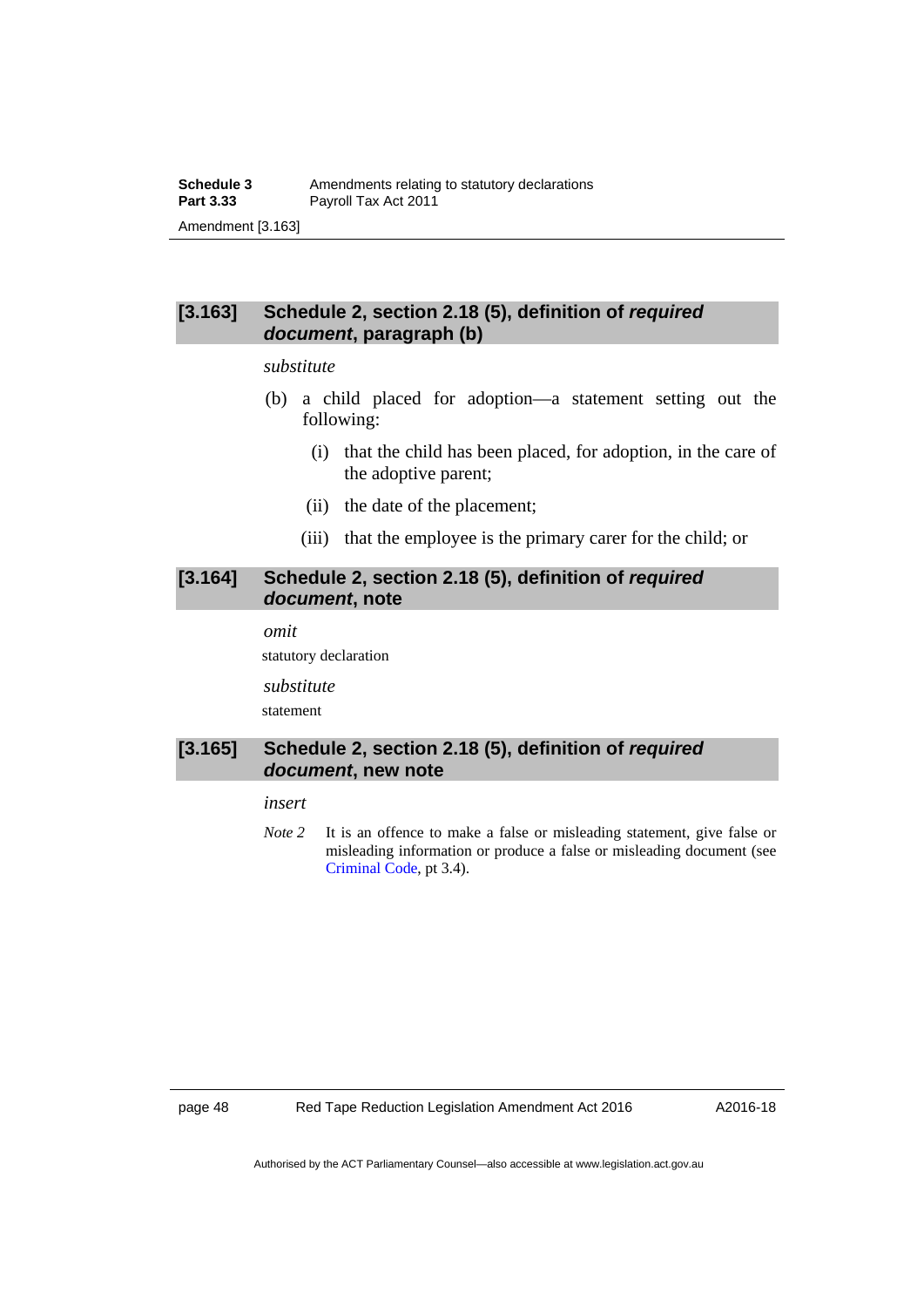## **Part 3.34 Planning and Development Act 2007**

#### **[3.166] Section 138F (2) and notes**

*substitute* 

- (2) The request may require the applicant to include a statement verifying all or part of any information provided.
	- *Note* It is an offence to make a false or misleading statement, give false or misleading information or produce a false or misleading document (see [Criminal Code](http://www.legislation.act.gov.au/a/2002-51), pt 3.4).

# **Part 3.35 Public Health Regulation 2000**

## **[3.167] Section 8 (1) (b)**

*omit* 

a statutory declaration

*substitute* 

a statement verifying

### **[3.168] Section 8 (1), note 1**

*omit*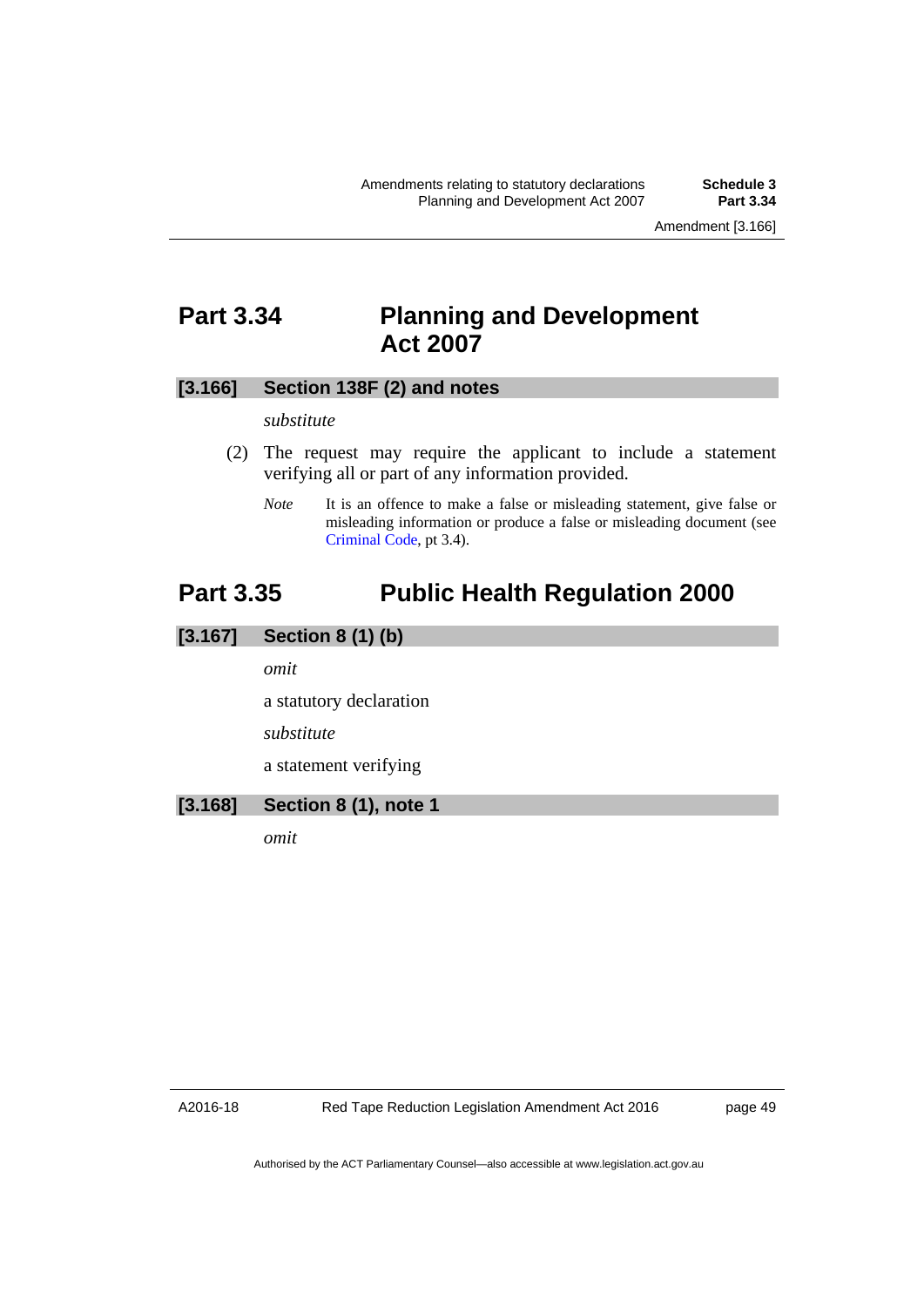Amendment [3.169]

# **Part 3.36 Public Trustee and Guardian Act 1985**

### **[3.169] Section 29A (3)**

*omit* 

, whether by statutory declaration or otherwise,

### **[3.170] Section 29A (3), note**

*substitute* 

*Note* It is an offence to make a false or misleading statement, give false or misleading information or produce a false or misleading document (see [Criminal Code](http://www.legislation.act.gov.au/a/2002-51), pt 3.4).

## **[3.171] Section 32 (a)**

*omit* 

a statutory declaration

*substitute* 

a statement

#### **[3.172] Section 32, new note**

*insert* 

*Note* It is an offence to make a false or misleading statement, give false or misleading information or produce a false or misleading document (see [Criminal Code](http://www.legislation.act.gov.au/a/2002-51), pt 3.4).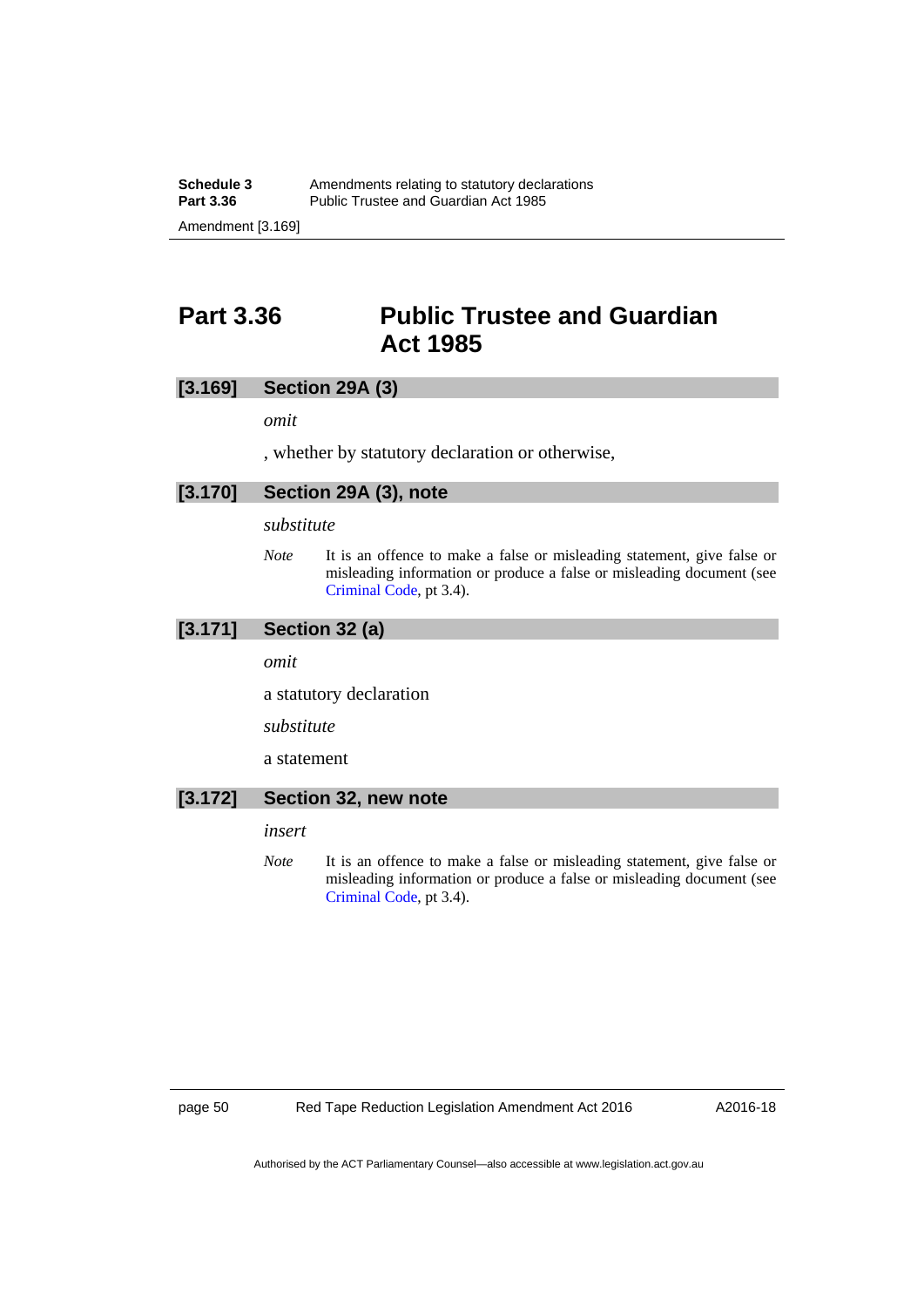Amendment [3.173]

## **Part 3.37 Public Unleased Land Act 2013**

### **[3.173] Section 75 (2)**

*omit* 

a statutory declaration signed by the permit-holder, stating

*substitute* 

a statement verifying

### **[3.174] Section 75 (2), note 2**

#### *substitute*

*Note 2* It is an offence to make a false or misleading statement, give false or misleading information or produce a false or misleading document (see [Criminal Code](http://www.legislation.act.gov.au/a/2002-51), pt 3.4).

#### **[3.175] Section 76 (2) (b)**

#### *omit*

a statutory declaration signed by the permit-holder stating

*substitute* 

a statement verifying

### **[3.176] Section 76 (2), note**

#### *substitute*

*Note* It is an offence to make a false or misleading statement, give false or misleading information or produce a false or misleading document (see [Criminal Code](http://www.legislation.act.gov.au/a/2002-51), pt 3.4).

page 51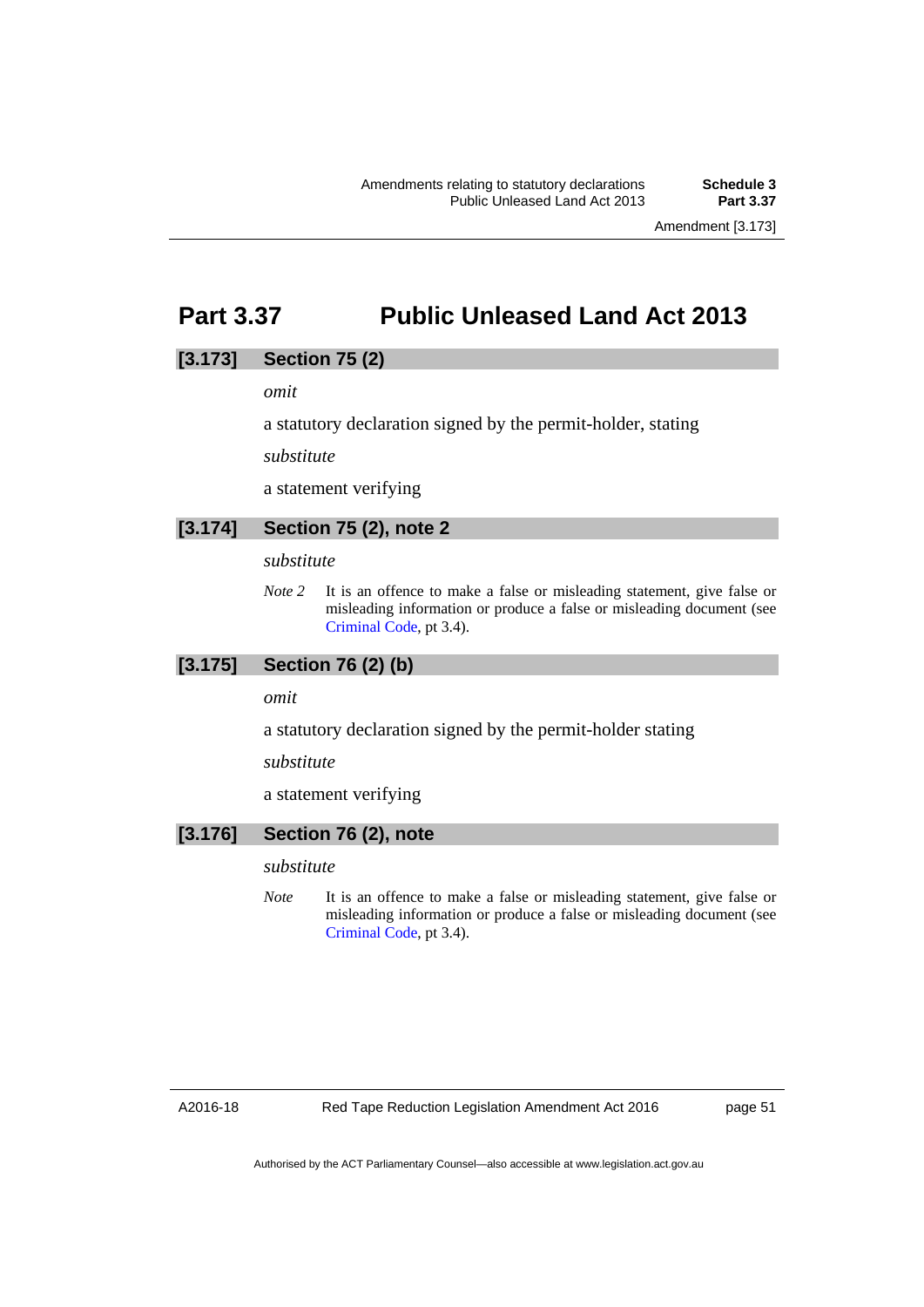**Schedule 3**<br>**Part 3.38 Amendments relating to statutory declarations**<br>**Part 3.38 Racing Act 1999 Racing Act 1999** Amendment [3.177]

# **Part 3.38 Racing Act 1999**

### **[3.177] Section 57 (1)**

*omit* 

by statutory declaration

*substitute* 

in writing

#### **[3.178] Section 57 (1), new note**

*insert* 

*Note* It is an offence to make a false or misleading statement, give false or misleading information or produce a false or misleading document (see [Criminal Code](http://www.legislation.act.gov.au/a/2002-51), pt 3.4).

# **Part 3.39 Registration of Deeds Act 1957**

### **[3.179] Section 4 (1) (b)**

*omit* 

the statutory declaration

*substitute* 

the statement

### **[3.180] Section 4 (1), new note**

#### *insert*

*Note 2* It is an offence to make a false or misleading statement, give false or misleading information or produce a false or misleading document (see [Criminal Code](http://www.legislation.act.gov.au/a/2002-51), pt 3.4).

page 52 Red Tape Reduction Legislation Amendment Act 2016

A2016-18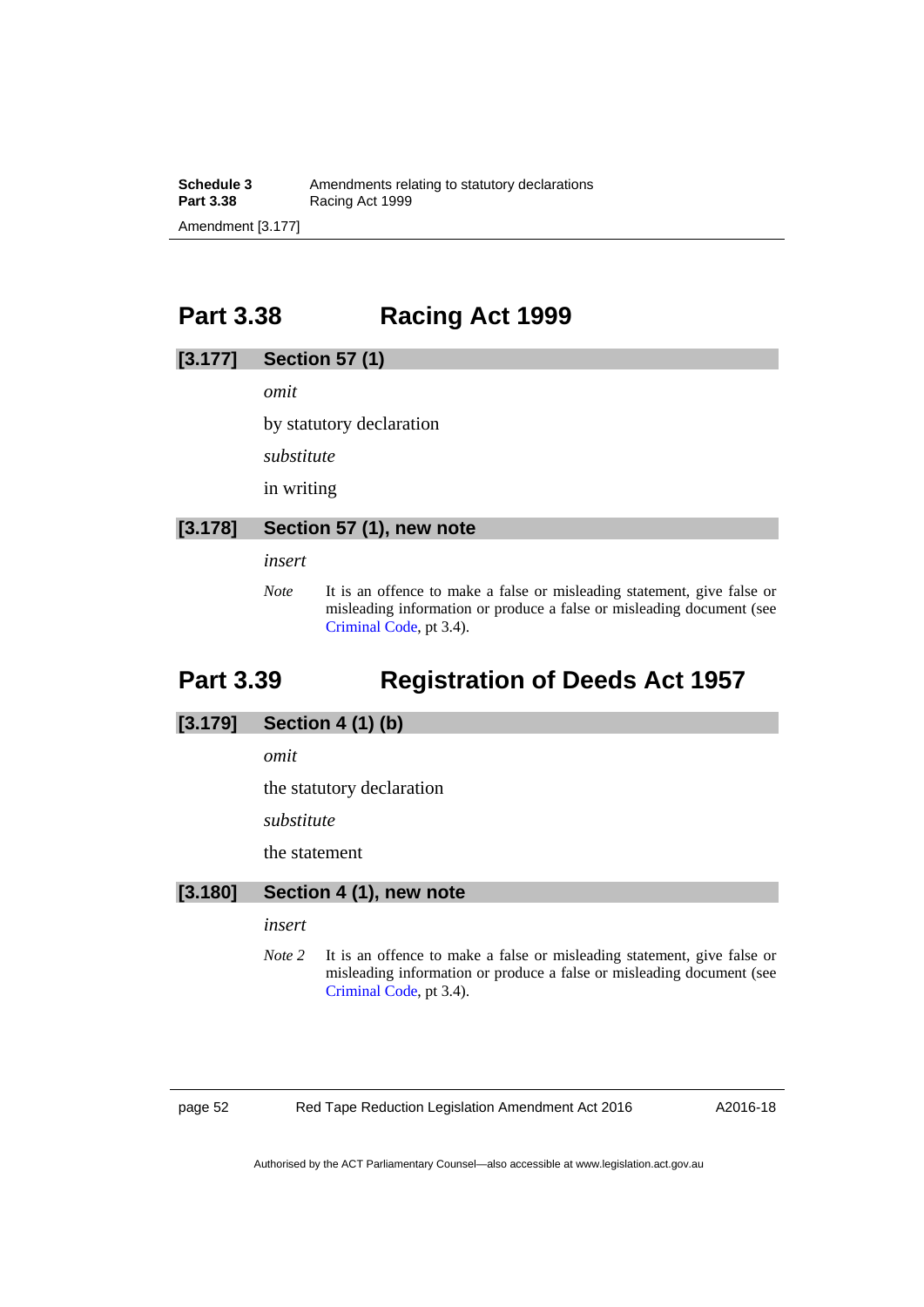# **Part 3.40 Road Transport (Public Passenger Services) Regulation 2002**

| [3.181] | <b>Section 16 (2)</b>                                                |
|---------|----------------------------------------------------------------------|
|         | omit                                                                 |
|         | , verified by a statutory declaration signed by the person,          |
|         | substitute                                                           |
|         | verifying                                                            |
| [3.182] | <b>Section 16 (2), note 2</b>                                        |
|         | omit                                                                 |
| [3.183] | Section 18 (3) (b)                                                   |
|         | omit                                                                 |
|         | , verified by a statutory declaration signed by the person or agent, |
|         | substitute                                                           |
|         | verifying                                                            |
| [3.184] | Section 18 (3), note 1                                               |
|         | omit                                                                 |
| [3.185] | <b>Section 90 (2)</b>                                                |
|         | omit                                                                 |
|         | , verified by a statutory declaration signed by the person,          |
|         | substitute                                                           |
|         | verifying                                                            |

A2016-18

Red Tape Reduction Legislation Amendment Act 2016

page 53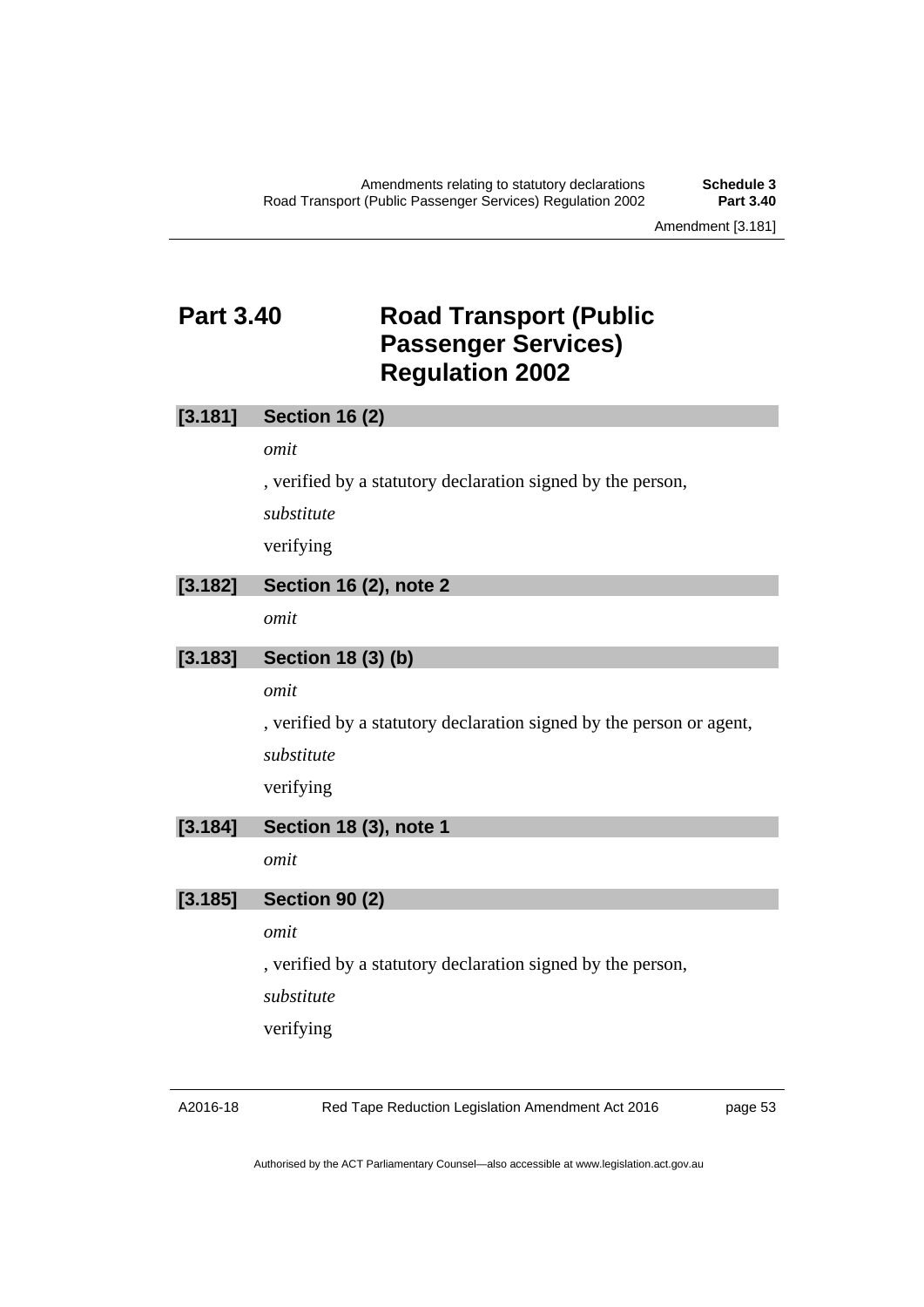#### **Schedule 3** Amendments relating to statutory declarations<br>**Part 3.40** Road Transport (Public Passenger Services) R **Part 3.40** Road Transport (Public Passenger Services) Regulation 2002 Amendment [3.186]

## **[3.186] Section 90 (2), note 2**

*omit* 

## **[3.187] Section 92 (3) (b)**

*omit* 

, verified by a statutory declaration signed by the person or agent,

*substitute* 

verifying

### **[3.188] Section 92 (3), note 1**

*omit* 

### **[3.189] Section 175 (2)**

*omit* 

, verified by statutory declaration, *substitute* 

verifying

## **[3.190] Section 175 (2), note 2**

*omit* 

#### **[3.191] Section 177 (3) (b)**

*omit* 

, verified by statutory declaration,

*substitute* 

verifying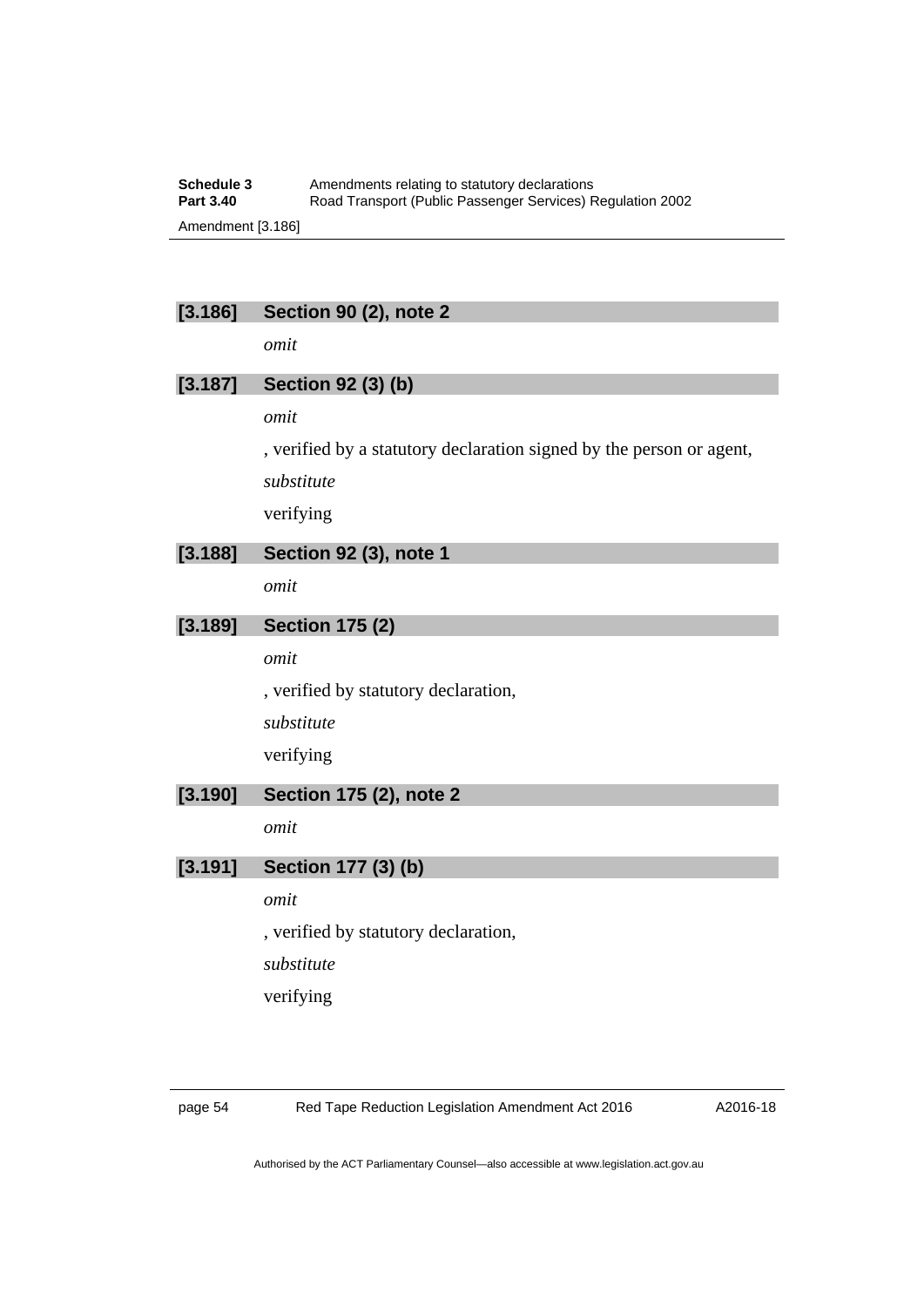### **[3.192] Section 177 (3), note 1**

*omit* 

### **[3.193] Section 177G (2)**

*omit* 

, verified by statutory declaration,

*substitute* 

verifying

### **[3.194] Section 177G (2), note 2**

*omit* 

### **[3.195] Section 187 (2)**

*omit* 

, verified by statutory declaration, *substitute*  verifying

## **[3.196] Section 187 (2), note 2**

*omit* 

#### **[3.197] Section 237 (2)**

*omit* 

, verified by statutory declaration,

*substitute* 

verifying

page 55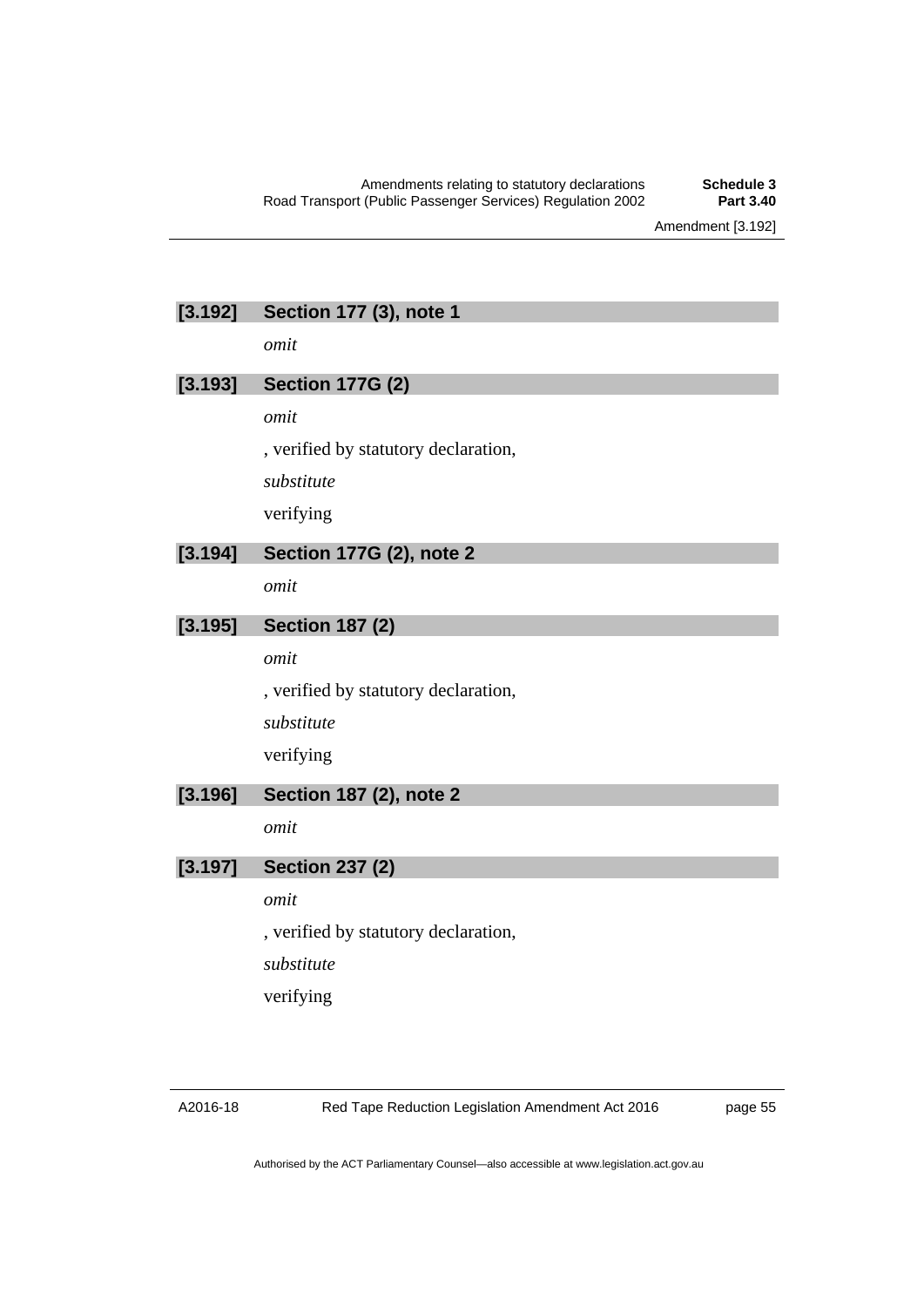#### **Schedule 3** Amendments relating to statutory declarations<br>**Part 3.40** Road Transport (Public Passenger Services) R **Part 3.40** Road Transport (Public Passenger Services) Regulation 2002 Amendment [3.198]

## **[3.198] Section 237 (2), note 2**

*omit* 

## **[3.199] Section 240 (2)**

*omit* 

, verified by statutory declaration,

*substitute* 

verifying

### **[3.200] Section 240 (2), note 2**

*omit* 

## **[3.201] Section 242 (3) (b)**

*omit* 

, verified by statutory declaration, *substitute*  verifying

#### **[3.202] Section 242 (3), note 1**

*omit* 

#### **[3.203] Section 326 (1) (b)**

*omit* 

, verified by statutory declaration,

*substitute* 

verifying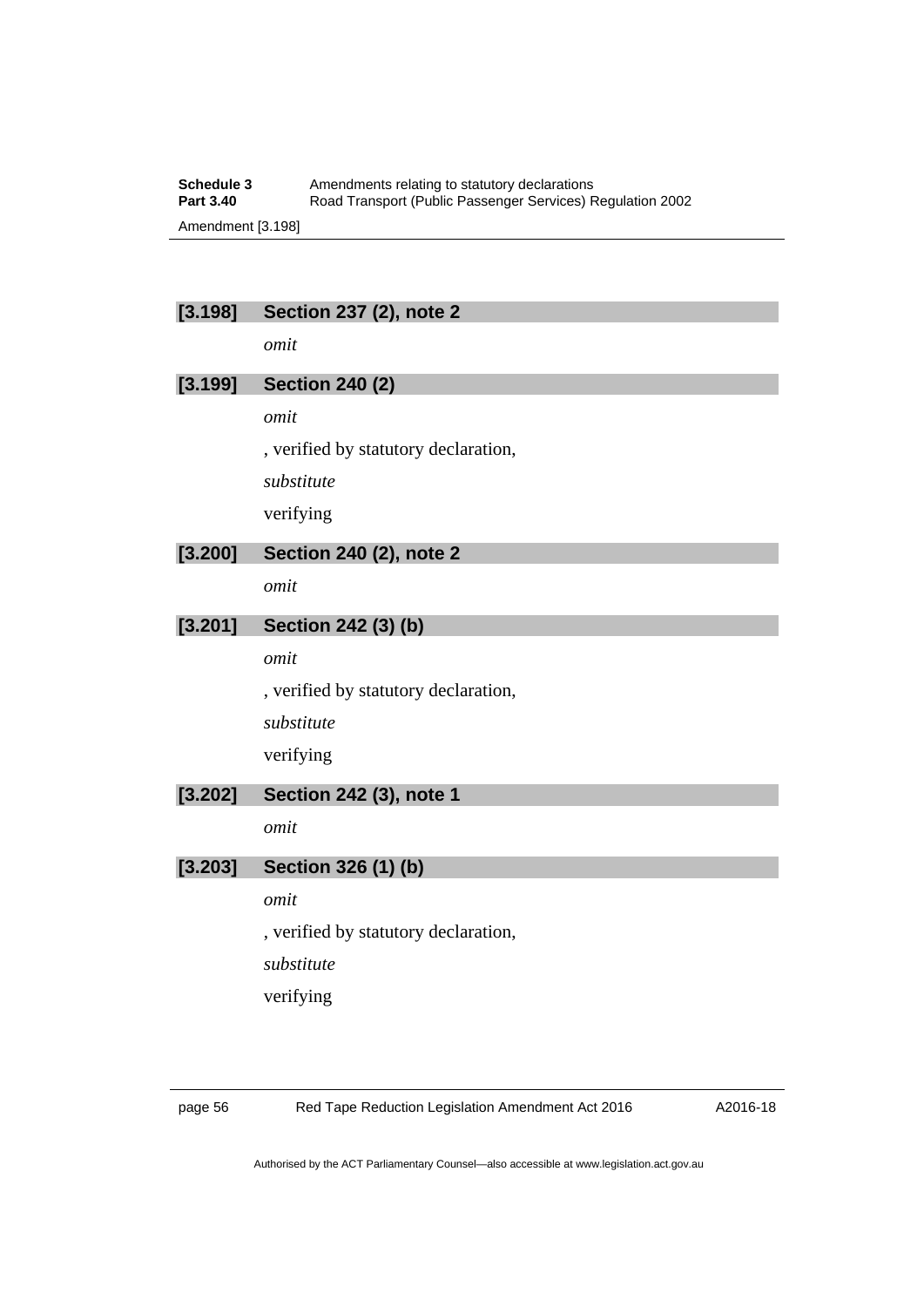Amendment [3.204]

#### **[3.204] Section 326 (1), note 1**

*omit* 

# **Part 3.41 Road Transport (Third-Party Insurance) Act 2008**

#### **[3.205] Section 94 (4) and notes**

#### *substitute*

- (4) If the respondent requires information given by a contributor under this section to be verified, the contributor must give the respondent a statement verifying the information.
	- *Note* It is an offence to make a false or misleading statement, give false or misleading information or produce a false or misleading document (see [Criminal Code](http://www.legislation.act.gov.au/a/2002-51), pt 3.4).

### **[3.206] Section 104 (4) and notes**

#### *substitute*

- (4) If a respondent requires information given by a claimant under this section to be verified, the claimant must give the respondent a statement verifying the information.
	- *Note* It is an offence to make a false or misleading statement, give false or misleading information or produce a false or misleading document (see [Criminal Code](http://www.legislation.act.gov.au/a/2002-51), pt 3.4).

A2016-18

page 57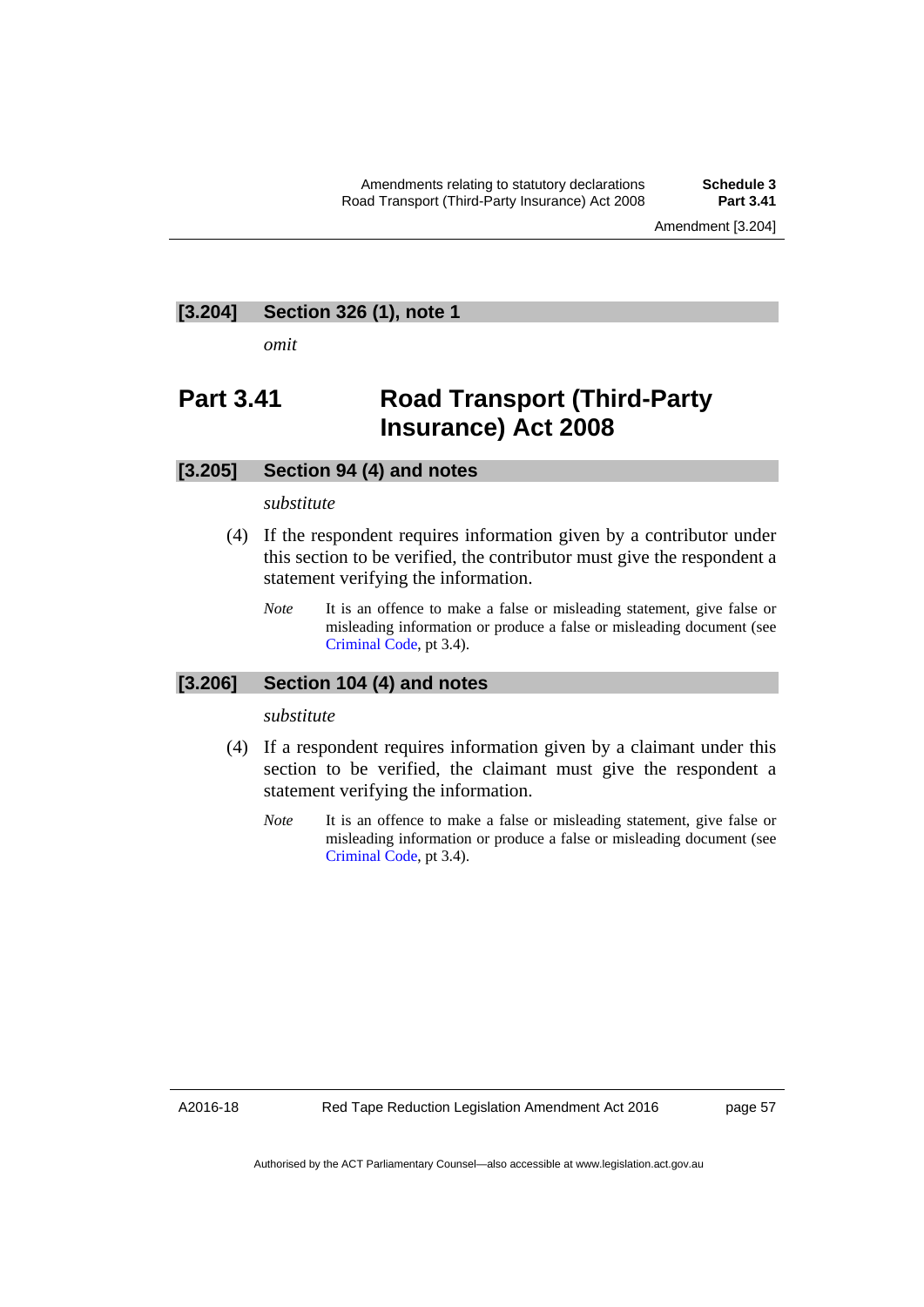### **[3.207] Section 105 (4) and notes**

#### *substitute*

- (4) If a claimant requires information given by a respondent under this section to be verified, the respondent must give the claimant a statement verifying the information.
	- *Note* It is an offence to make a false or misleading statement, give false or misleading information or produce a false or misleading document (see [Criminal Code](http://www.legislation.act.gov.au/a/2002-51), pt 3.4).

# **Part 3.42 Sale of Motor Vehicles Act 1977**

## **[3.208] Section 60 (2)**

*omit everything after* 

commissioner

*substitute* 

written particulars of the claim.

#### **[3.209] Section 60 (2), new note**

*insert* 

*Note* It is an offence to make a false or misleading statement, give false or misleading information or produce a false or misleading document (see [Criminal Code](http://www.legislation.act.gov.au/a/2002-51), pt 3.4).

# **Part 3.43 Totalisator Act 2014**

### **[3.210] Section 29 (1) (c)**

*omit* 

, verified by a statutory declaration

page 58 Red Tape Reduction Legislation Amendment Act 2016

A2016-18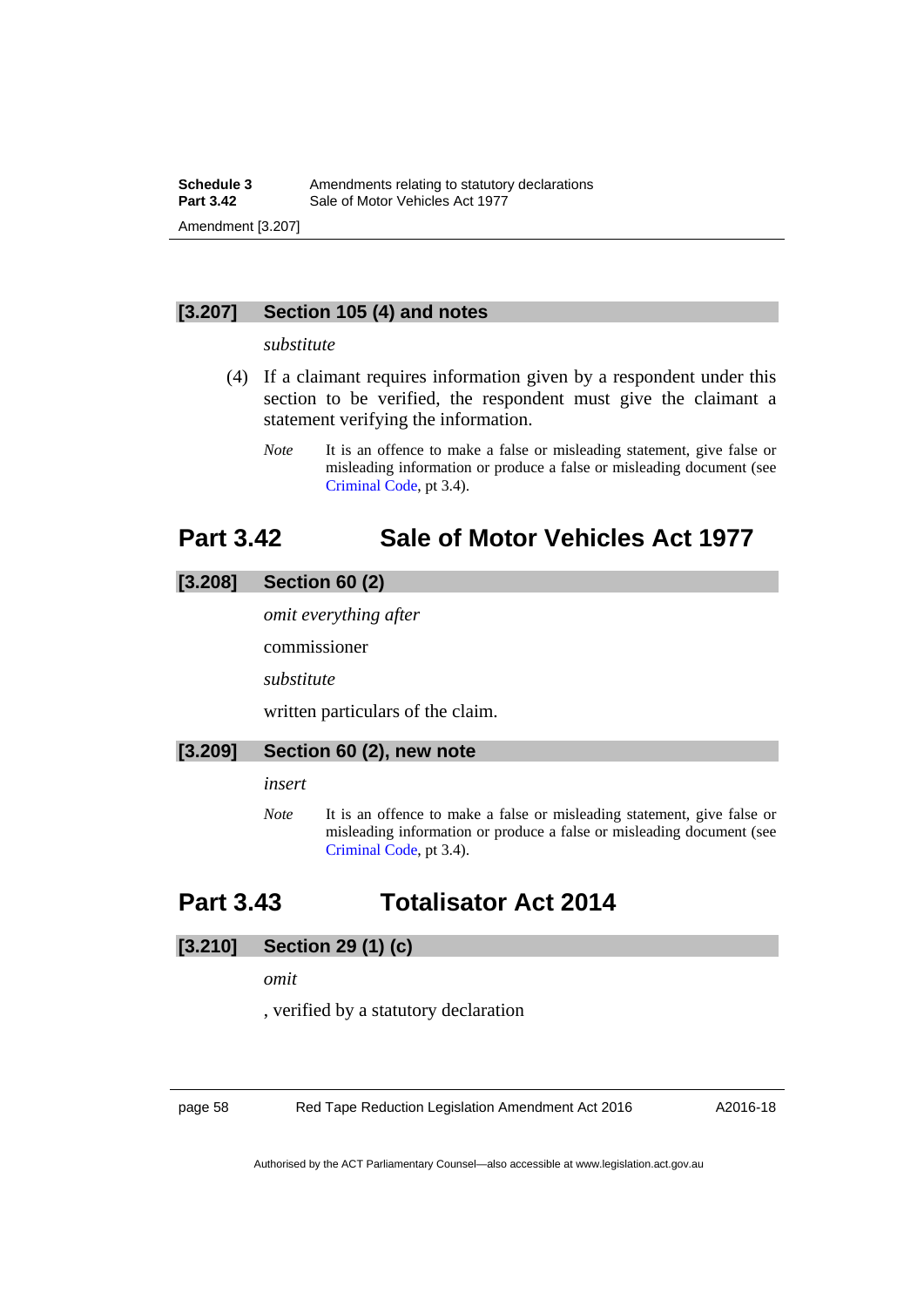Amendment [3.211]

### **[3.211] Section 29 (1), note 2**

*omit* 

# **Part 3.44 Trustee Act 1925**

#### **[3.212] Section 47 (1) (a)**

*omit* 

a statutory declaration

*substitute* 

a statement

#### **[3.213] Section 47 (1), new note**

*insert* 

*Note* It is an offence to make a false or misleading statement, give false or misleading information or produce a false or misleading document (see [Criminal Code](http://www.legislation.act.gov.au/a/2002-51), pt 3.4).

### **[3.214] Dictionary, note 2**

*omit* 

statutory declaration

# **Part 3.45 Unclaimed Money Act 1950**

### **[3.215] Section 8 (3) (a)**

*omit* 

a statutory declaration

*substitute* 

a statement

Red Tape Reduction Legislation Amendment Act 2016

page 59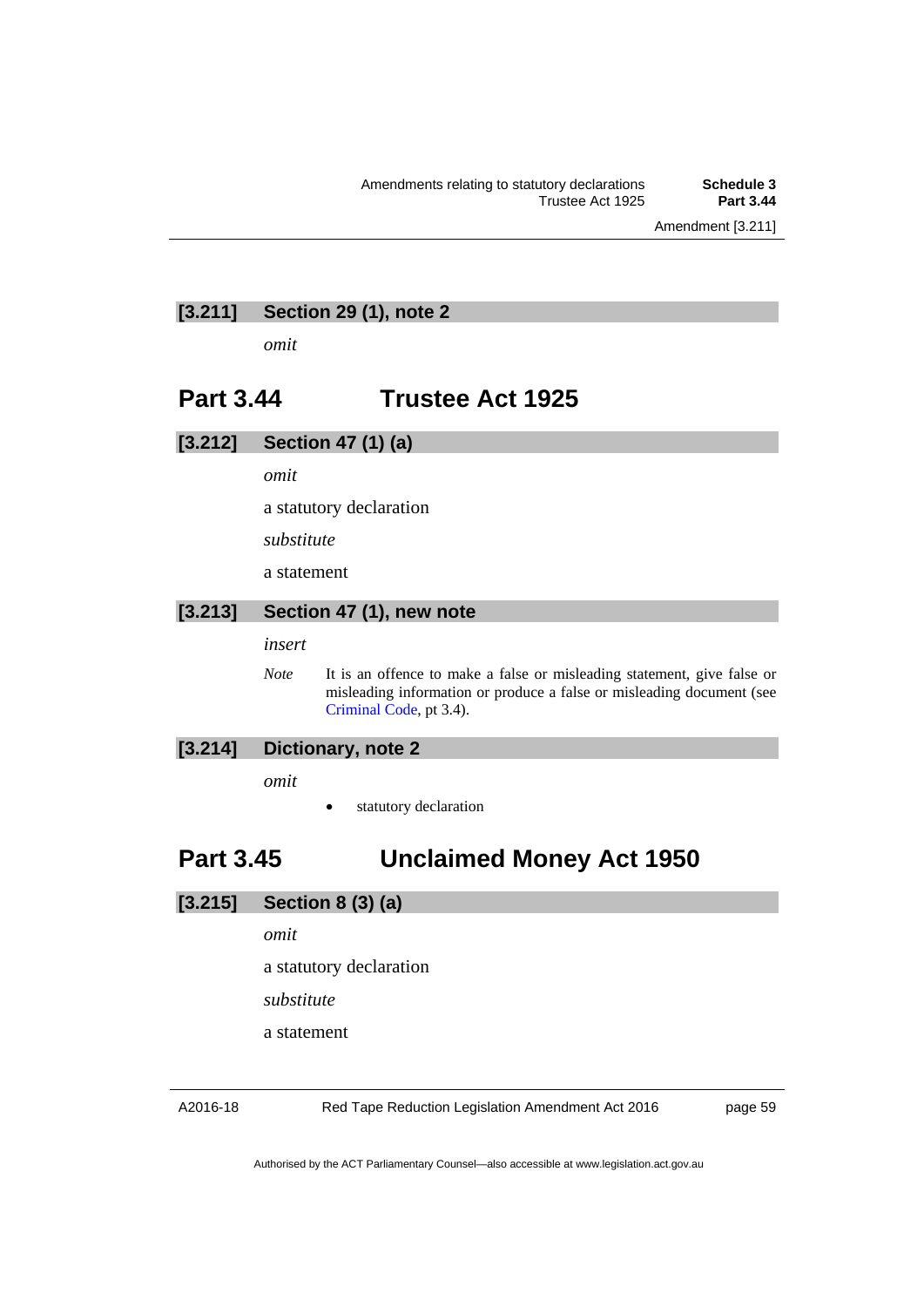#### **Schedule 3** Amendments relating to statutory declarations<br>**Part 3.46** Unit Titles Act 2001 **Part 3.46** Unit Titles Act 2001 Amendment [3.216]

#### **[3.216] Section 8 (3), new note**

*insert* 

*Note 3* It is an offence to make a false or misleading statement, give false or misleading information or produce a false or misleading document (see [Criminal Code](http://www.legislation.act.gov.au/a/2002-51), pt 3.4).

# **Part 3.46 Unit Titles Act 2001**

### **[3.217] Section 22D (2)**

#### *substitute*

- (2) The request may require the applicant to give a statement confirming all or part of any information provided.
	- *Note* It is an offence to make a false or misleading statement, give false or misleading information or produce a false or misleading document (see [Criminal Code](http://www.legislation.act.gov.au/a/2002-51), pt 3.4).

# **Part 3.47 Veterinary Surgeons Act 2015**

### **[3.218] Section 55 (1)**

*substitute* 

- (1) The board may require a person making a complaint to give the board—
	- (a) further information about the complaint; or
	- (b) a statement verifying all or part of the complaint.
	- *Note* It is an offence to make a false or misleading statement, give false or misleading information or produce a false or misleading document (see [Criminal Code](http://www.legislation.act.gov.au/a/2002-51), pt 3.4).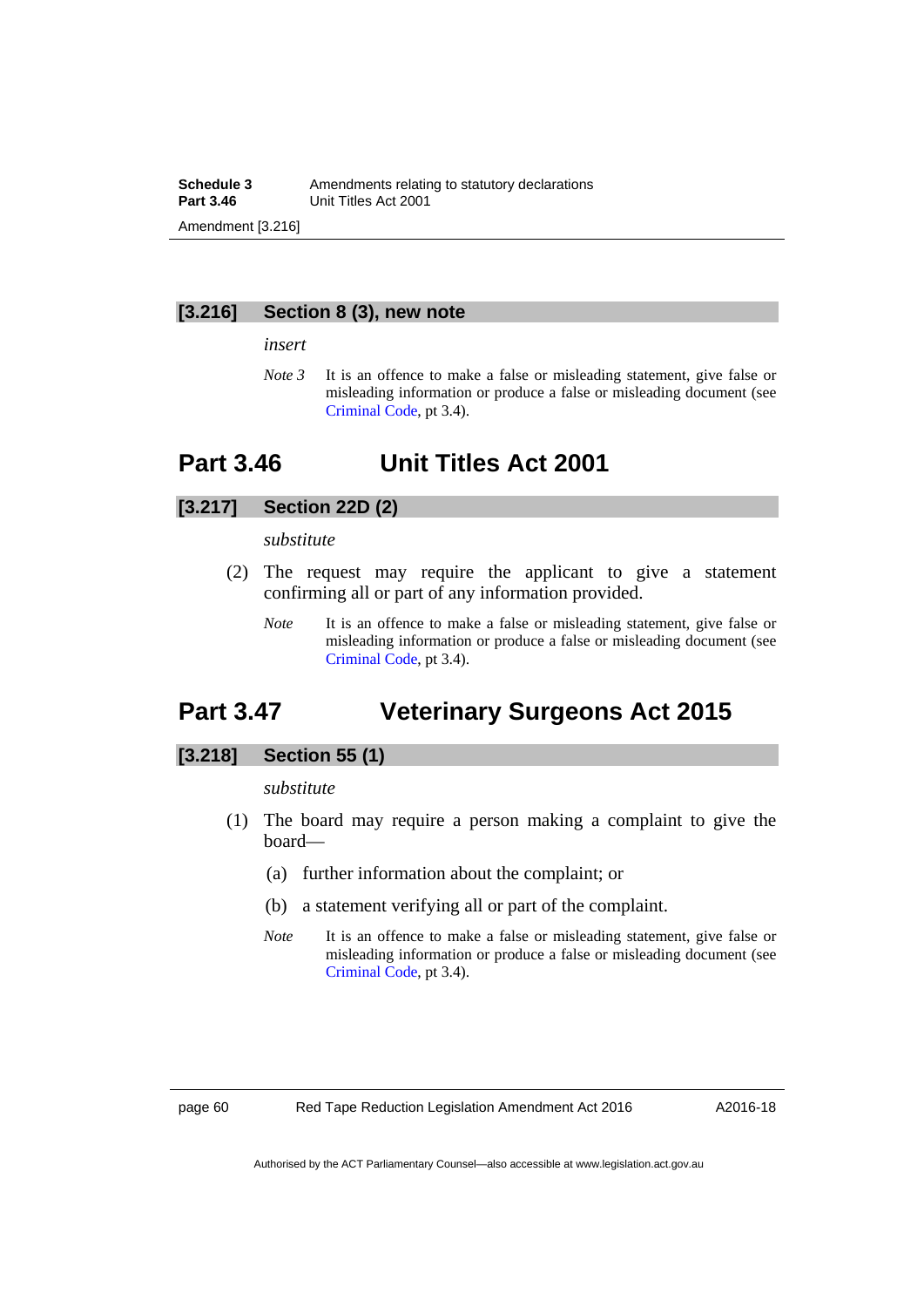### **[3.219] Section 55 (3)**

*omit everything before paragraph (a), substitute* 

 (3) If the person fails to give a statement verifying all or part of the complaint—

# **Part 3.48 Veterinary Surgeons Regulation 2015**

### **[3.220] Section 5 (1) (c)**

*omit* 

a statutory declaration stating

*substitute* 

a statement verifying

#### **[3.221] Section 5 (1), new note**

#### *insert*

*Note 3* It is an offence to make a false or misleading statement, give false or misleading information or produce a false or misleading document (see [Criminal Code](http://www.legislation.act.gov.au/a/2002-51), pt 3.4).

### **[3.222] Section 5 (2) (b)**

*omit* 

a statutory declaration

*substitute* 

a statement

page 61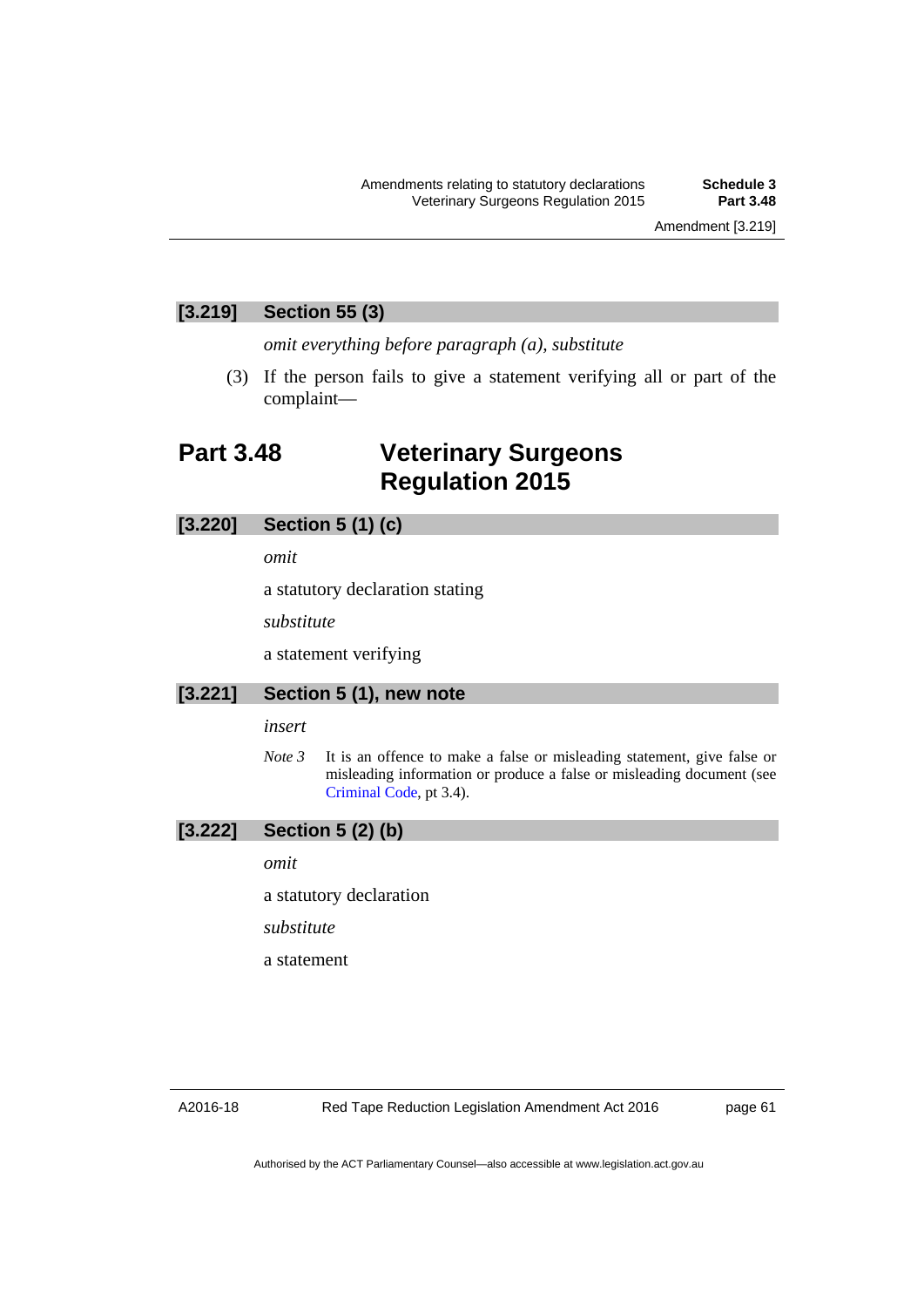# **Part 3.49 Workers Compensation Act 1951**

# **[3.223] Section 129 (5)**  *omit*  a statutory declaration *substitute*  a statement **[3.224] Section 129 (5), note 1**

*omit* 

# **Part 3.50 Work Health and Safety Act 2011**

| [3.225] | <b>Section 131 (2)</b>                            |
|---------|---------------------------------------------------|
|         | omit                                              |
|         | a statutory declaration                           |
|         | substitute                                        |
|         | a statement                                       |
| [3.226] | Section 131 (2), note 1                           |
|         | omit                                              |
| [3.227] | Section 167 (3), example and note                 |
|         | omit                                              |
| [3.228] | Schedule 3, section 7.1 (b)                       |
|         | omit                                              |
|         | including the provision of statutory declarations |
|         |                                                   |

page 62 Red Tape Reduction Legislation Amendment Act 2016

A2016-18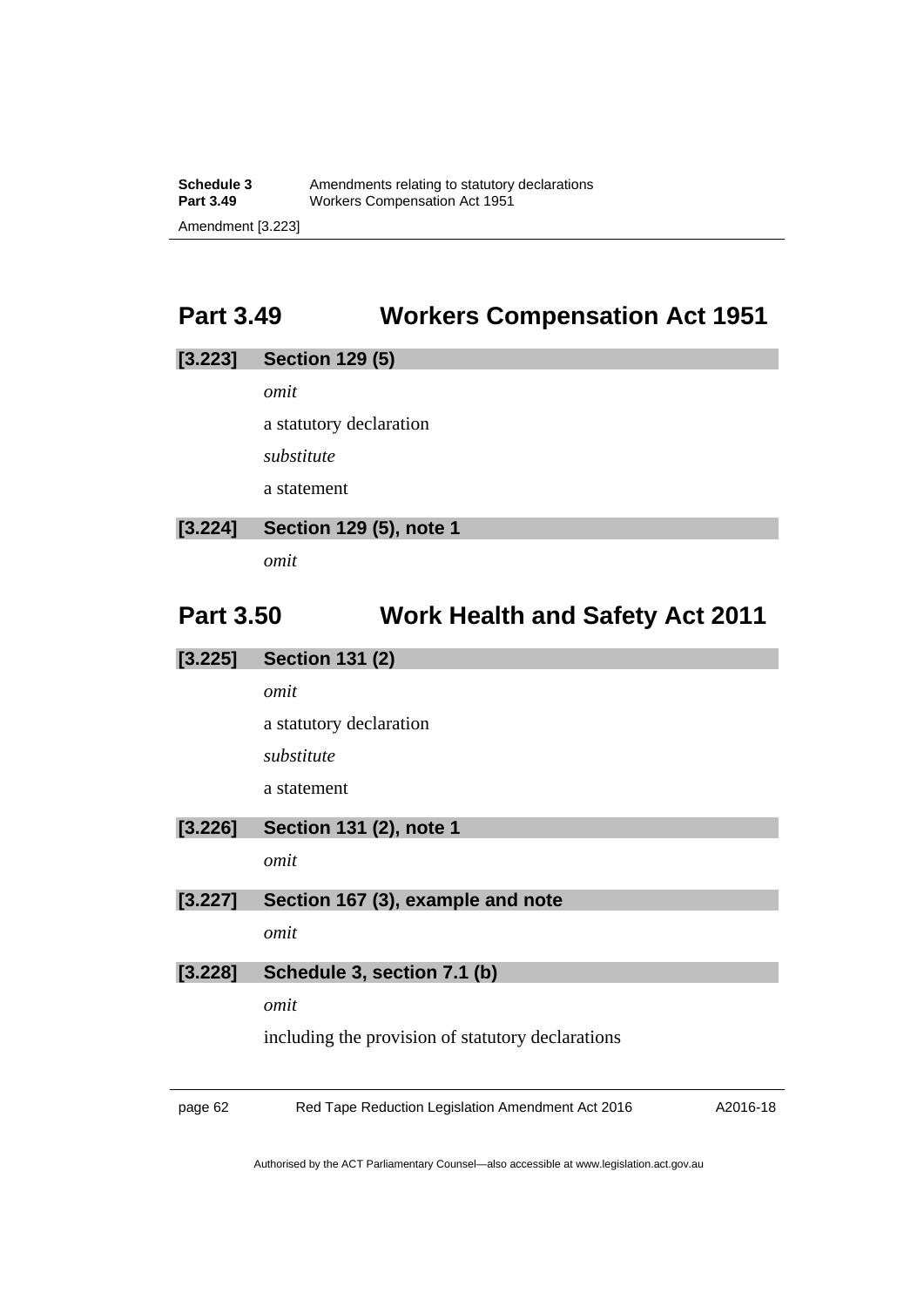# **Schedule 4 Other amendments**

(see s 3)

# **Part 4.1 Aboriginal and Torres Strait Islander Elected Body Act 2008**

*omit* 

# **Part 4.2 Agents Act 2003**

| [4.2] | <b>Section 105 (5)</b>                                                                                                       |
|-------|------------------------------------------------------------------------------------------------------------------------------|
|       | omit                                                                                                                         |
|       | 2 business days                                                                                                              |
|       | substitute                                                                                                                   |
|       | 7 business days                                                                                                              |
| [4.3] | Section 105 (5), new note                                                                                                    |
|       | insert                                                                                                                       |
|       | льной процесс просто в 11 март 11 марта 11 марта 11 марта 11 март 11 март 11 март 11 март 11 марта 12 марта 1<br>$\lambda T$ |

*Note* Trust money received by a licensed agent must be paid into the agent's trust account by the next ADI business day after the day the agent receives the money (see s 107 (2)).

A2016-18

Red Tape Reduction Legislation Amendment Act 2016

page 63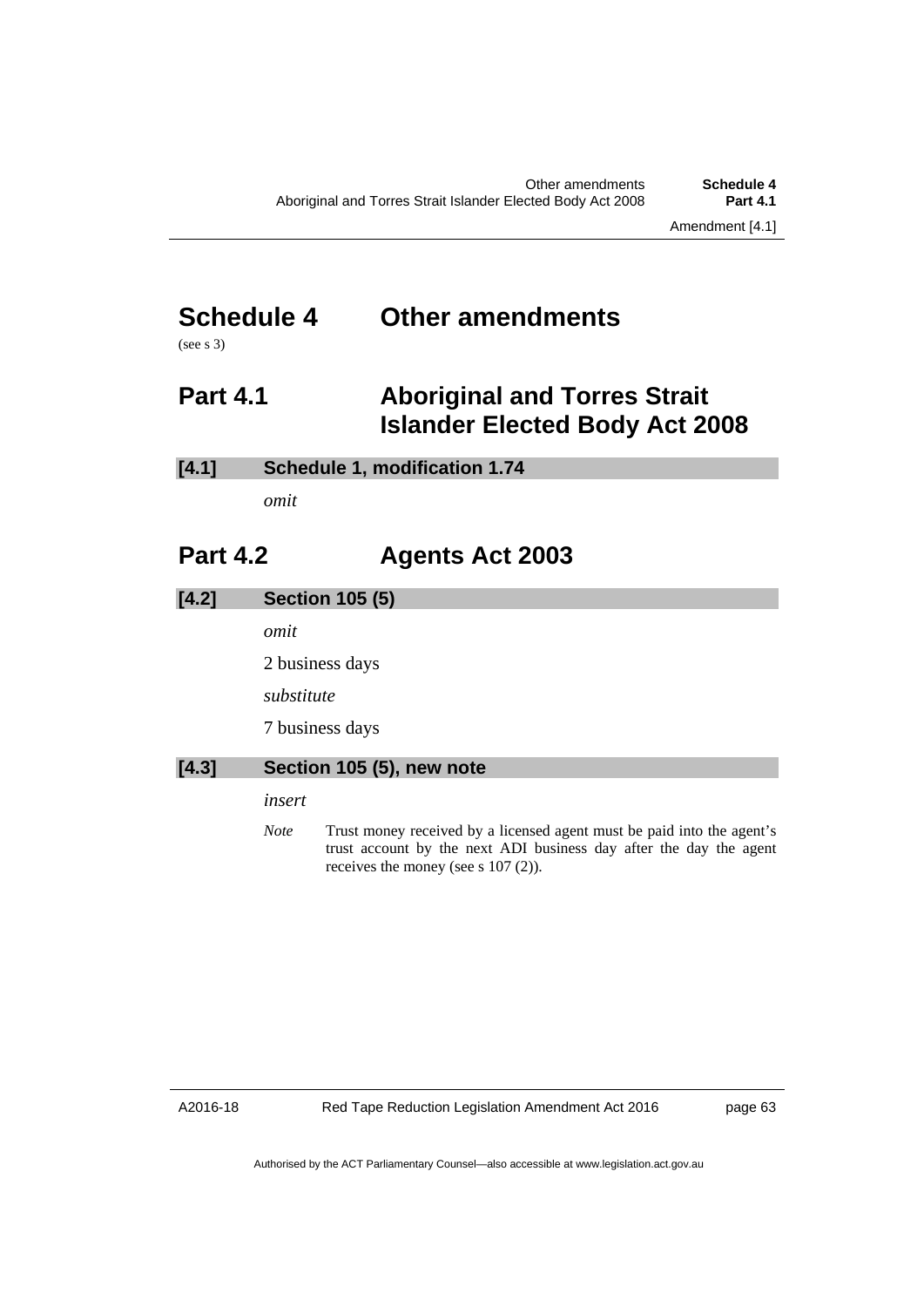## **Part 4.3 Charitable Collections Act 2003**

### **[4.4] Section 48 (3), except examples and notes**

#### *substitute*

- (3) The report must be given to the director-general—
	- (a) if the licensee is an association incorporated under the *[Associations Incorporation Act 1991](http://www.legislation.act.gov.au/a/1991-46/default.asp)*—within 6 months after the end of the association's financial year; and
	- (b) in any other case—
		- (i) for a licence issued for a period of 1 year or less—within 120 days after the day the licence ends; and
		- (ii) for a licence issued for a period of longer than 1 year—
			- (A) within 120 days after the end of each 12-month period for which the licence is in force; and
			- (B) within 120 days after the day the licence ends.

# **Part 4.4 Fair Trading (Motor Vehicle Repair Industry) Act 2010**

### **[4.5] Section 29**

*omit*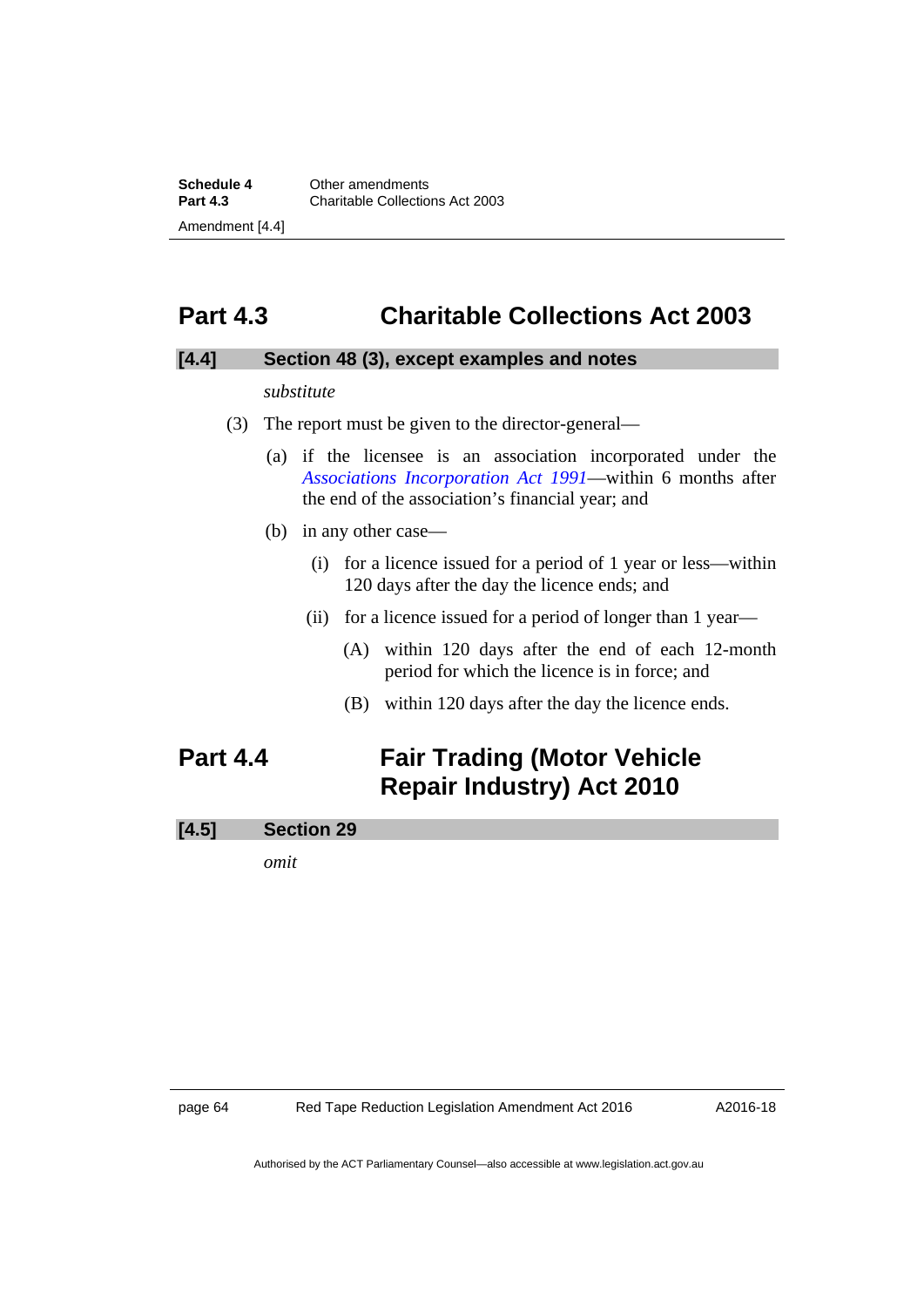# **Part 4.5 Gaming Machine Act 2004**

### **[4.6] Section 152 (3), new definition of** *advertising*

*insert* 

*advertising*, a gaming machine, includes having an image of, or text mentioning, a gaming machine on a sign advertising or promoting an activity, whether or not the activity is related to a gambling activity.

## **[4.7] Section 152 (3), definition of** *gambling activity*

### *substitute*

*gambling activity*—

- (a) means an activity that requires approval under a gaming law; but
- (b) does not include an exempt lottery under the *[Lotteries](http://www.legislation.act.gov.au/a/1964-13)  [Act 1964](http://www.legislation.act.gov.au/a/1964-13)*, section 6 or a lottery approved under that Act, section 7.

# **Part 4.6 Liquor Act 2010**

## **[4.8] Section 42 (2) (b)**

*omit* 

at least 30 days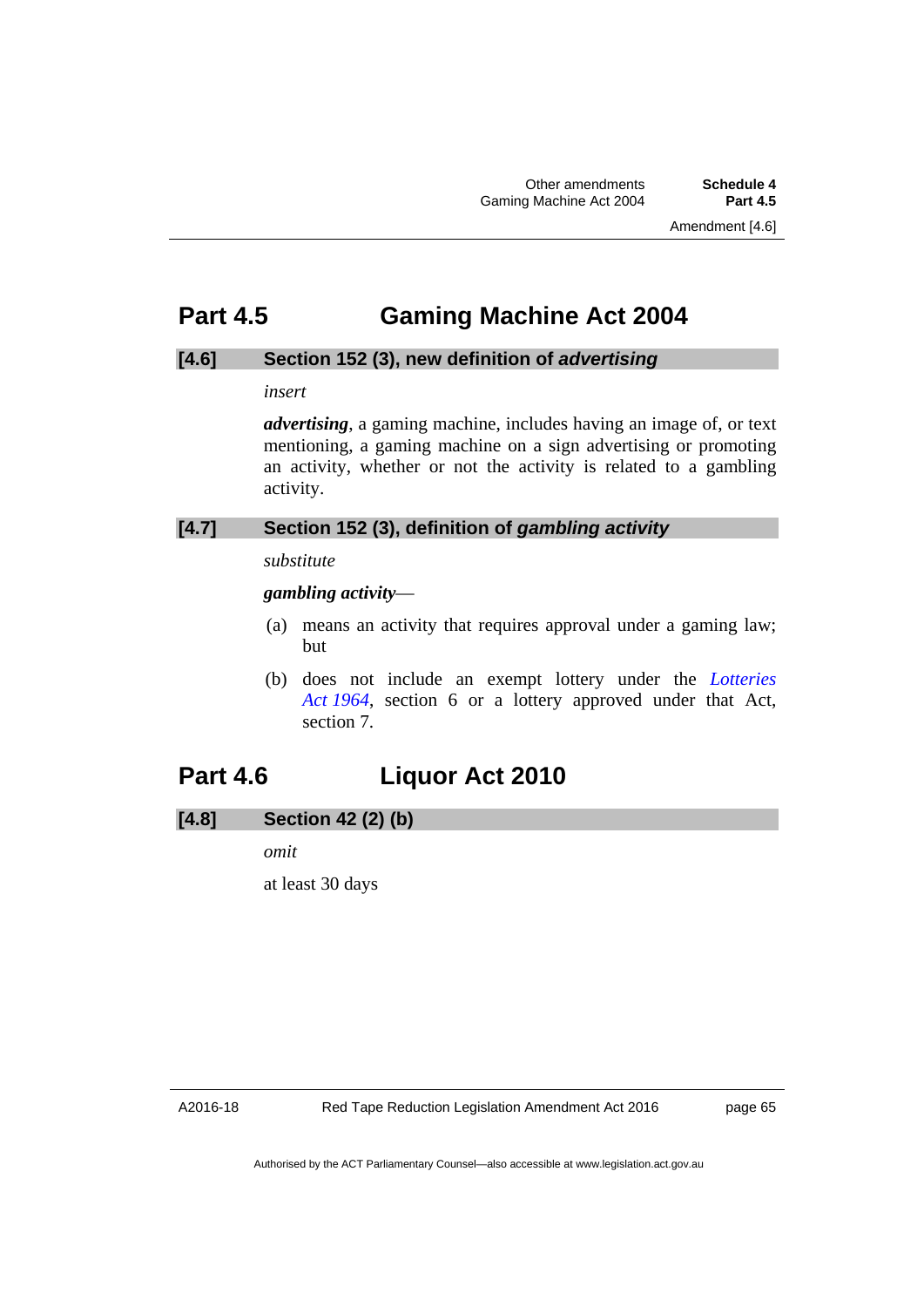# **Part 4.7 Public Unleased Land Act 2013**

# **[4.9] Section 73 (1)**

*omit*  2 years *substitute*  3 years

# **Part 4.8 Sale of Motor Vehicles Act 1977**

## **[4.10] Section 25 (2) (a) (i)**

*after* 

battery

*insert* 

(other than a high-voltage battery used to power a motor vehicle propelled wholly or partly by an electric motor)

## **[4.11] Section 25 (2) (a) (i), new example**

*insert* 

#### **Examples—battery used to power motor vehicle with electric motor**

- 1 hybrid battery
- 2 traction battery
- *Note* An example is part of the Act, is not exhaustive and may extend, but does not limit, the meaning of the provision in which it appears (see [Legislation Act,](http://www.legislation.act.gov.au/a/2001-14) s 126 and s 132).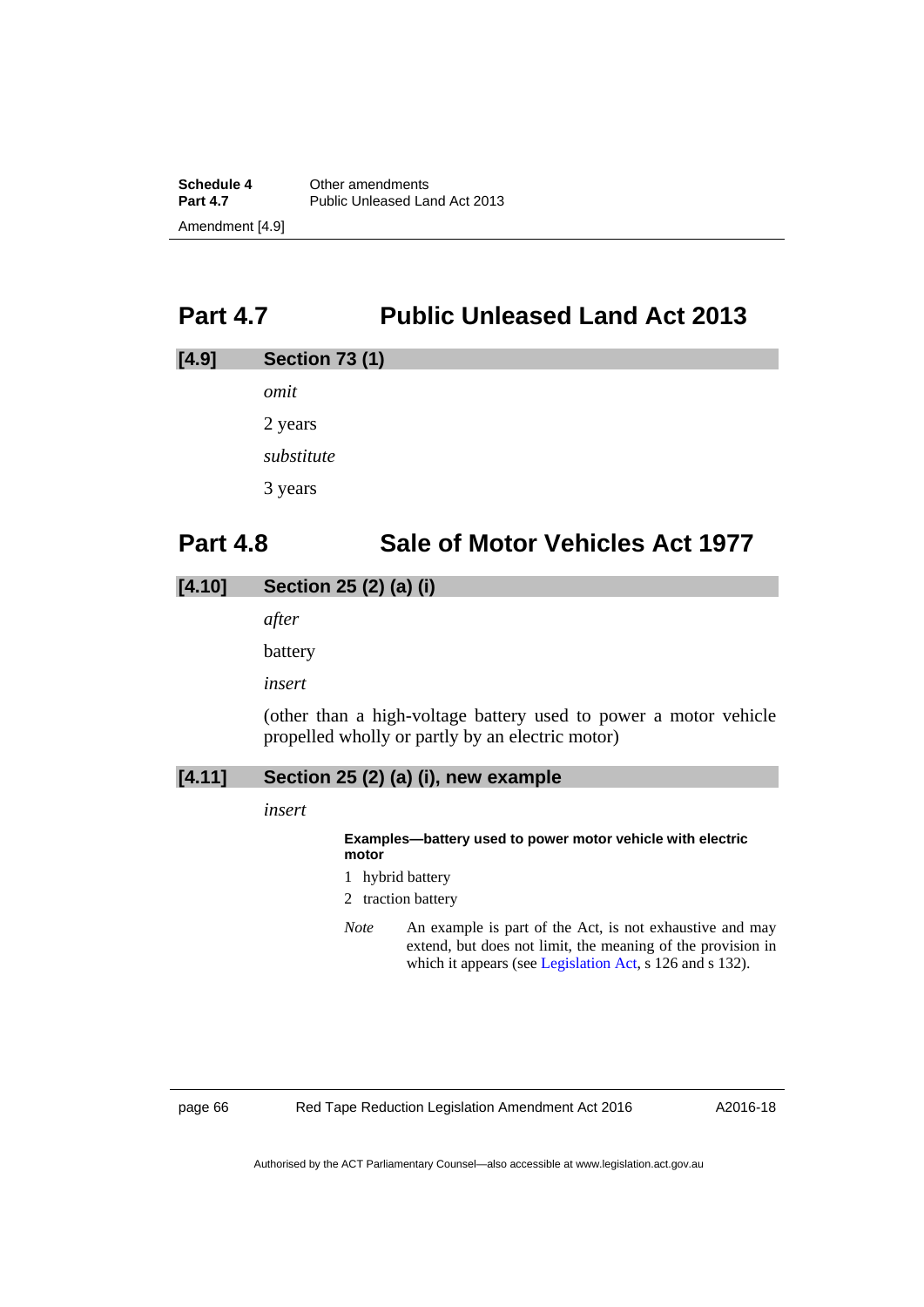### **[4.12] Dictionary, definition of** *accessory*

#### *substitute*

*accessory*, in relation to a motor vehicle, means any of the following:

- (a) a radio;
- (b) a cassette player;
- (c) a compact disc player;
- (d) a telephone and in-car telephone kit;
- (e) a car aerial;
- (f) a clock;
- (g) a cigarette lighter;
- (h) body hardware that is not standard to the motor vehicle;
- (i) a power outlet, including a cigarette light socket;
- (j) tools, other than a jack or wheel brace;
- (k) a light globe;
- (l) sealed beam lights;
- (m) fog lights that are not standard to the motor vehicle;
- (n) an alarm that is not standard to the motor vehicle;
- (o) a digital video disc player or video display panel;
- (p) MP3 or MP4 player and dock;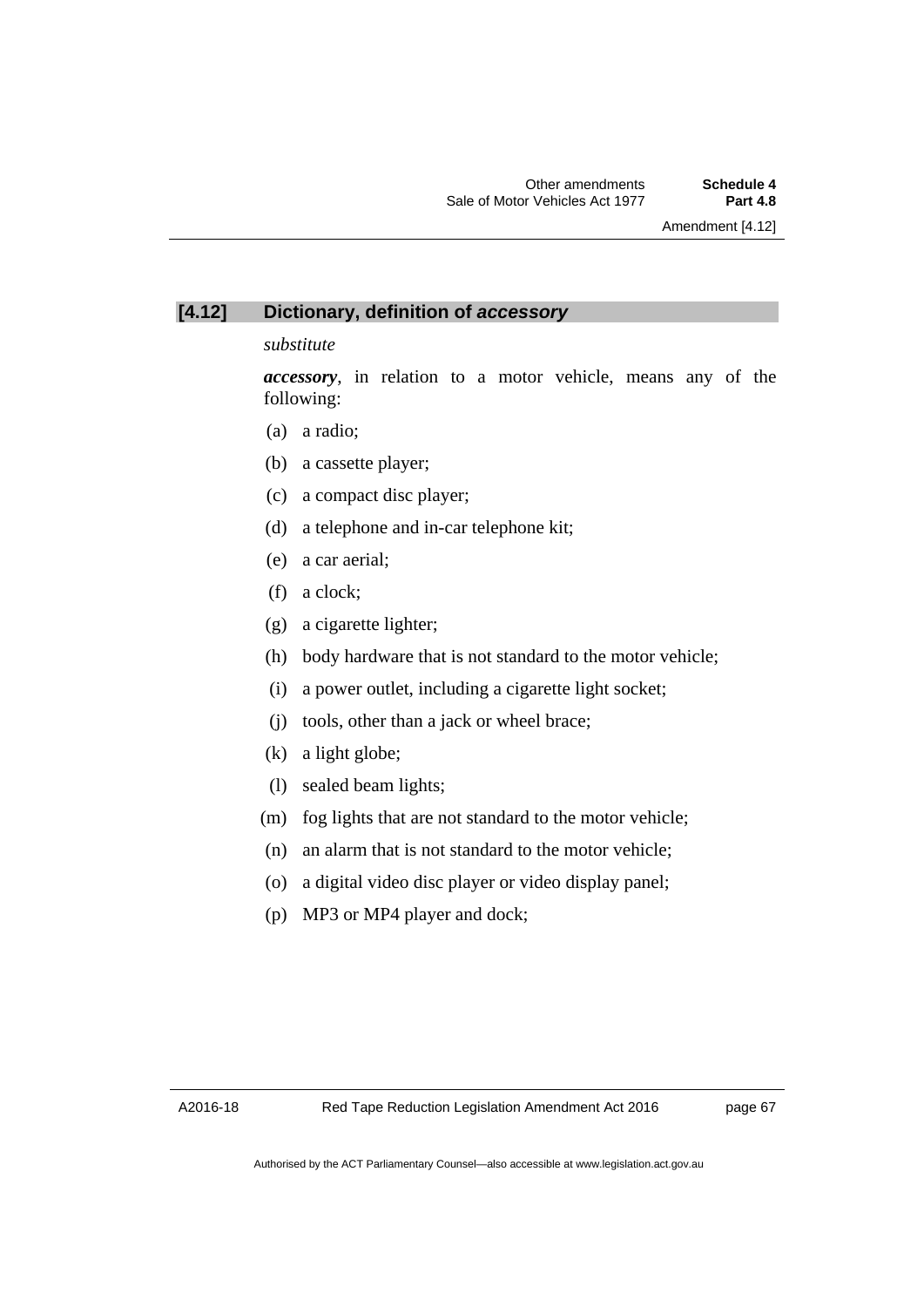(q) a computerised navigation system;

#### **Examples**

- global positioning system
- satellite navigation system
- *Note* An example is part of the Act, is not exhaustive and may extend, but does not limit, the meaning of the provision in which it appears (see [Legislation Act,](http://www.legislation.act.gov.au/a/2001-14) s 126 and s 132).
- (r) a keyless entry system and remote key pad that is not standard to the motor vehicle;
- (s) anything else prescribed by regulation.

## **Part 4.9 Security Industry Act 2003**

### **[4.13] Section 17 (5)**

#### *omit*

an employee licence, trainer licence or employee temporary visitor licence,

#### *substitute*

a trainer licence or employee temporary visitor licence,

### **[4.14] New section 17 (5A)**

*insert* 

 (5A) An application for an employee licence, or for variation of an employee licence, must state the licence applied for (including the security activities the licence is to authorise).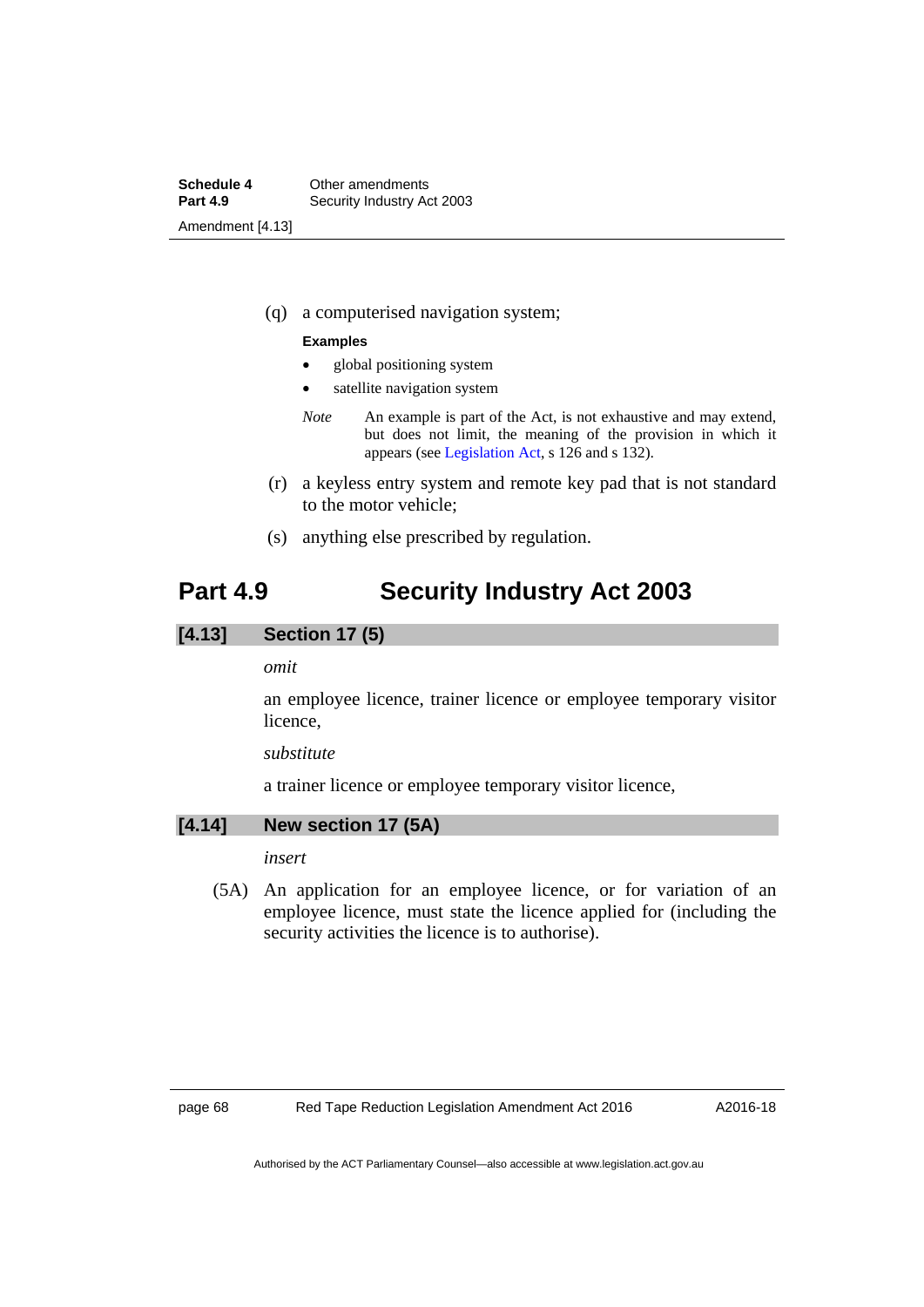### **[4.15] Section 24 (1)**

*omit* 

an employee, trainer or employee temporary visitor licence

*substitute* 

a trainer or employee temporary visitor licence

# **Part 4.10 Security Industry Regulation 2003**

#### **[4.16] New section 9C**

*in part 3, insert* 

#### **9C Conditions on employee licences—Act, s 52 (2) (f) (i)**

It is a condition of an employee licence that the licensee carry out a security activity authorised under the licence only while the licensee is employed by someone who holds a master licence or a master temporary visitor licence.

*Note* Contravention of a licence condition is a ground for occupational discipline and an offence (see [Act,](http://www.legislation.act.gov.au/a/2003-4/default.asp) s 30 (1) (d) and s 38).

#### **[4.17] Dictionary, note 3**

*insert* 

- employee licence (see s 13)
- master temporary visitor licence (see s 15A)